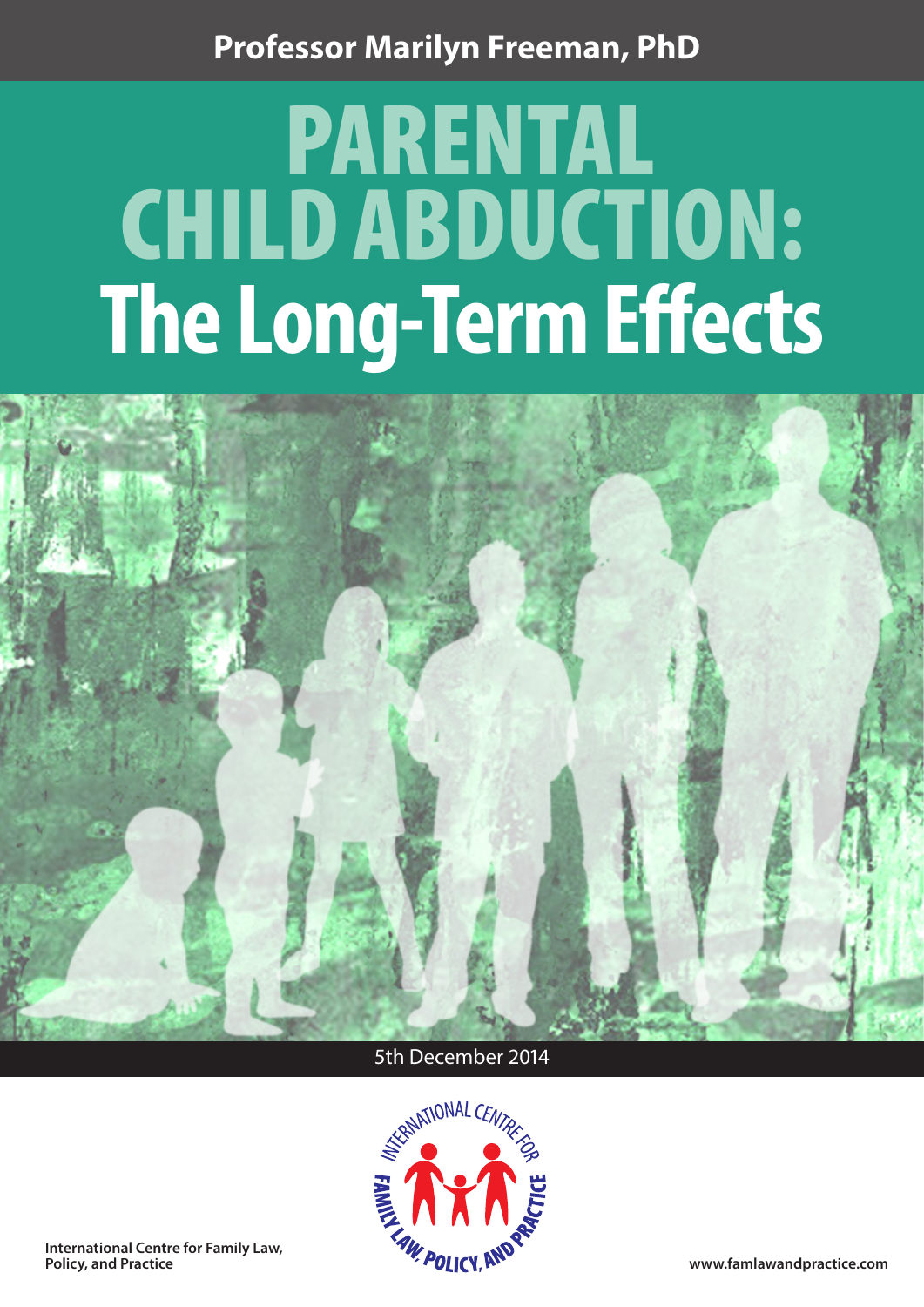# **Acknowledgments**

The author gratefully acknowledges the initial financial support provided for this project by the Faculty of Law, Governance and International Relations at London Metropolitan University. Great appreciation is also expressed to Take Root, a US organisation devoted to previously abducted children and, in particular, its Executive Director Liss Haviv for her support and assistance with obtaining the majority of the US component of this research sample, and whose help with this project has been invaluable. Gratitude is also due to my colleague Associate Professor Nicola Taylor, University of Otago, New Zealand, for her willingness to read this report in draft, and to provide her comments and suggestions to assist in its final formation. Her support is much valued. The help of James Heath and Sonalini Gunasekera, the two part-time research assistants in the early part of this project, is also thankfully acknowledged. My sincere thanks are also extended to Baroness Hale for her great kindness in providing the foreword for this report. I am extremely grateful to her.

It is difficult to find a sufficient form of words to describe the heart-felt gratitude I owe to the research participants for helping me to understand their abduction and subsequent life experiences. I was inevitably moved by what they told me, and greatly appreciated their willingness to share the often tumultuous, confusing and painful events they experienced – which they were sometimes revealing for the first time in the hope that this might make a difference in the future for others similarly affected. I humbly dedicate this report to them, and to all previously and currently abducted children.

**Marilyn Freeman** 5th December 2014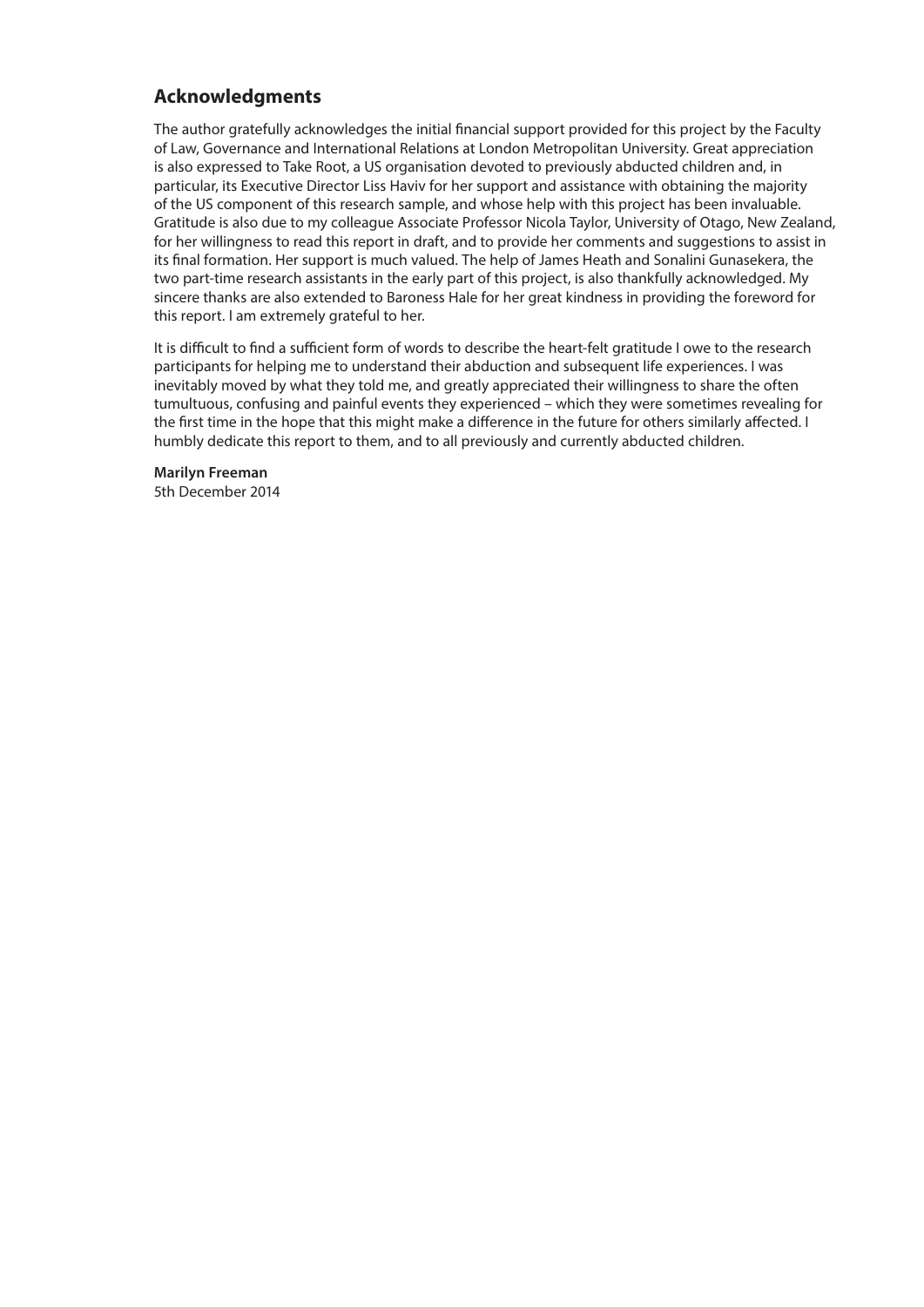# **Abstract**

This small-scale qualitative study was undertaken to investigate the lived experiences of those who were abducted many years earlier. The aim was to learn whether, and how, in the views of the participants, these abductions had affected their lives, and whether such effects had continued long-term. The study is based on personal interviews undertaken by the principal investigator with 34 participants including three sets of abducted children and one set of an abducted child and non-abducted sibling. The interviews took place principally in England and the USA in 2011–2012, with an opportunity for updating by email provided in 2014. The study found that a high proportion of the participants reported suffering very significant effects from their abductions in terms of their mental health, and that these effects were ongoing into their adult lives very many years after the abduction. These findings tend, therefore, to support those from earlier studies about the long-lasting effects of abduction which are emphasised in this project by the direct reporting of the abducted children, as adults, long after the event. The study concludes that, as the effects of abducted can be seriously negative and long-lasting, more must be done to protect children against abduction and its effects. Recommendations are made relating to the prevention of abduction, reunification when abduction occurs, and support for abducted children and their families including where the abducted child is not found, or is not returned to the State of habitual residence, as well as when the child is reunified with the left-behind family.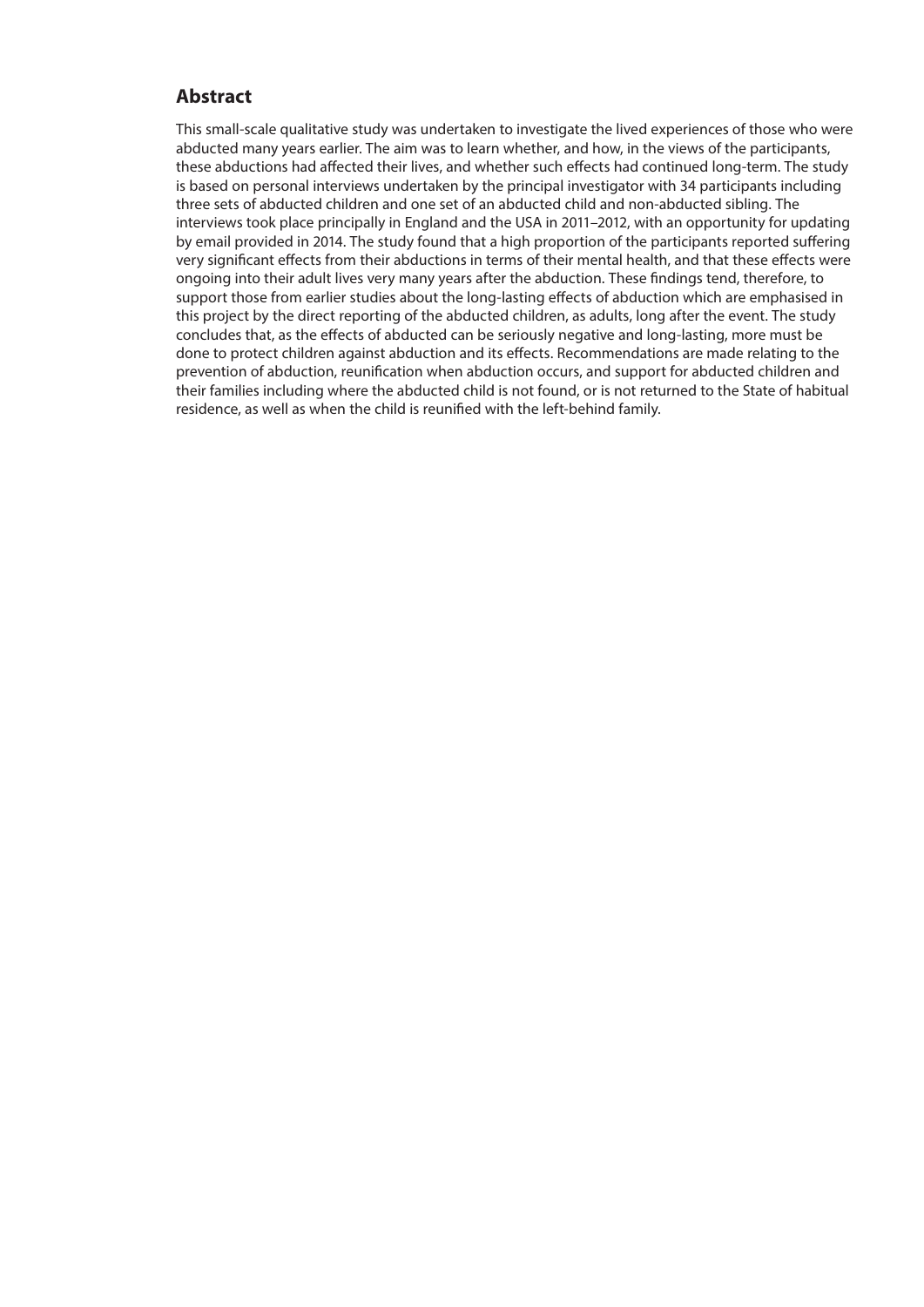# **Contents**

|    |                       |              | Foreword by The Right Hon the Baroness Hale of Richmond, Deputy President, Supreme Court of England and Wales5                                                                                                                                                                                                                                                                                |       |
|----|-----------------------|--------------|-----------------------------------------------------------------------------------------------------------------------------------------------------------------------------------------------------------------------------------------------------------------------------------------------------------------------------------------------------------------------------------------------|-------|
| 1. |                       |              |                                                                                                                                                                                                                                                                                                                                                                                               |       |
| 2. |                       |              |                                                                                                                                                                                                                                                                                                                                                                                               |       |
|    | 2.1                   |              | Other life-events causing effects on children <b>Exercise 2018</b> 2011 11:00 PM                                                                                                                                                                                                                                                                                                              |       |
|    |                       | 2.1.1        |                                                                                                                                                                                                                                                                                                                                                                                               |       |
|    |                       | 2.1.2        |                                                                                                                                                                                                                                                                                                                                                                                               |       |
|    |                       |              |                                                                                                                                                                                                                                                                                                                                                                                               |       |
|    | 2.2                   |              |                                                                                                                                                                                                                                                                                                                                                                                               |       |
|    |                       |              |                                                                                                                                                                                                                                                                                                                                                                                               |       |
|    |                       |              |                                                                                                                                                                                                                                                                                                                                                                                               |       |
|    |                       |              |                                                                                                                                                                                                                                                                                                                                                                                               |       |
|    | 2.3                   |              | Abduction – The Legal Context 2008 2008 2014 13                                                                                                                                                                                                                                                                                                                                               |       |
|    |                       |              |                                                                                                                                                                                                                                                                                                                                                                                               |       |
|    |                       |              |                                                                                                                                                                                                                                                                                                                                                                                               |       |
|    |                       |              | 2.3.3 The 1996 Hague Convention 2008 and 2.3.3 The 1996 Hague Convention 2008 and 2.3.3 The 1996 Hague Convention 2.5 Automatic 2.5 Automatic 2.5 Automatic 2.5 Automatic 2.5 Automatic 2.5 Automatic 2.5 Automatic 2.5 Automa                                                                                                                                                                |       |
|    |                       | 2.3.4        | Non-Convention countries 2000 and 2000 and 2000 and 2000 and 2000 and 2000 and 2000 and 2000 and 2000 and 200                                                                                                                                                                                                                                                                                 |       |
|    |                       |              |                                                                                                                                                                                                                                                                                                                                                                                               |       |
| 3. | <b>Methodology</b> 17 |              |                                                                                                                                                                                                                                                                                                                                                                                               |       |
|    | 3.1                   |              | Sample 17                                                                                                                                                                                                                                                                                                                                                                                     |       |
|    | 3.2                   |              | $\blacksquare \textsf{nterviews} \textsf{} \textsf{} \textsf{} \textsf{} \textsf{} \textsf{} \textsf{} \textsf{} \textsf{} \textsf{} \textsf{} \textsf{} \textsf{} \textsf{} \textsf{} \textsf{} \textsf{} \textsf{} \textsf{} \textsf{} \textsf{} \textsf{} \textsf{} \textsf{} \textsf{} \textsf{} \textsf{} \textsf{} \textsf{} \textsf{} \textsf{} \textsf{} \textsf{} \textsf{} \textsf$ |       |
|    | 3.3 <sub>2</sub>      |              |                                                                                                                                                                                                                                                                                                                                                                                               |       |
|    | 3.4                   |              | Data analysis and publication 2000 and the subset of the state of the state of the state of the state of the state of the state of the state of the state of the state of the state of the state of the state of the state of                                                                                                                                                                 |       |
|    |                       |              |                                                                                                                                                                                                                                                                                                                                                                                               |       |
| 4. |                       |              |                                                                                                                                                                                                                                                                                                                                                                                               |       |
|    |                       | (a)          |                                                                                                                                                                                                                                                                                                                                                                                               |       |
|    |                       | (b)          | Pre-Abduction domestic violence 20 network and the control of the control of the control of the control of the                                                                                                                                                                                                                                                                                |       |
|    |                       | (c)<br>(d)   |                                                                                                                                                                                                                                                                                                                                                                                               |       |
|    |                       | (e)          | Reasons for the abduction 20 network and the set of the abduction and the set of the abduction and the set of the set of the set of the set of the set of the set of the set of the set of the set of the set of the set of th                                                                                                                                                                |       |
|    |                       | (f)          | Protective abduction 21                                                                                                                                                                                                                                                                                                                                                                       |       |
|    |                       | (g)          |                                                                                                                                                                                                                                                                                                                                                                                               |       |
|    |                       | (h)          |                                                                                                                                                                                                                                                                                                                                                                                               |       |
|    |                       | (i)          | The operation of the 1980 Hague Convention [11] [12] The operation of the 1980 Hague Convention [12] The operation of the 1980 Hague Convention [12] The operation of the 1980 Hague Convention [12] The operation of the stat                                                                                                                                                                | 21    |
|    |                       | (i)          |                                                                                                                                                                                                                                                                                                                                                                                               |       |
|    |                       | (k)          |                                                                                                                                                                                                                                                                                                                                                                                               |       |
|    |                       | $($ l<br>(m) |                                                                                                                                                                                                                                                                                                                                                                                               | $-23$ |
|    |                       | (n)          |                                                                                                                                                                                                                                                                                                                                                                                               |       |
|    |                       | (o)          | Reunification 25                                                                                                                                                                                                                                                                                                                                                                              |       |
|    |                       | (p)          |                                                                                                                                                                                                                                                                                                                                                                                               |       |
|    |                       |              | (i) Primary carer abductions 22                                                                                                                                                                                                                                                                                                                                                               |       |
|    |                       |              | (ii) Protective abductions 22                                                                                                                                                                                                                                                                                                                                                                 |       |
|    |                       |              | (iii) Age of the abducted child 233                                                                                                                                                                                                                                                                                                                                                           |       |
|    |                       |              |                                                                                                                                                                                                                                                                                                                                                                                               |       |
|    |                       |              | (vi) Domestic or international abductions 24 and 2008 and 2008 and 2008 and 2008 and 2008 and 2008 and 2008 and 2008 and 2008 and 2008 and 2008 and 2008 and 2008 and 2008 and 2008 and 2008 and 2008 and 2008 and 2008 and 20                                                                                                                                                                |       |
|    |                       | (q)          |                                                                                                                                                                                                                                                                                                                                                                                               | 34    |
| 5. |                       |              |                                                                                                                                                                                                                                                                                                                                                                                               |       |
| 6. |                       |              | Recommendations 37                                                                                                                                                                                                                                                                                                                                                                            |       |
|    |                       |              | (i) Prevention 37                                                                                                                                                                                                                                                                                                                                                                             |       |
|    |                       |              |                                                                                                                                                                                                                                                                                                                                                                                               |       |
|    |                       |              | <b>7. Concluding Remarks</b> 39                                                                                                                                                                                                                                                                                                                                                               |       |
|    |                       |              |                                                                                                                                                                                                                                                                                                                                                                                               |       |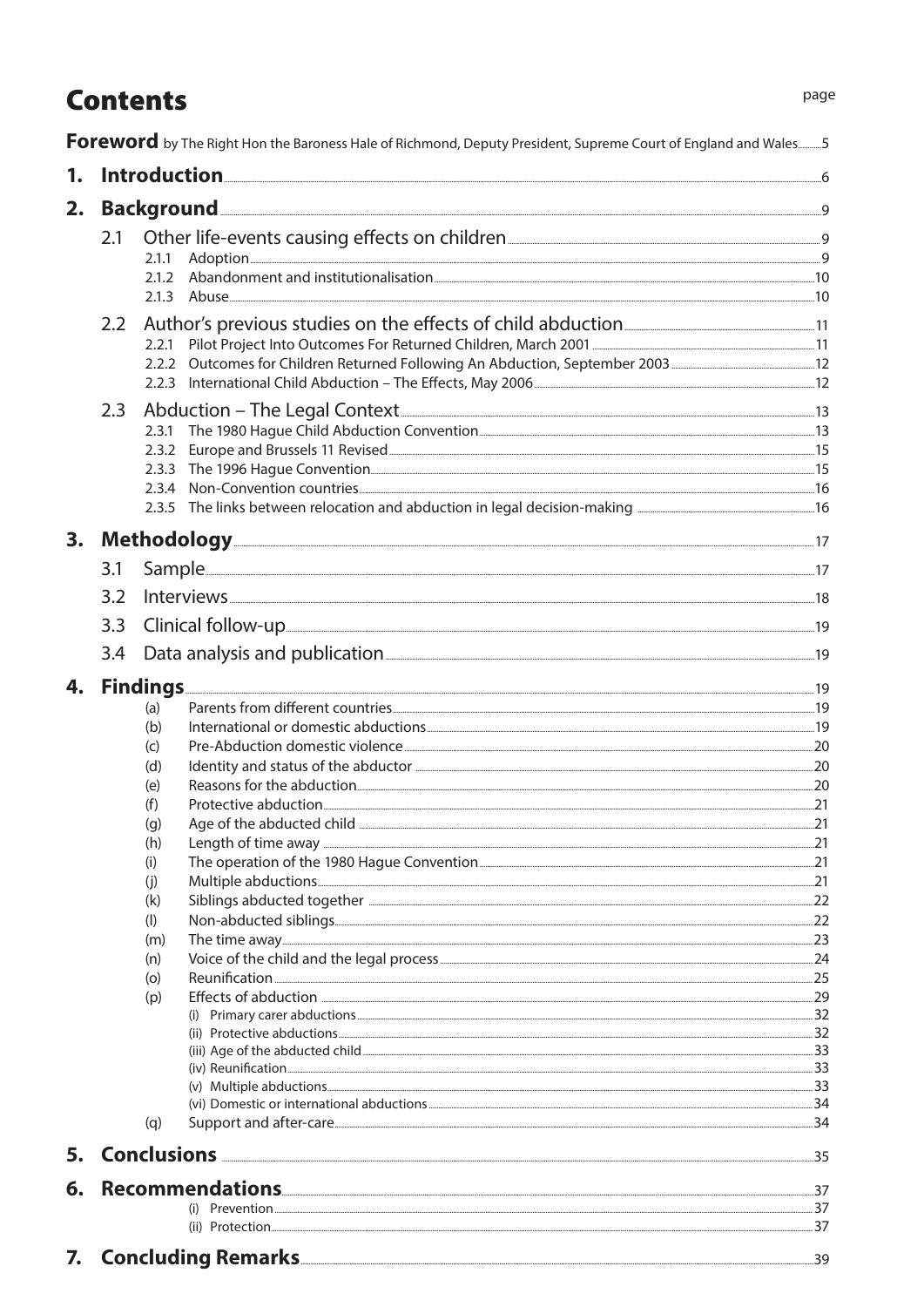## **Foreword**

The preamble to the Hague Convention on the Civil Aspects of International Child Abduction proudly declares that the States parties are 'firmly convinced that the interests of children are of paramount importance in matters relating to their custody' but then goes on to declare those States' desire 'to protect children internationally from the harmful effects of their wrongful removal or retention and to establish procedures to ensure their prompt return to the State of their habitual residence …' The premise is that abduction is so harmful that return to the home country is automatically the right solution for them, save in some very tightly defined exceptional cases.

Yet the evidence of those harmful effects is remarkably sparse, based on studies involving very small samples, often some time ago, and rarely from the perspective of the abducted children themselves.

This study may suffer from the first defect – the sample is small, not randomly selected and to some extent biased towards those likely to have suffered harmful long term effects; the abductions were also long ago, almost all before the Hague Convention came into force, but that is to be expected in a study of the long term effects; and it certainly does not suffer from the third defect – it is a study of the experience of people who were abducted in childhood, some of whom were reunited with their left-behind families, often after a considerable lapse of time, some of whom were not. They have some important stories to tell, from which some important lessons can be learnt.

So we find, for example, that those who were not traced and returned may suffer from feelings of unworthiness that their left behind parent did not try to follow them, as well as feelings of resentment towards that parent; that those who were returned may struggle to find their place within a family structure which has changed and adjusted to their absence while they were away; that even those abducted by a primary carer, whom they may not see as an abductor at all, nevertheless can suffer significant harmful effects.

The requested State is not bound to return the child where there is a 'grave risk that his or her return would expose the child to physical or psychological harm or otherwise place the child in an intolerable situation' (article 13(1)(b)). This is how the Convention seeks to balance the presumed harmful effects of the abduction in all cases against the possible harmful effects of return in the individual case. It is an exception frequently pleaded by abductors and there are many who believe that the courts have applied it too restrictively, particularly in abductions by primary carers who claim that they were fleeing domestic violence and abuse. It would be interesting to know whether the effects of an abduction which the child perceived to be for their own or their carer's protection are different from those in other cases. There were only four such cases in this sample of 30 so no conclusions can be drawn. I feel another research project coming on …

But the main message from this project, small though it is, is that abducted children need support – effective follow-up and support if they are returned and a safe source of support which they themselves can access (for example through the internet) if they are not. As Professor Freeman says, parental abduction needs to be seen for what it is – a serious matter which can have serious long term consequences for the child and not just one of those unfortunate things which happens in families.

#### **Brenda Hale** 5th December 2014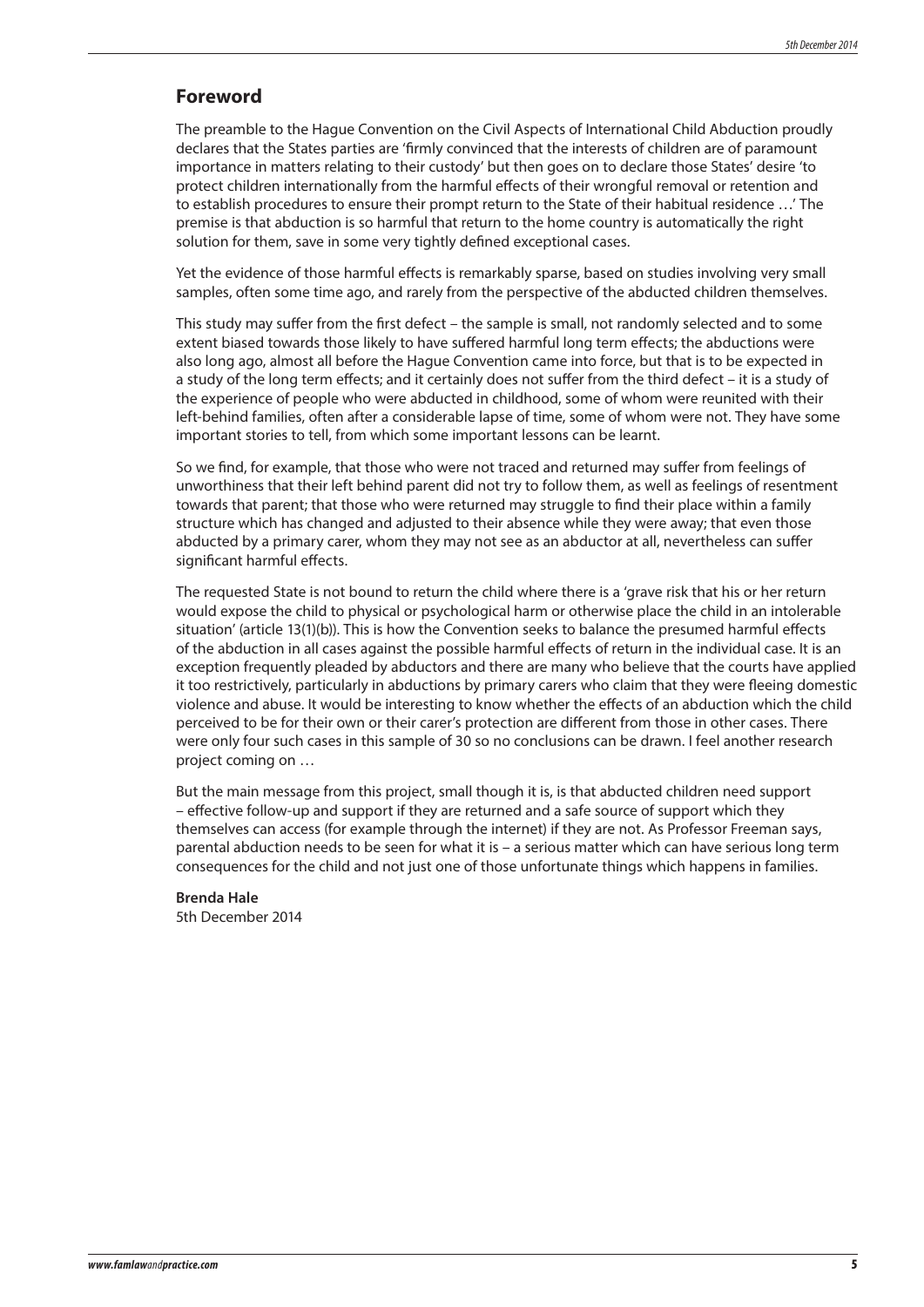# 1. Introduction

This research was undertaken to broaden our current understanding of the long-term effects of parental child abduction. We need to know more about this issue so that we can understand what else, if anything, we need to do to prevent abduction and for children who have been abducted. Very little is known generally about the effects of parental child abduction<sup>1</sup> and the data which do exist are often based on small samples<sup>2</sup> and sometimes in studies undertaken a considerable time ago,<sup>3</sup> when awareness and expectation of the topics being considered may have been very different to those which exist today, or where the research design may have been unlikely to produce detailed information on effects.4 There is even less data available from the perspective of the abducted, or previously abducted, child.<sup>5</sup>

The 1980 Hague Convention on the Civil Aspects of International Child Abduction (hereafter 'the Convention')<sup>6</sup> has proved to be both a popular,<sup>7</sup> as well as an extremely useful, instrument in securing the return of increasing numbers of abducted children $^8$  to their countries of habitual residence. $^8$ However, there is no mechanism within the Convention for following up on the outcomes for abducted

statistics see Global report supra.

<sup>1</sup> See M. Freeman, 'The Effects and Consequences of International Child Abduction', *Family Law Quarterly* Vol 32, No 3 (Fall 1998) pp 603–621 (hereafter Effects and Consequences); M. Freeman, 'Pilot Project into Outcomes for Returned Children', March 2001, September [2001] *IFL* 1; M. Freeman (2003). *Outcomes for Children Returned Following an Abduction*, September 2003 (hereafter Outcomes) which contains the conclusions of the pilot project on pp5/6; M. Freeman (2006) *International Child Abduction: The Effects*, May 2006 (hereafter The Effects). For the Outcomes and Effects reports see **www.reunite.org** For descriptions see 2:2 below.

<sup>2</sup> For example Greif, G.L. (2009). 'The long-term aftermath of child abduction: Two case studies and implications for family therapy'. *American journal of Family Therapy*. 37, 273–286.

<sup>3</sup> For a review of the then available literature see Janet Chiancone, (2000*) Parental Abduction: A Review of the Literature*, US Department of Justice, Office of Juvenile Justice and Delinquency Prevention 2000, available at **http://www.ncjrs.gov/pdffiles1/ojjdp/190074.pdf** A literature review was also included by the author in Effects and Consequences fn 1 supra. Also Greif, G.L. (2000). *A parental report on long-term consequences for children of abduction by the other parent* (hereafter parental report), *Child Psychiatry & Human Development*, 31, 59–78 which was based on 32 parental reports taken in a telephone interview and a brief mailed questionnaire where Greif found that "a significant minority of the children continue to suffer emotionally and may be having more physical ailments than their peers", and Greif, G.L. & Bowers, D.T. (2007). 'Unresolved loss: Issues in working with adults whose sibling was kidnapped years ago' (hereafter Unresolved Loss), *American Journal of Family Therapy*, 35, 203–219.

<sup>4</sup> For example Finkelhor's study involved a national telephone survey of 10,544 randomly selected households where harm was calculated by asking the respondent to assess it. Finkelhor, Hotaling and Sedlak, 'Children Abducted by Family Members; A National Household Survey of Incidence and Episode Characteristics', 53 *J. Marriage & Fam*. 805 (1990–91) See fn 15 and p. 611, Effects and Consequences fn 1 supra where the current author noted the limitations of the findings of this study.

<sup>5</sup> The author noted this gap in the available research in Effects and Consequences fn 1 supra at p606 where she also discussed the reliance for study purposes in some of the earlier research projects on the criminal justice and clinical populations which risked an over-representation in the samples of those for whom the experience was especially traumatic. Agopian conducted a small study of the effects of the abduction on 5 children based on interviews with those children – see M.W. Agopian, 'The Impact on Children of Abduction by Parents', 63 *Child Welfare* 511 (1984). Children were included as participants in the author's 2006 research The Effects, fn 1 supra, and Greif undertook interviews with eight previously abducted children as well as three left-behind parents and one stepparent of abducted children who were interviewed, and one with a left-behind parent of children who were not interviewed, as well as a further interview with an abductor of a child who was interviewed. The interviews concerned nine separate abductions – Greif, G.L. (2010). *Family reunification after a lengthy abduction*. Alexandria, VA: National Center for Missing and Exploited Children. See also Greif and Winkelstein Waters, 'Ambiguous Reunification: A Case Illustration and a Framework for Understanding the Aftermath of Abduction' (2014) 2 *IFLP* 1, 24–32 at fn 113 below which provides an account of one previously abducted child.

<sup>6</sup> Convention on the Civil Aspects of International Child Abduction concluded 25 October 1980 which, with related materials, is accessible on the website of the Hague Conference on Private International Law **www.hcch.net** For full history of the Convention see Hague Conference on Private International Law, Actes et documents de la Quatorzieme session (1980), Tome 111, *Child Abduction* (ISBN 80 12 03616 X, 481 pp). See further 2.3.1 below.

There are currently 93 Contracting States to the Convention http://www.hcch.net/index\_en.php?act=conventions.status&cid=24 last visited 3rd October 2014.

<sup>8</sup> A statistical analysis of applications made under the Convention in 2008 (see fn 9 below) indicated a sharp increase in such applications. These relate only to the use of the Convention and exclude abductions to non-Convention countries, and applications which are made other than through the central authorities which administer the Convention in the respective signatory States, as well as inter-State abductions. The actual numbers of abductions may, therefore, be higher than those contained within the statistical analysis. However, those statistics may be seen as a good indication of the trends in abduction cases.

<sup>9</sup> "Compared with the 2003 survey, there has been a 45% increase in return applications and a 40% increase in access applications", A Statistical Analysis of Applications Made in 2008 under The Hague Convention of 25 October 1980 on the Civil Aspects of International Child Abduction, Part 1 Global Report (hereafter Global report) p5 (The Global Report formed Part 1 of the statistical analysis, Part 11 contained the Regional Reports, Part 111 contained the National Reports) drawn up by Professor Nigel Lowe, Cardiff Law School, Preliminary Documents No 8 A, 8B and 8C (update) of November 2011 for the attention of the Special Commission of June 2011 on the practical operation of the 1980 Hague Child Abduction Convention and the 1996 Hague Child Protection Convention **http://www.hcch.net/upload/wop/abduct2011pd08ae.pdf http://www.hcch.net/upload/wop/abduct2011pd08be.pdf**; **http://www.hcch.net/upload/wop/abduct2011pd08c.pdf** During this period, England and Wales made 158 applications and received 200 applications which is an overall increase of 33% from the number of cases handled in 1999; the USA made 309 applications and received 283 applications. It was in the minority of countries that did not receive a higher number of applications than in 2003. Lowe notes however that the 5% decrease in applications received by the USA since 2003 was still a 14% increase on the number of cases in 1999. It is worth noting that there was a dramatic 202% increase in outgoing applications since 2003 and 87% since 1999 and this overall constituted a 33% increase on applications since 2003. Australia made 86 applications and received 75 applications and, in total, there was a 21% increase on the 2003 figures; New Zealand made 54 applications and received 37 applications. For details of all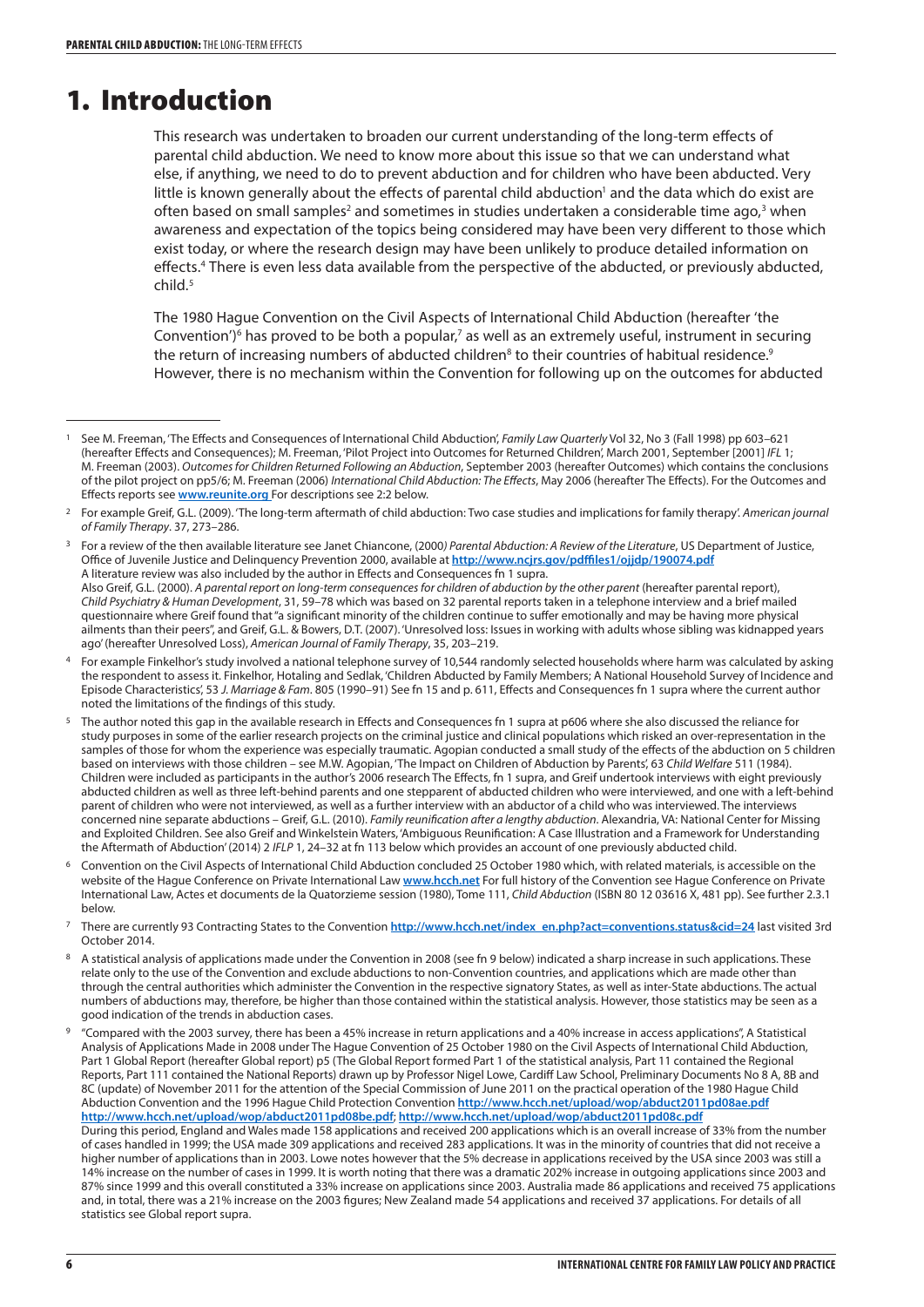children once returned as the purpose of the Convention has been achieved and exhausted by that stage.<sup>10</sup> Sometimes abducted children are not returned. This may be because they are never found, or because the judicial or administrative authorities in the requested State either decide not to return them or fail to enforce the return order that has been made. They are, however, still abducted children, subject to most of the same challenges as those who are returned as well as some others specific to their circumstances of non-return. These may include feelings of unworthiness emanating from their perception of not being important enough to the left-behind parent to fight for.

Many countries are not parties to the Convention and, where abductions occur involving these jurisdictions, the focus is usually on securing good contact between the child and the left-behind parent as it is unfortunately often not possible to do more.<sup>11</sup> Since the return of these children is less likely to happen it is more difficult to find out about the effects of their abduction than in the case of children abducted between signatory States to the Convention. It has therefore been particularly helpful in this research to learn of the effects on some children abducted to non-Convention countries.12

Of course, not all abductions are international and many occur within the same country. This is especially relevant in large geographical areas like Australia and the United States where the population tends to move within the different states of the country rather than abroad. In these cases, as with the Convention, the relevant domestic legislation for dealing with such abductions focuses on securing the return of the child and does not usually include any requirement for follow-up.13 Once again, therefore, information about the child's welfare and the effects of abduction is seldom available.

Although return is the aim of the Convention, and other instruments relating to abducted children, the problems for these children (and their families) are often heightened on their return as they struggle to find their place within their own family structure in their changed circumstances. The reunification itself can be the cause of many problems for abducted children and it appears that the disturbance generated by the reunification has often been a catalyst for the emergence of difficult psychological issues for them relating to their identity and sense of belonging. These are extraordinarily testing times for those involved. Children often have conflicted loyalties having spent a period of time with the abducting parent as their sole support system, only to be returned to a sometimes barely-remembered parent who may be experiencing all types of challenging feelings about what has occurred and who often emotionally expects to get back the child who was taken rather than the older, and 'different', child who has returned. There may also be non-abducted siblings, half-siblings, or step-siblings who feel resentment at the time which has been spent searching for the abducted child, at having been left behind, and at having to fight for attention now that their abducted sibling has been returned. The family composition may have changed since the child was abducted to now include a new step-parent or other siblings for the abducted child to form relationships with. The abducted child may blame the left-behind parent for not finding them, and for deserting them. They may have thought the left-behind parent was dead, and even have grieved for them, so that the person with whom they are now expected to settle down happily is simply a ghost of what they once knew. The left-behind parent may blame the abducted child for not doing enough to find their way home, and may resent the returned child for what seems like an abandonment. These are just some of the examples of what may happen when a child is returned. It is equally possible that the return may be a happy and fulfilling experience for the family, but it appears very unlikely that this will occur without at least some of these issues arising. These families often cope with these alone, without support, and encounter great challenges in so doing.

a) To secure the prompt return of children wrongfully removed to or retained in any Contracting State; and

Rep. Chris Smith, House of Representatives. Subcommittee on Africa, Global Health, Global Human Rights, and Int'l Orgs. Washington D.C. May 9, 2013. **http://www.gpo.gov/fdsys/pkg/CHRG-113hhrg80801/html/CHRG-113hhrg80801.htm**

See information on The Malta Process on the Hague Conference website which addresses the problems posed by international abduction as well as the better protection of cross-frontier rights of contact between the States involved in that initiative (Algeria, Belgium, Egypt, France, Germany, Italy, Lebanon, Malta, Morocco, the Netherlands, Spain, Sweden, Tunisia and the United Kingdom). See Malhotra, 'To Return or Not to Return: Hague Convention versus Non-Convention Countries', *Journal of Family Law and Practice* (2010) Vol 1.3, 50.

<sup>10</sup> Article 1.

The objects of the present Convention are:

b) To ensure that rights of custody and of access under the law of one Contracting State are effectively respected in the other Contracting States. <sup>11</sup> "In 2012 alone, more than 634 children were abducted to countries that have not signed the Hague Convention".

<sup>12</sup> See further 2.3.4 below.

<sup>&</sup>lt;sup>13</sup> For example, in Australia, a recovery order can authorise a person to find, recover and deliver a child to a parent, a person who has a parenting order that states the child lives with, spends time with or communicates with that person, or a person who has parental responsibility for the child, or can prohibit the person from again removing or taking possession of the children, S67Q Family Law Act 1975. In the USA, The Uniform Child-Custody Jurisdiction and Enforcement Act (1997), 9(1A) U.L.A. 657 (1999). **www.nccusl.org** (UCCJEA) was enacted to address interstate parental kidnapping. Massachusetts still uses the UCCJA (Uniform Child Custody Jurisdiction Act) but all other US States have adopted the UCCJEA. There is no requirement in either case for follow-up following the child's return.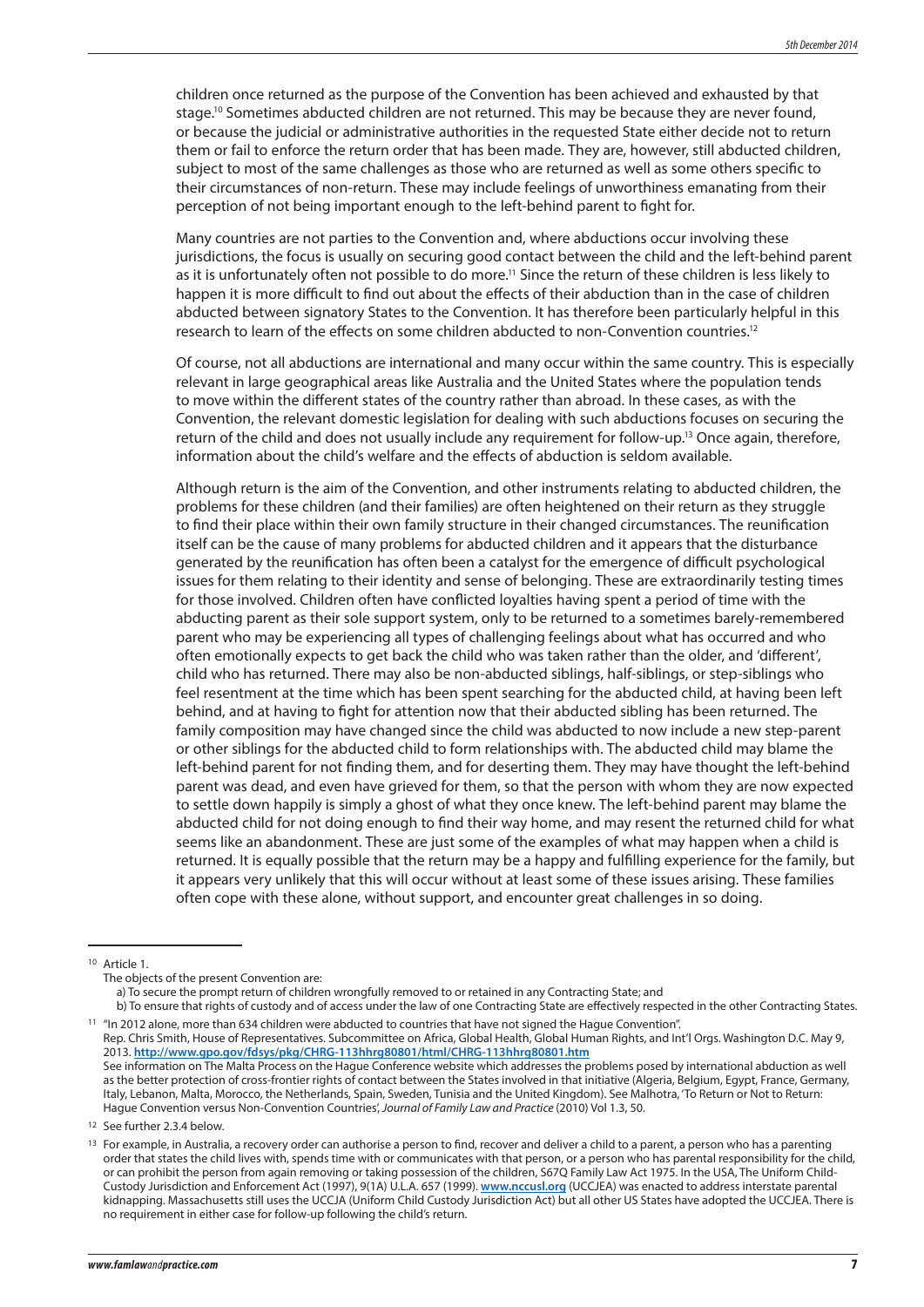In our increasingly mobile world we cannot any longer immunise ourselves against what happens elsewhere in the hope or belief that these things do not affect us personally. They do and they will. These children and these families are part of our global society and our lives even if we do not know them. The impact of their experiences will affect us and we cannot successfully ignore, or turn a blind eye, to them; nor should we. The ripples of abduction bounce without respect for jurisdictional boundaries – the abducted child will grow to become a previously abducted adult who will form relationships and families that could potentially include many of us. Their experiences and their lives will touch and impact on our own. They do not constitute a separate group or society. We are part of each other.

The reasons for currently knowing so little about the effects of child abduction include the acknowledged difficulties in obtaining relevant research samples. Support services are scarce for abduction victims and their families which makes contact with them extremely challenging. The help of Take Root<sup>14</sup> with this research project has thus been extremely valuable as it is one of the very few such support services available for the victims of abduction.<sup>15</sup> I was extremely grateful that some of its members were prepared to participate in research interviews with me in the US. Other participants were recruited through professional contacts, media exposure, and word-of-mouth primarily in the USA and the UK. The information provided in this report therefore comes from 34 in-depth interviews I undertook personally as Principal Investigator (PI). The abductions occurred between 10 – 53 years prior to the interview<sup>16</sup>, and involved 18 different countries including some that are not signatory States to the Convention.

In essence, the experiences of the majority of those interviewed support earlier findings<sup>17</sup> that the effects of abduction can sometimes be seriously negative and long-lasting. The lack of after-care support for abduction victims is keenly felt by them as they seek understanding and validation of their troubled emotions. Many feel undermined by society's mistaken attitudes towards parental abduction. The difference in society's approach to parental abduction and stranger abduction is very marked<sup>18</sup> and tends to be relatively dismissive in cases where the child is taken by a parent rather than a stranger as the experience is somehow considered to not be as bad. However, parental child abduction experiences have sometimes included sexual and physical abuse by the abducting parent and associates,<sup>19</sup> and the child being in constant fear and danger, not knowing how or when it might all end. Being abducted by a stranger is rightfully regarded as a terrible thing to occur and, although abduction by a parent may well be a completely different experience for the child concerned from that suffered by the strangerabducted child, especially if it occurred for protective reasons, this need not necessarily be so. In some cases, parental abduction may be an experience that is not at all dissimilar to stranger abduction as it too involves being taken away from everything the child is familiar with and being catapulted into an unknown, frightening and dangerous world with a parent who may be unfamiliar to the child, or who becomes different to the person the child had previously known, and where the child's focus is purely on survival. Even where the circumstances are not so extreme, the parentally-abducted child will still have been removed from a home, school, friends, pets, and extended family, and may have been told lies to justify what has happened. Feelings of confusion and concerns about disloyalty often arise in these circumstances which the child has to manage alone together with those feelings of loss and grief which can be expected to be experienced for what has been so abruptly removed from their lives. These issues

<sup>&</sup>lt;sup>14</sup> Take Root was established in response to a lack of direct services for victims of child abduction when they are no longer missing and its "Support Branch Program provides the first and only ongoing aftercare support program available to victims of child abduction when they are no longer missing" – see "About" on website, **www.takeroot.org**

<sup>15</sup> **reunite** began in 1987 as a parent support network, evolving into an information and resource centre. It is the leading UK charity specialising in international parental child abduction and the movement of children across international borders. It operates the only telephone advice line in the UK offering support to those who have had their child abducted and to those who have abducted their child. See further **www.reunite.org**

<sup>&</sup>lt;sup>16</sup> The breakdown of the number of interviews for the different categories of time between abduction and interviews is as follows: 10-15 years - 3; 16–20 years – 2; 21–25 years – 5; 26–30 years – 4; 31–35 years – 7; 36–40 years – 4; 41–45 years – 6; 46–50 years – 2; 50+ years –1.

<sup>17</sup> M. Freeman, The Effects. May 2006 **www.reunite.org** Also Grief, parental report, see fn 3 supra who identified at 70 that these children remain an "at risk" population for emotional and possible physical problems as they enter late adolescence and young adulthood.

<sup>&</sup>lt;sup>18</sup> "Family abduction lacks society's recognition of its devastating and long-term impact. The public's reaction to family abduction declares that the child is "fine." This is because he or she is with the other parent. They may believe the left behind parent must have deserved to have the child removed or that the matter is "just" a custody dispute between two battling parents. The public's view of abducted children is defined by "stranger" abductions….but evidence clearly shows that the majority of abducted children are taken by family members". California Child Abduction Task Force **http://www.childabductions.org/impact2.html**

Over four-fifths of completed abductions recorded by the police involve a perpetrator known to the victim. Less than one-fifth are committed by a stranger **http://www.childabduction.org.uk/index.php/the-facts** citing Newiss, G. and Traynor, M. (2013) '*Taken: a study of child abduction in the UK'*. London: PACT and the Child Exploitation and Online Protection Centre.

<sup>19</sup> This was recognised in Janvier, McCormick and Donaldson, 'Parental Kidnapping: A survey of left-behind parents', 41 *Juvenile and Family Court J*. 1–8 (1990) who reported that two-thirds of 101 children whose parents they surveyed were believed to have been physically or sexually abused while on the run, although this is a much higher figure than that suggested by Finkelhor et al's telephone survey at fn 4 supra which placed the estimate at 5%.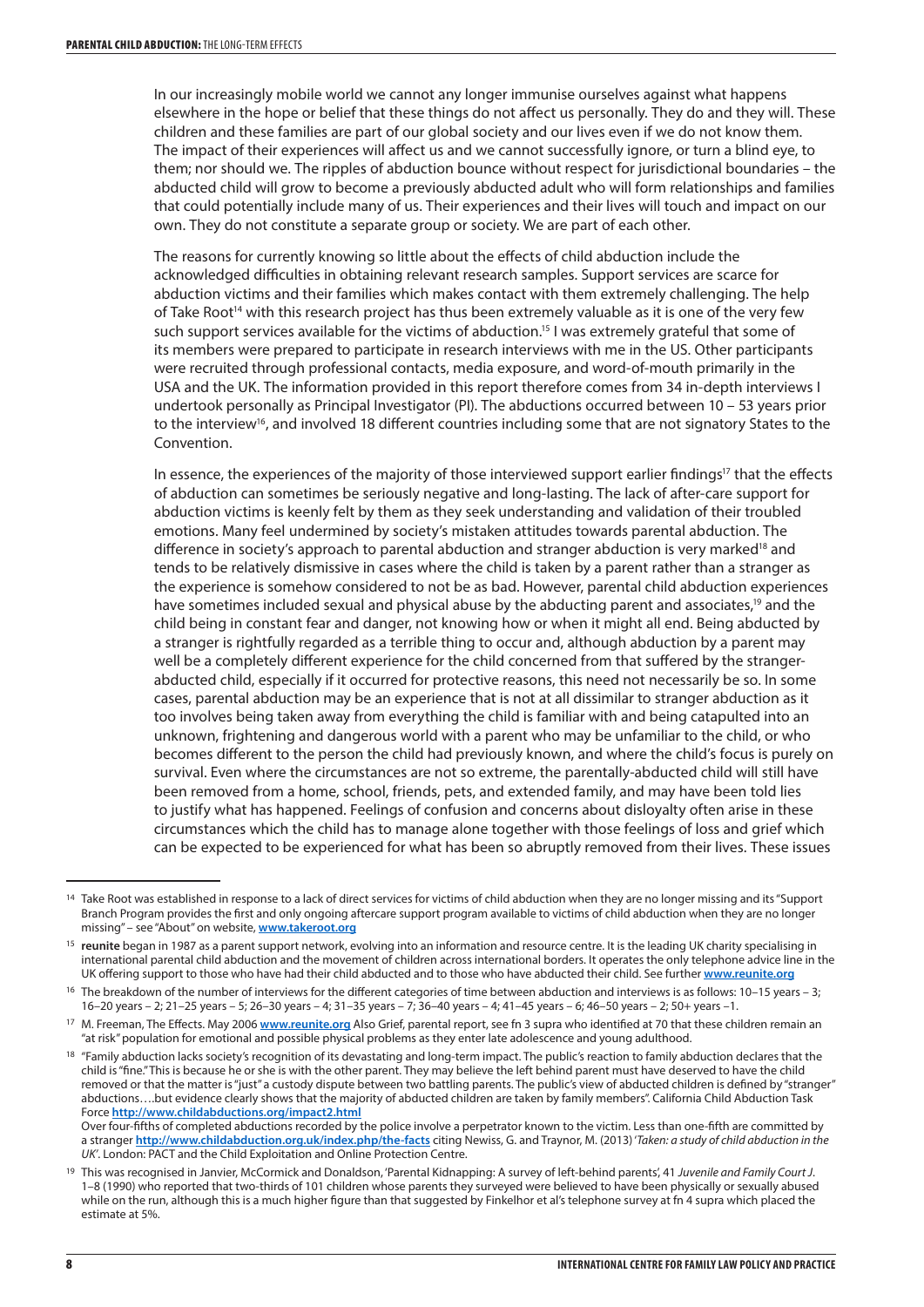and experiences may be exacerbated when a child is returned to the left-behind parent and, when the child survives into adulthood without being returned, sometimes remain active but unresolved. In some cases they drive and inform everything which the previously abducted child is and does, including their future relationships and lives.

These are matters that must be addressed by the international community. These adults are the abducted children we are enjoined to protect by the 1980 Hague Convention.<sup>20</sup> Whether we have done enough to protect them by returning them to where they were previously living is another question but, at least, in these circumstances we know who they are which is a good start to being able to provide them with help and post-abduction support. When they are found and not returned by the requested State we similarly have a chance of being able to offer post-abduction support. When they are not found, and we have no knowledge of who or where they are, we need to consider whether there is any way we could do more for them than leave them to find their own way through their post-abduction maze. Additionally, we must question whether we have done enough to prevent abductions occurring at all.<sup>21</sup> These are matters to which I will return in the conclusions to this report.

# 2. Background

# **2.1 Other life-events causing effects on children**

## **2.1.1 Adoption**

Adopted children may feel a whole range of emotions at different times after being adopted including abandonment, loss, grief, identity questioning, lack of self-esteem, anger, depression and lack of trust,<sup>22</sup> as their lives are transplanted from one family setting to another. There are some similarities between the circumstances of adopted and abducted children in that they both leave behind at least part of their families and, although babies may be unaware of the changes, the majority will have to adjust to living within a new familial environment. There are, of course, also fundamental and critical differences between these two groups of children. Abducted children are usually unprepared for what happens to them in an abduction, while adopted children are usually subject to a high level of age-appropriate support, in particular from their adoptive parents who are usually able to put the child's interests before any personal feelings about the child's birth parents and can avoid seizing the opportunity to influence the child negatively against them. This is often not the case with the abducted child whose abductor may feel the need to justify his or her own position by repeated references to the bad behaviour of the left-behind parent, and to form an alliance with the child against that parent. The abducted child may be told that the left-behind parent has lost interest in them, or has died. They may have to deal with those issues by relying on the abductor as their sole support system in this new world into which they have been catapulted. Although a low percentage of adoptions break down<sup>23</sup> the adopted child will have

<sup>&</sup>lt;sup>20</sup> The preamble to the Convention states the desire of the drafters to protect children internationally from the harmful effects of their wrongful removal or retention. The Convention's Explanatory Report by Professor Perez Vera (hereafter the Perez Vera report) explains at paragraph 24 that the struggle against the great increase in international child abductions must always be inspired by the desire to protect children and should be based upon an interpretation of their true interests. **http://www.hcch.net/index\_en.php?act=publications.details&pid=2779**

<sup>&</sup>lt;sup>21</sup> Not all abductions can be prevented especially where the abduction occurs against a background of violence or abuse. See M. Freeman, 'Primary Carers and the Hague Child Abduction Convention' [2001] *IFL* 150 (hereafter Primary Carers); Proces-Verbal No 18 (Acts and Documents of the Fourteenth Session of The Hague Conference on Private International Law, Tome 11, Child Abduction, p386, contains discussion about the situation where an abduction was found to be in the child's best interests and not harmful. Also, Bruch, 'Unmet Needs of Domestic Violence Victims and Their Children in Hague Child Abduction Convention Cases' (2004) 38(3) *Fam Law Quarterly*. It is worth remembering that children abducted by primary carers who were interviewed in The Effects sample did not view the event as abduction see The Effects fn 1 supra at p. 62. See further discussion on this point at 4 (p) (i) below.

<sup>22</sup> See *Impact of Adoption on Adopted Persons*. Child Welfare Information Gateway. August 2013. **https://www.childwelfare.gov/pubs/f\_adimpact. pdf#page=2&view=Postadoption Issues**.

<sup>23</sup> It seems that the overall disruption rates are relatively low. See Selwyn, Wijedasa and Meakings (2014). *Beyond the Adoption Order: challenges, interventions and adoption disruption.* University of Bristol School for Policy Studies Hadley Centre for Adoption and Foster Care Studies, which states at pp 5,6 that "[o]ver a 12-year period (2000–2012), using national data on 37,335 adoptions and information supplied by adoption managers on 565 disruptions, the rate of disruption was calculated at 3.2%. The rate was lower than we had expected, but was similar to that reported (3.7%) in one of the few studies that disentangled the proportions of pre and post order disruptions (Randall 2013). The research team has also completed a study of adoption disruption in Wales (Wijedasa and Selwyn 2014) using the same methodology. The disruption rate was similar in both countries. Wales had an adoption disruption rate of 2.6% over an 11 year period."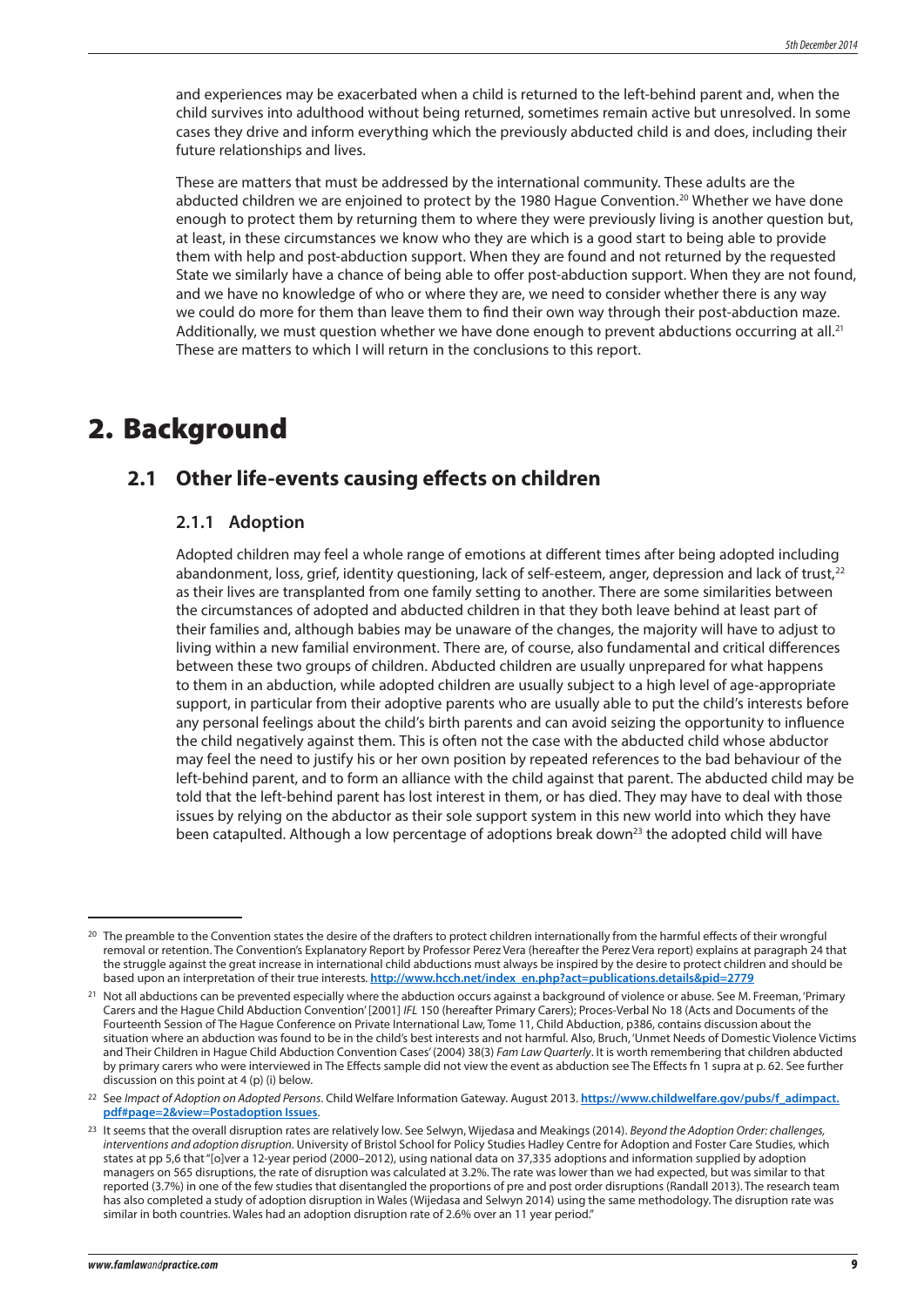professional support in coping with the adoption<sup>24</sup> whereas neither the non-returned abducted child nor the abducted child who is returned to the left-behind parent and family will usually have such support. It is here that the sharp differences in societal attitudes towards these events is clearly apparent.

## **2.1.2 Abandonment and institutionalisation**

Many children are abandoned, and inevitably suffer effects from this event. A total of 395 minors under the age of 17 were abandoned by parents or guardians in Japan in the three years from March 2011 – March 2014.<sup>25</sup> Babies are being abandoned at such an alarming rate at the Jinan "baby hatch" in China<sup>26</sup> that restrictions have had to be placed on those who will be accepted by the hatch. A recent collaborative book on Romania's abandoned children,<sup>27</sup> based on the Bucharest Early Intervention Project undertaken by the authors, found that the children were severely impaired in IQ and manifested a variety of social and emotional disorders, as well as changes in brain development.28 These children were said to have had severe reactive attachment disorder:

"…[A] pathologic and psychiatric diagnosis where an individual person, a child in this case, would be unable to have affectional connection to an adult, to a parent, incapable of exchange of love.<sup>29</sup>

One of the authors of the study and book, Charles Nelson, a professor of paediatrics at Harvard Medical School and Boston Children's Hospital, explained how the brain is dependent on experience to develop normally and, when those experiences do not exist, those circuits fail to develop or develop in an a-typical fashion, with the result being a mis-wiring of circuits.<sup>30</sup>

Several abducted interviewees in the current research project spoke of their feelings of abandonment, and their inability to connect with family members, as well as difficulties with being in loving relationships. Many of those interviewed spoke of not knowing or understanding what was wrong with them. It may be that abducted children suffer some of the same effects as those identified as relevant to abandoned and institutionalised children. Attention is now focusing on the impact of abandonment and it may be helpful to consider in this context links between this issue and abduction.

# **2.1.3 Abuse**

Non-abducted children are often abused by adults, and this may include neglect, physical, sexual or psychological abuse. Although it has been recognised that abduction can in itself be a form of child abuse,31 it is also possible that abducted children may additionally also suffer one or more of the

<sup>&</sup>lt;sup>24</sup> For example, the 2013 Select Committee on Adoption Legislation called for greater post adoption support in order to ensure placement stability (para 336). Following this the Adoption Support Fund was launched with funding of £19.3m to pay for therapeutic services such as cognitive therapy, play and music therapy, and intensive family support – helping children recover from their previous experiences, bond with their adoptive families and settle into their new lives. **https://www.gov.uk/government/news/new-193-million-support-fund-for-adoptive-parents**

<sup>&</sup>lt;sup>25</sup> The Japan Times News http://www.japantimes.co.jp/news/2014/07/20/national/social-issues/nearly-400-children-abandoned-in-japan-since-**2011-survey/#.U9pi3PldUUM**

<sup>26</sup> Opened on 1st June 2014, in just 11 days 106 children, all with disabilities or medical conditions, were left at the Jinan facility, see: **http://edition. cnn.com/2014/06/30/world/asia/china-baby-hatches-** the hatch is a small detached room at the side of an orphanage where local parents or guardians can anonymously leave a child. Parents are instructed to leave a date of birth and details of medical conditions. There are 32 hatches across the country, the first having been introduced in 2011 as a response to the less humane ways that were being used to dispose of babies. Baby hatches were first introduced in Europe in Germany in 1999. There are currently around 100 such hatches in Germany, Austria, Belgium, The Czech Republic, Hungary and Italy even though child abandonment is against the law in Europe as legal amendments have been made to protect mothers who use baby hatches.

<sup>27</sup> Nelson, Fox and Zeanah (2014) *Romania's Abandoned Children: Deprivation, Brain Development, and the Struggle for Recovery*. Harvard University Press

<sup>28</sup> **http://books.google.co.uk/books/p/harvard?q=Google+Search+Inside&vid=ISBN9780674724709&hl=en\_US&ie=UTF-8&oe=UTF-8&redir\_ esc=y**

<sup>29</sup> Per Jane Aronson, physician and founder of the Worldwide Orphans Foundation, The Washington Post **http://www.washingtonpost.com/local/ romanian-orphans-subjected-to-deprivation-must-now-deal-with-disfunction/2014/01/30/a9dbea6c-5d13-11e3-be07-006c776266ed\_story. html**

<sup>30</sup> See article in Washington Post supra.

<sup>31</sup> See Kreston, *Notre Dame Journal of Law, Ethics & Public Policy*, Vol 15, Issue 2, 1-1.2012 at p533 citing Greif and Hegar, *When Parents Kidnap, The Families Behind the Headlines* (1993); Dorothy Huntington, *Parental Kidnapping: A New Form of Child Abuse,* Address (March 1984), in American Prosecutors Research Institute, Investigation and Prosecution of Parental Abduction app. (1995). Also Faulkner, Parental Child Abduction is Child Abuse. (1999)

**www.prevent-abuse-now.com/unreport.htm**) cited in Brief for the National Center for Missing and Exploited Children as Amicus Curiae in Support of Petitioner, *Lozano v Alvarez*, Supreme Court of the United States, No. 12-820. For a recent statement relating to abduction being abuse, see Chris Smith, House Republican, in relation to the Sean and David Goldman International Child Abduction Prevention and Return Act which was approved by Congress on 25th July 2014 http://www.nj.com/monmouth/index.ssf/2014/07/child\_abduction\_bill\_inspired\_by\_nj\_father **earns\_final\_legislative\_approval.html**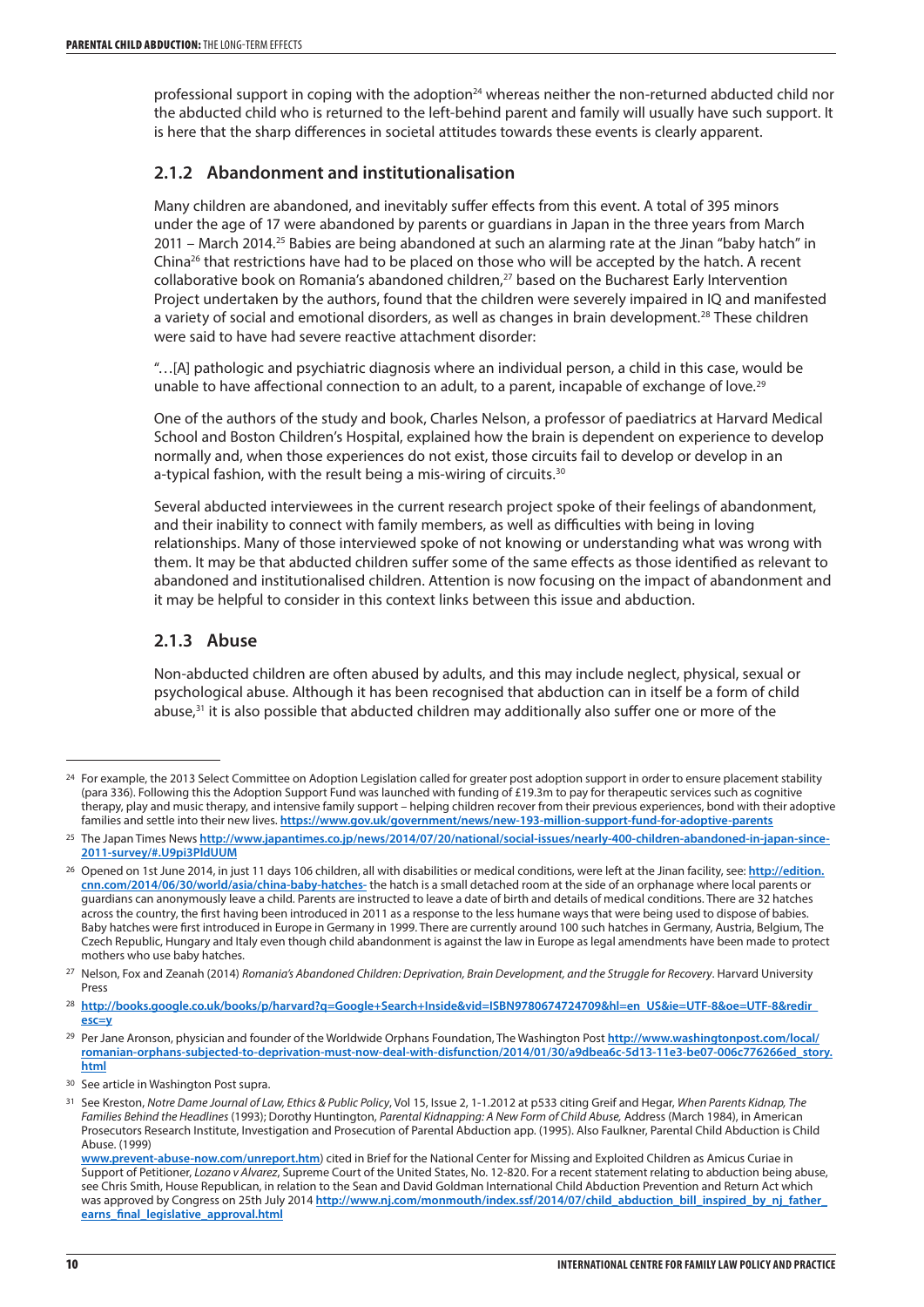many other forms of child abuse during, or following, the abduction.<sup>32</sup> Lazenbatt<sup>33</sup> states<sup>34</sup> that the experience of maltreatment can have major long-term effects on all aspects of a child's health, growth and intellectual development and mental wellbeing and that it can impair their functioning as adults. Depression, severe anxiety, panic attacks and post-traumatic stress disorder are the most common mental health consequences of abuse<sup>35</sup> and child physical abuse is associated with a wide range of debilitating emotional and behavioural problems that may persist into adulthood and generalize to future relationships, including parent-child relationships. It can lead directly to neurological damage, physical injuries, pain and disability or, in extreme cases, death. It has been linked to aggressive behaviour, emotional and behavioural problems, and educational difficulties in children.<sup>36</sup> Some of these issues are experienced by children who have been abducted but have not been abused (other than any abuse which occurred as a result of the abduction itself) which at least demonstrates the similarities between the effects of abuse and the effects of abduction and lends support to the assertion that abduction per se is, in fact, often a form of abuse. Lazenbatt's statement that, in many cases, child maltreatment has consequences for children, families, and society that last lifetimes<sup>37</sup> is a salutary reminder of the potential significance of the effects of abduction about which we are beginning to learn.

# **2.2 Author's previous studies on the effects of child abduction**

In addition to the studies of others, some of which are referred to in the Introduction above, I have undertaken several previous research projects that have provided information about the post-abduction situation for parents and children.

# **2.2.1 Pilot Project Into Outcomes For Returned Children, March 2001**<sup>38</sup>

There have long been concerns about what happens to a child on their return to the country of habitual residence and whether undertakings given in the court of the requested State will protect them adequately on their return.<sup>39</sup> This 2001 pilot project, which was based on distributed questionnaires, focused on the maintenance and efficacy of undertakings.

The pilot project's conclusions formed an Information Document at the Fourth Special Commission in March 2001 into the Operation of the 1980 Hague Child Abduction Convention and are re-stated in Outcomes (pp5/6):

"Although the giving of undertakings by the applicant parent is often considered as a token of good faith by the courts of the requested State, the frequent failure to honour such undertakings must call into question whether such an assumption is supportable. The mirroring of such undertakings does not appear to provide any guarantee that they will, in fact, be honoured. Even where undertakings relate to the maintenance of de facto care of a young child by the primary carer parent, evidence exists that such undertakings have been broken, in one case at the airport of the State of habitual residence, where the left-behind parent removed the child from the primary carer parent on arrival, in breach of the recently given undertaking".

<sup>&</sup>lt;sup>32</sup> A child abducted for protective reasons who may not suffer abuse from the abduction itself is still susceptible to some of the general effects of abduction encountered by other abducted children – see further fn 21 supra and discussion at 4(p) (i) below.

<sup>33</sup> NSPCC Reader in Childhood Studies, Queen's University, Belfast

<sup>&</sup>lt;sup>34</sup> Research Briefing published by the NSPCC, February 2010. Key findings p2 http://www.nspcc.org.uk/Inform/research/briefings/impact\_of **abuse\_on\_health\_pdf\_wdf73369.pdf**

<sup>35</sup> Supra p. 2.

<sup>36</sup> Supra p. 3 citing Finkelhor D. (2008) Childhood victimization. Violence, crime and abuse in the lives of young people. Oxford: Oxford University Press.

<sup>37</sup> Supra p5, citing Kendall-Tackett K.A. (2003) *Treating the lifetime health effects of childhood victimization*

Kingston, NJ: Civic Research Institute Inc. <sup>38</sup> Undertaken for the reunite Research Unit **www.reunite.org**

<sup>&</sup>lt;sup>39</sup> For a discussion on undertakings, see Schuz, *The Hague Child Abduction Convention*, *A Critical Analysis*, Hart Publishing 2013 at p. 291 et seg.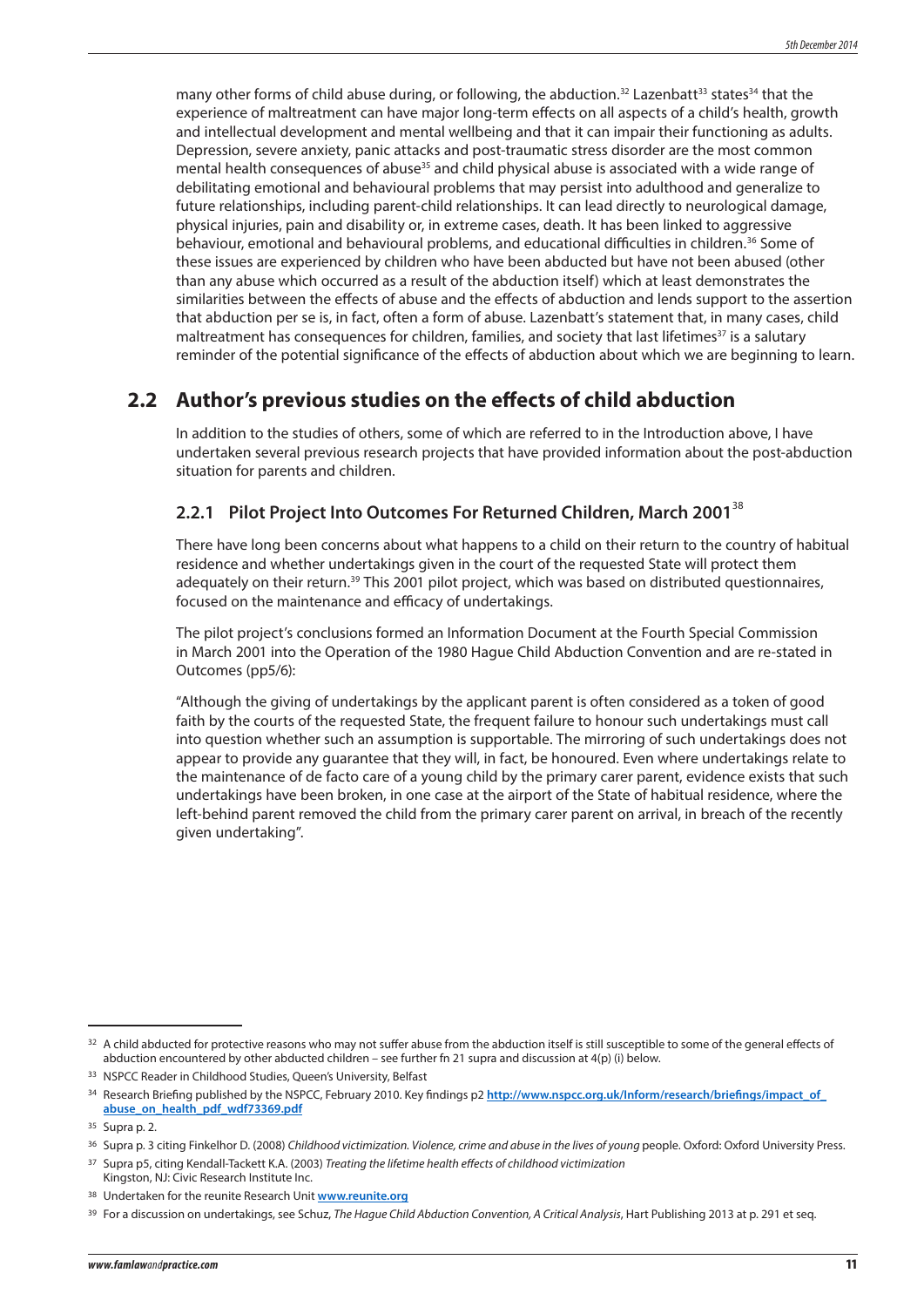This means that undertakings may simply be sophisticated forms of judicial conscience appeasement<sup>40</sup> and that many children are returned subject to undertakings which do not adequately protect them.

# **2.2.2 Outcomes for Children Returned Following An Abduction, September 2003**<sup>41</sup>

This project involved 30 interviews with parents relating to 22 individual cases about 33 children. There were no direct interviews with children. Undertakings were given in 12 cases (57.14%) including those relating to the use of violence (given on six occasions and broken on six occasions) and nonremoval of the returning child from the care of the returning parent (given on eight occasions and broken on four occasions), and were mirrored in five of these cases. In eight of the 12 cases (66.6%) the undertakings were broken. This led to the research conclusion that the best guarantee of undertakings being honoured was the bona fides of the undertaker.<sup>42</sup> However, this inevitably brought into question the utility of undertakings and whether those with a genuine intention to fulfil undertakings were those who most needed to be regulated by their provisions. Those who do not intend to abide by their undertakings did not appear to be constrained by the mechanism. The research findings underlined the conclusions of the pilot project regarding the lack of protection for children on their return that is apparently offered by undertakings.

# **2.2.3 International Child Abduction – The Effects, May 2006**<sup>43</sup>

The data provided by these earlier projects, as well as from other research in this field,<sup>44</sup> revealed that children may be suffering seriously negative effects from their abduction experiences. With support from the Department for Constitutional Affairs, I undertook a specific project investigating the effects of abduction in which 25 out of the original 30 interviewees<sup>45</sup> from the 2003 study agreed to participate. The other five interviews in this project comprised three adults abducted as children, one grandparent of a child in the original sample, and one non-abducted sibling of an abducted child. The study concerned 22 separate cases involving 33 children. Effects on the children were considered from the perspective of the interviewed adults as well as, very rarely, from the perspective of the children concerned through direct interviews with those children.

Seventy-two per cent of the 25 previously interviewed parents thought there had been physical and non-physical effects on the children from the abduction. One left-behind mother graphically described one of the most profound effects that I have encountered while dealing with these cases. She explained the psychological barrier that had been created between the abducted child and the left-behind parent and which surfaced on the child's return because they both knew that they had survived this period of separation and life without each other, and they had now both lost faith in their reciprocal need. Their ongoing relationship was not the same as the one that had preceded the abduction. It was a new relationship and was informed by the knowledge that they could live without each other. That 'forever' quality is not usually present in separations between children and parents which are more often of a temporary and/or consensual nature. In abductions, the circumstances are often very different with an inherent 'forever' quality to the time away which is felt by those involved, and yet the left-behind parent and the abducted child both survive this indeterminate period of time away from each other. This goes to the root of personal relationships. It is an extremely unsettling emotion for those who have experienced it, and is a question mark which hangs over many reformed relationships which follow reunification. How much do I actually mean to you if you can manage to live without me?

The small group of adults who were abducted as children which participated in this study described the effects of abduction on them as lasting. They spoke individually and repeatedly about their confusion, and of feelings of shame, self-hate, loneliness and insecurity which, in their view, emanated from the abduction. They also highlighted the importance to them of research into this subject because they felt grateful that someone wanted to know and understand what they experienced.

<sup>40</sup> M. Freeman, Primary carers fn 21 supra at 146.

<sup>41</sup> Undertaken for the reunite Research Unit. Funded by The Foreign and Commonwealth Office, **www.reunite.org**

<sup>42</sup> Outcomes, supra, p. 32.

<sup>43</sup> Undertaken for the reunite Research Unit. Funded by the Department for Constitutional Affairs, **www.reunite.org**

<sup>44</sup> See fns 3, 4 supra.

<sup>45</sup> The original sample in the Outcomes research, see fn 41 supra.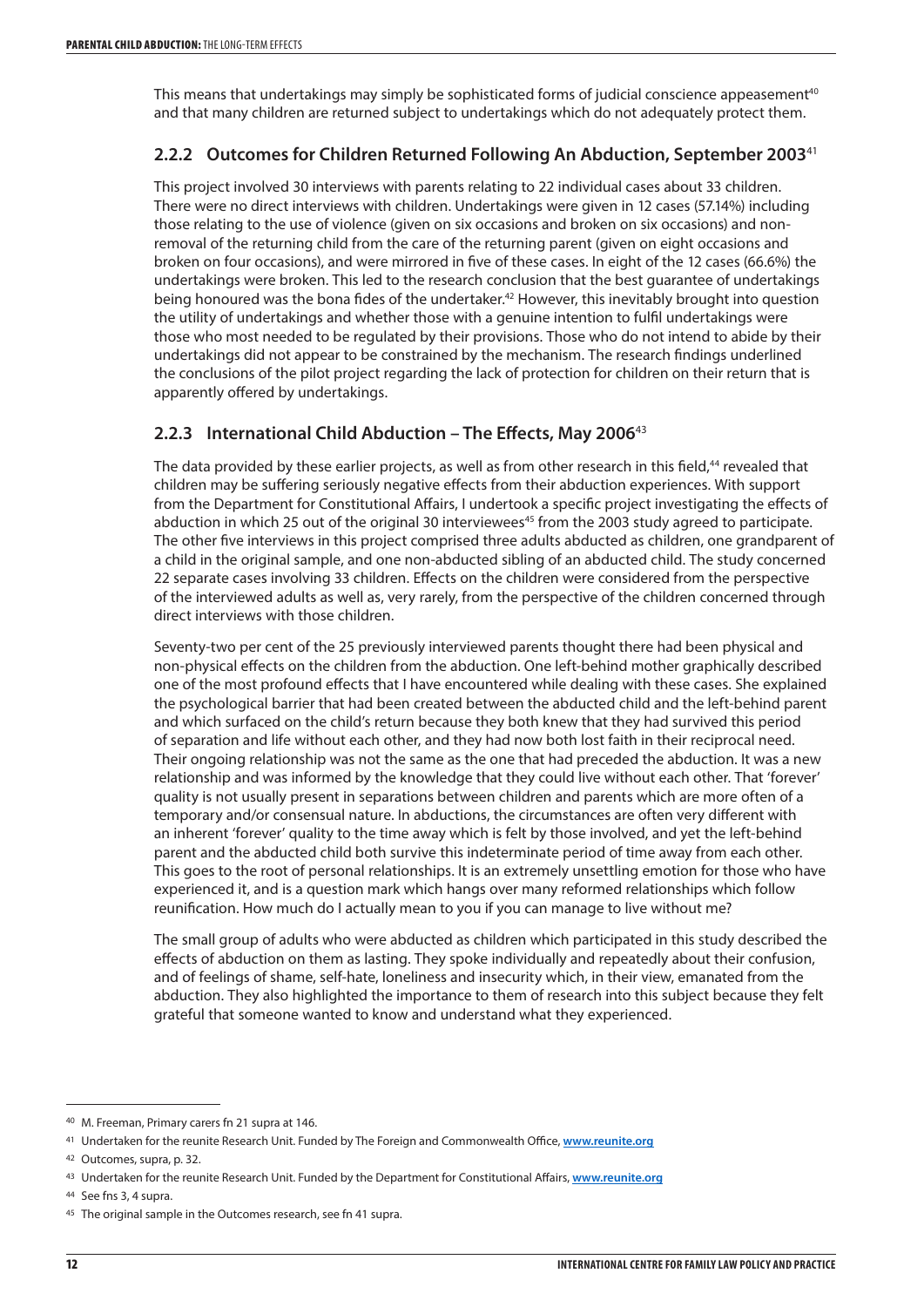The child interviews were conducted by two members of Cafcass<sup>46</sup> who were experienced in child interviewing. Ten children were interviewed from seven families and they were aged 10 to 18 years at the time of their interview. Four children were aged 4 years and under, five children were aged 5 – 9 years, and one child was aged over 14 years at the time of their abduction. All the children reported being adversely affected in different ways notwithstanding their ages and stages of development. The periods of time spent away for these children ranged from 6 weeks to 14 months, and in one case the child was never returned.

Seventy per cent of these children had been abducted by their mothers. They all described their mother as the primary carer and did not experience her as an abductor. None of the 30% abducted by their father considered him to be their primary carer, and they did tend to see him as an abductor. Abduction was often initially presented to the children as a holiday – when reality set in that this was not the case it came to feel like a betrayal and a deception. This, together with anxiety about the left-behind parent, had long lasting, adverse consequences for all of the children. Even those children who did not see themselves as having been abducted felt angry and confused by the court battle and the insecurity of their living arrangements. Their trust in one of their parents, and sometimes both, was compromised. The children said that they yearned for an end to the ongoing proceedings. They resented being caught up in the adult conflict and did not want to hear negative things about either parent or to feel that they had to defend the other parent. They did not feel that they were taken seriously in terms of the decisions taken about them, or that their views carried much weight. They also found that their return following the abduction could be as upsetting and stressful as the original abduction.<sup>47</sup>

The clear trend in the data to this point was that the effects of abduction might be seriously negative and long-lasting. It was apparent that more specific information was required on the long-term nature of the effects of abduction, including those cases where the child was not returned.

# **2.3 Abduction – The Legal Context**

There is a considerable amount of international legal machinery dealing with abduction but all of these instruments face challenges in their implementation.

## **2.3.1 The 1980 Hague Child Abduction Convention**<sup>48</sup>

The Convention addresses the situation that existed before its implementation where an abductor often attempted to choose the forum in which the future of the child would be decided in the hope that the outcome would be more favourable to the abductor than a decision of a tribunal in the State of habitual residence. This was described by Professor Perez-Vera in the Convention's explanatory report:49

"It frequently happens that the person retaining the child tries to obtain a judicial or administrative decision in the State of refuge, which would legalize the factual situation which he has just brought about. However, if he is uncertain about the way in which the decision will go, he is just as likely to opt for inaction, leaving it up to the dispossessed party to take the initiative. Now, even if the latter acts quickly, that is to say manages to avoid the consolidation through lapse of time of the situation brought about by the removal of the child, the abductor will hold the advantage, since it is he who has chosen the forum in which the case is to be decided, a forum which, in principle, he regards as more favourable to his own claims".50

The Convention, which currently has 93 Contracting States,<sup>51</sup> provides for the prompt return of children wrongfully removed or retained in any Contracting State.<sup>52</sup> In spite of the Convention's successful recruitment, there are many gaps in its membership. In 2011, Professor William Duncan<sup>53</sup> spoke about

<sup>46</sup> Child and Family Court Advisory and Support Service – which provides the Court with information and recommendations to help make decisions about children's futures.

<sup>47</sup> See The Child Report, The Effects, p. 55 et seq.

<sup>48</sup> See fn 6 supra.

<sup>49</sup> See fn 20 supra.

<sup>50</sup> Ibid at para 14.

<sup>51</sup> See Hague Conference website **www.hcch.net** and fn 7 supra.

<sup>52</sup> Art 1 and fn 10 supra.

<sup>53</sup> Former Deputy Secretary General of the Hague Conference on Private International Law.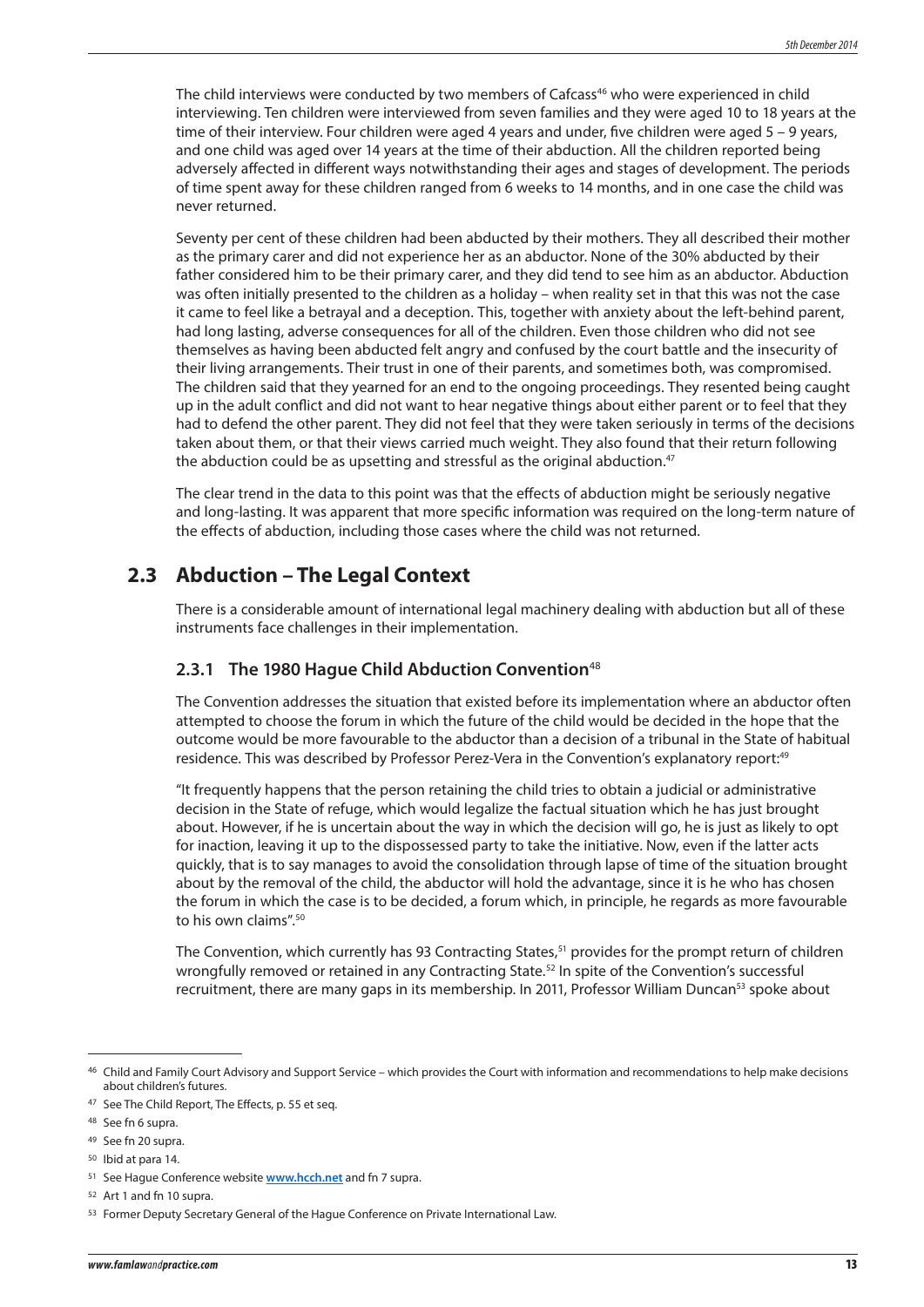some of the significant missing countries from the Convention<sup>54</sup> and the fact that "there is a large group of States whose laws are based on or influenced by Shariah law which have not yet decided to join the 1980 Convention."55 However, notwithstanding the benefits of membership, it may not be enough to simply encourage more States to join up to the Convention. Schuz commented that, even though at first sight it would seem that the success of the Convention would be enhanced by maximising the number of signatories to it, this view is misconceived because the object of the Convention is undermined by the accession of States that are not committed to the best interests of the child or whose legal systems do not comply with basic standards of natural justice.<sup>56</sup>

Under the Convention the obligation to return the child forthwith is subject to a very limited number of exceptions<sup>57</sup>. These have been the subject of conflicting and inconsistent interpretations by some of the courts deciding abduction cases which presents a challenge to the efficacy of the Convention.58 Another concern relates the narrow interpretation of the defence provisions which has arisen.<sup>59</sup> Schuz noted that the prevailing restrictive approach to the interpretation of article  $13(b)^{60}$  suggests:

"…[T]hat only too often courts have failed to provide adequate protection for children and that their zealousness not to determine the long-term interests of children has also led them to ignore their immediate interests. Whilst undertakings, judicial liaison and other provisional measures appear to provide the optimal solution to the tension between the need to protect the child and the danger of undermining the Convention, these measures are of little value unless courts ensure that they are really effective".

The topic and appropriate extent of considering best interests under the Convention<sup>61</sup> has received some recent attention in the European Court of Human Rights (ECtHR) where parents in member States of the European Convention on Human Rights<sup>62</sup> have claimed violations of that Convention concerning the

<sup>54</sup> Including the Russian Federation, Japan, India and mainland China. The Convention has since entered into force in the Russian Federation in October 2011; and in Japan in April 2014.

<sup>55</sup> Duncan, 'Globalisation of The Hague Children's Conventions with Emphasis on The Child Abduction Convention', *Oklahoma Law Review* (2011) vol. 63, No. 4, at 608. He commented that it might take time to persuade some countries to move away from concepts like nationality or connecting factors like religion – which in some of the Muslim States is the connecting factor linking the child to a particular legal system – but that the Malta process (see fn 11 supra) offers some hope in this direction.

<sup>56</sup> Schuz, *The Hague Child Abduction Convention*, Hart Publishing (2013) (hereafter Schuz) at p. 14.

<sup>57</sup> Arts 12, 13, 20. For description of art 13(b) see fn 59 below.

<sup>58</sup> See Linda Silberman, 'The United States Supreme Court's Hague Abduction Decisions (*Abbott, Chafin, Lozano*): Developing a Global Jurisprudence' [forthcoming, *UK Journal of Comparative Law*] (hereafter Supreme Court's Hague Abduction Decisions) at p. 1 citing Linda Silberman, 'Interpreting the Hague Abduction Convention: In Search of a Global Jurisprudence', 38 *U.C.Davis L.Rev*. 1049 (2005) which had stressed "the compelling need for a uniform and autonomous interpretation of the Abduction Convention given its structure as a cooperative mechanism among countries for the deterrence and remediation of parental child abduction internationally". One of the current pressing issues concerns the achievement of concentration of jurisdiction within a limited number of courts to hear Hague Convention cases as, in some countries, there are hundreds of judges able to hear these cases, many of whom will never have heard such a case previously. Such dilution of jurisdiction may tend to result in decisions which resemble the more usual welfare-based child custody approach than the specific requirements of the Hague Convention process. Volume XX of *The Judges' Newsletter*, Summer-Autumn 2013 is a special focus issue on this matter. Silberman notes that in the US: "Hague cases can come before any one of a vast number of judges, many of whom are not familiar with the Convention and may confront only a single such case in their judicial careers", Supreme Court's Hague Abduction Decisions, Ibid at pp. 3–4.

<sup>&</sup>lt;sup>59</sup> The exception in art 13b allows a child's return to be refused where there is a grave risk that his or her return would expose the child to physical or psychological harm or otherwise place the child in an intolerable situation. There is also an exception in art 13 which relates to a child's objection to being returned where she has reached an age and degree of maturity at which it is appropriate to take account of her views. There is a wide divergence of practice amongst the Convention's signatory States as to the age at which it is appropriate to take account of a child's views and how these views should be ascertained. In England and Wales, there is a general move towards hearing children in the family justice system and the government has recently made the commitment that, from the age of ten, children and young people involved in all family court hearings in England and Wales will have access to judges to make their views and feelings known – see Press Release Friday 25th July 2014, Ministry of Justice **https://www.gov.uk/government/news/children-will-be-seen-and-heard-in-family-courts** (see further fn 111). There have been concerns voiced about the potential for parental alienation in this context (although it has often been referred to as parental alienation syndrome, this has been criticised for its lack of scientific foundation – generally see Bruch, 'Parental Alienation Syndrome and Parental Alienation: Getting it Wrong in Child Custody Cases', *Family Law Quarterly*, Vol 35, No 3, Fall 2001, p. 527 et seq) but also see Schuz, fn 56 supra at p. 69, who states that the theory about parental alienation does not take into account that there may be objective reasons for the child's negative attitude to the left-behind parent and his refusal to return, and argues that the assumption that children always side with the abductor is too simplistic. She cautions against the automatic assumption that the child's objections to return are not independent as such an assumption renders the child's objection exception redundant.

<sup>60</sup> Schuz, fn 56 supra at p. 315..

<sup>61</sup> The Convention is not premised on the best interests of the individual child, see para 23 Perez-Vera report which states "the dispositive part of the Convention contains no explicit reference to the interest of the child to the extent of their qualifying the Convention's stated object, which is to secure the prompt return of children who have been wrongfully removed or retained". It is, however, premised on the best interests of children. The preamble to the Convention states that the signatory States are "firmly convinced that the interests of children are of paramount importance in matters relating to their custody." For further discussion, see M. Freeman, 'In the Best Interests of Internationally Abducted Children? – Plural, Singular, Neither or Both?' (2002) *IFL* at 77.

<sup>62</sup> 4th November 1950. 47 European countries are parties to the Convention **http://conventions.coe.int/Treaty/Commun/print/ListeTableauCourt. asp?CL=ENG&MA=3** last visited 6th August 2014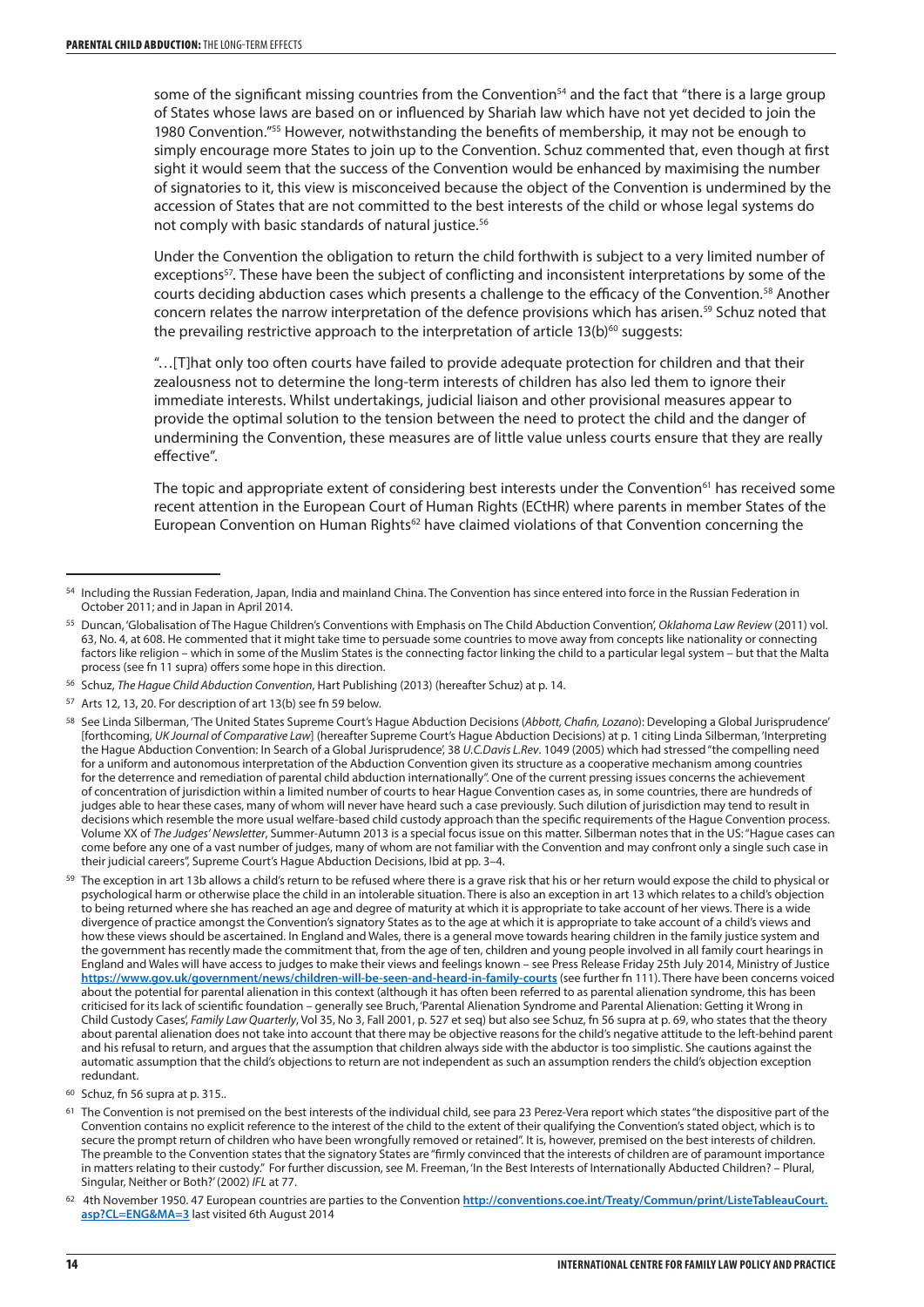child's best interests in abduction decisions which have been made in their cases.<sup>63</sup> This has produced decisions of the EctHR to the effect that the individual child's best interests were relevant to the Convention's return proceedings. Schuz has warned<sup>64</sup> that, if the ECtHR continues with this approach, a head-on collision between that court and those of the Member States seems inevitable. She urged the ECtHR to be very slow to accept petitions brought by abductors which give them an additional bite of the cherry over those who abduct to non-European countries.

### **2.3.2 Europe and Brussels 11 Revised**

The Convention applies differently between those countries which are member States of the European Union as it does between those countries which are not. This is because of Council Regulation (EC) No 2201/2003 of 27 November 2003 concerning jurisdiction and the recognition and enforcement of judgments in matrimonial matters and the matters of parental responsibility. This is commonly known as Brussels 11 Revised<sup>65</sup> and modifies the way in which abductions are dealt with within member States as it takes precedence over the Hague Convention between those States<sup>66</sup> in matters governed by it.

Article 11(2) requires a child to be given the opportunity to be heard during the proceedings unless this appears inappropriate having regard to his or her age or degree of maturity. Although this is a welcome recognition of the importance of listening to children in matters which concern their lives, Schuz has noted<sup>67</sup> that the method by which the child should be heard is not regulated by the regulation, the preamble of which states that the regulation is not intended to modify national procedures.<sup>68</sup> She cited one commentator who has highlighted the vulnerable position of the migrant child arising out of divergent child-consultation procedures between the Member States.<sup>69</sup> Brussels 11 Revised further limits the opportunities for a requested State's refusal to return a child, in particular in relation to article 13(b) so that a return may not be refused where it is established that adequate arrangements have been made to secure the protection of the child after his or her return.<sup>70</sup> Where the requested State refuses to return the child its decision is subject to a subsequent judgment of the court of the State of habitual residence which requires the return of the child which will trump that of the requested State in the Hague Convention return proceedings.<sup>71</sup> This subsequent judgment will be recognised and enforceable in the requested State without the need for a declaration of enforceability and without any possibility of opposing its recognition if certified in accordance with the requirements of the regulation.<sup>72</sup>

## **2.3.3 The 1996 Hague Convention**

The Convention of 19 October 1996 on Jurisdiction, Applicable Law, Recognition, Enforcement and Co-operation in Respect of Parental Responsibility and Measures for the Protection of Children was concluded on 19<sup>th</sup> October 1996 but entered into force on 1<sup>st</sup> January 2002.<sup>73</sup> There are currently 41 Contracting States to this Convention.<sup>74</sup> Schuz stated that:

<sup>63</sup> See *Neulinger and Shuruk v Switzerland* App No 42615/07 (6 July 2010), and *X v Latvia* App No 27853/09 (13 December 2011).

<sup>64</sup> Schuz fn 56 supra p. 28.

<sup>65</sup> Also known as Brussels 11 bis. It is directly enforceable in each of the EU member states other than Denmark. It came into force on 1st August 2004, applying from 1st March 2005. The Regulation may be viewed at **http://eur-lex.europa.eu/LexUriServ/LexUriServ.do?uri=CELEX:32003R22 01:EN:HTML**

<sup>66</sup> Art 60. Bainham and Gilmore note that Brussels 11 bis has largely in practice superseded The Council of Europe instrument, The European Convention on Recognition and Enforcement of Decisions Concerning Custody of Children and Restoration of Custody of Children 1980 (The European Convention), *Children The Modern Law*, 4th Edition 2013, Family Law, p264. The European Convention was generally regarded as less successful than the 1980 Hague Child Abduction Convention and, as both the Brussels 11 Regulation and the 1980 Hague Child Abduction Convention take precedence over the application of the European Convention, in practice, severely limit its application – Lowe, Everall and Nicholls, *International Movement of Children, Law Practice and Procedure. Family Law,* 2004 at p400. In relation to England and Wales, see Ss9(b) and 16(4)(c) Child Abduction and Custody Act 1985.

<sup>67</sup> Schuz fn 56 supra p. 22.

<sup>&</sup>lt;sup>68</sup> Clause 19 states: The hearing of the child plays an important role in the application of this Regulation, although this instrument is not intended to modify national procedures applicable.

<sup>69</sup> G Shannon (2007), The Impact and Application of the Brussels 11 bis Regulation in Ireland in K Boele Woekli and C Gonzalez Beilfuss (eds), *Brussels 11 bis, Its Impact and Application in the Members States* (n119) 157.

<sup>70</sup> Art 11(4).

<sup>71</sup> Art 11(8).

<sup>72</sup> Art 42(1).

<sup>73</sup> It came into force in England and Wales on 1st November 2012 not having been ratified by this jurisdiction until that year. Further see *The 1996 Hague Convention on the Protection of Children*, Lowe, N. and Nicholls, M. Family Law, Jordans Publishing Limited (2012) and M. Freeman *Australian Journal of Family Law*, (2013) 27 AJFL 276

<sup>74</sup> **http://www.hcch.net/index\_en.php?act=conventions.status&cid=70** last visited 7.10.14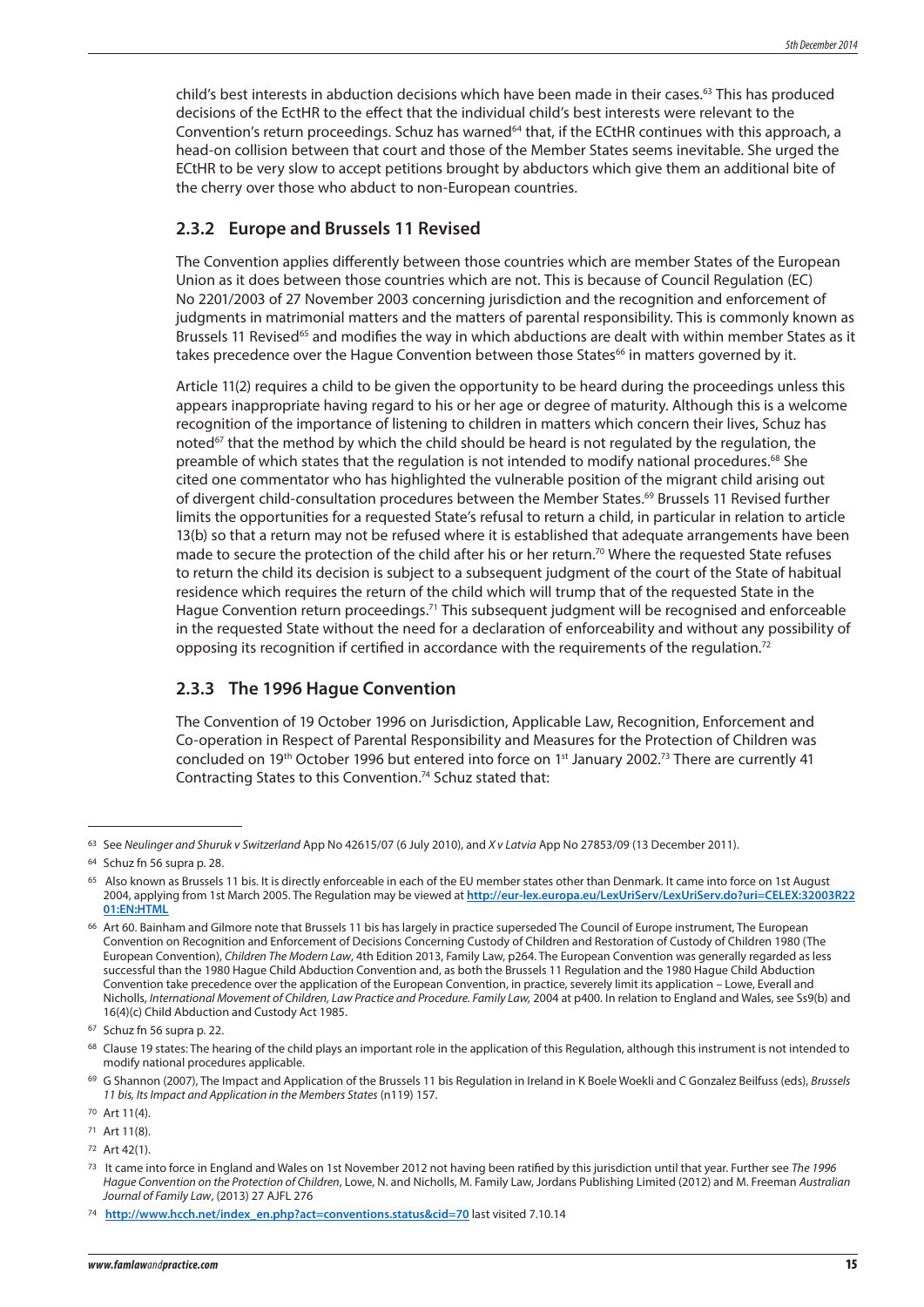It is difficult to conceive of any reason why a left-behind parent would choose to invoke the Protection Convention instead of the Abduction Convention as a means of recovering a child who has been abducted. Firstly, this possibility will only exist where there has been a breach of a pre-existing custody order, which he then seeks to enforce. Secondly, the Protection Convention does not provide for the expedited treatment of cases and so this is likely to be a slower procedure. Thirdly, there is no provision for legal aid under the Protection Convention as there is under the Abduction Convention.75

She discussed the ways in which the 1996 Convention may assist in operating the 1980 Convention,<sup>76</sup> but fairly criticised the situation arising where there are conflicting decisions from the requested and requesting States which do not seem to be prevented by the 1996 Convention.<sup>77</sup>

## **2.3.4 Non-Convention countries**

There are countries which are not parties to any of the above international instruments and where, as noted by Bainham and Gilmore, $78$  the prospects for recovery of abducted children may be bleak. $79$ A left-behind parent has very few options in such cases. There may be a possibility of extradition if a treaty exists between the two relevant jurisdictions, but the likelihood is that the left-behind parent may need to seek civil remedies in a country where he or she does not speak the language, where legal aid is not available, and where the domestic law militates against the possibilities of the child's return. The immense difficulties in this course of action speak for themselves and have prompted attempts at reabduction by left-behind parents who feel there are no other realistic choices available to them.

# **2.3.5 The links between relocation and abduction in legal decision-making**

The 2012 Hague Conference Special Commission on the Child Abduction Convention debated whether work should be undertaken by the Hague Conference into the possible harmonisation of relocation law between the signatory States to the Convention. It was ultimately not felt to be within the remit of the Hague Conference to do so, but the fact of its debate was clear recognition of the links between relocation and abduction.

Abduction and relocation have been called two sides of the same coin.<sup>80</sup> There has been considerable recent focus on relocation,<sup>81</sup> including its links with abduction, and whether a liberal or restrictive relocation regime is more or less likely to encourage abductions.<sup>82</sup> Additional issues concern the impact

<sup>75</sup> Schuz, fn 56 supra, at p. 30 citing N Lowe, 'The 1996 Hague Convention on the Protection of Children – a Fresh Appraisal' (2002) 14 *Child and Family Law Quarterly* 191, 205.

<sup>76</sup> E.g. undertakings will count as urgent measures under art 11 and will be enforceable in the requesting State but note the view that such undertakings may not be enough to protect against domestic violence, M.Weiner, 'International Child Abduction and the Escape from Domestic Violence' (2000) 69 *Fordham Law Review*, 593 at pp. 685–86.

<sup>77</sup> See further Lowe and Nicholls, (2012) fn 73 supra at pp. 102–103, where the likely application of Art 23(2) is explained in relation to the possibility of non-recognition of a pre-existing custody order in the state of habitual residence, but where the problematic possibility of a custody order by the home jurisdiction made subsequent to the non-return order under the Convention is discussed, citing Nygh 'The New Hague Child Protection Convention' (1997) 11 *Int Jo of Law, Policy and the Family* 344 at 349 where he said that there is nothing to stop the left-behind parent from seeking an appropriate order in the 'home' court and seeking to enforce it under the 1996 Convention.

<sup>78</sup> See fn 66 supra.

<sup>79</sup> Ibid at 291. The approach of the courts of England and Wales is that the issue of return in non-Convention cases is based on the welfare of the child principle, but see *re E (Abduction:Non-Convention Country)* [1999] 2 FLR 642 which held that welfare is subject to the child's cultural background. N.B. Some influence may exist in The United Nations Convention on the Rights of the Child 1989 which "has achieved almost universal ratification with the exception of Somalia, South Sudan, and the United States" – see Lundy, Kilkelly, Byrne and Kang, *The UN Convention on the Rights of the Child: a study of legal implementation in 12 countries conducted on behalf of UNICEF* (2012) at p. 15. The authors stated at p. 17 that the ways in which the CRC is given legal effect is highly contingent upon the constitutional and legal systems of individual countries. Schuz noted that "courts will generally try to interpret the Abduction Convention in a way which is compatible with their Government's international obligations under the CRC", see Schuz fn 56 supra at p. 33. It could optimistically be suggested that the same general inclination might be evident where the State from which return of the child is being sought is not a party to the Convention but is a party to the CRC. However, Bainham and Gilmore's observation is a more realistic assessment of the situation.

<sup>80</sup> See *G (Children)* [2010] EWCA Civ 1232 at para 12.

<sup>81</sup> In particular four qualitative studies: Freeman, M. (2009, July). *Relocation: The reunite research*. Research report. London: Research Unit of the Reunite International Child Abduction Centre; Taylor, N.J., Gollop, M., & Henaghan, R.M. (2010). *Relocation following parental separation: The welfare and best interests of children* (Research Report to the New Zealand Law Foundation). University of Otago, Dunedin: Centre for Research on Children and Families and Faculty of Law; Parkinson, P., Cashmore, J., & Single J. (2010). 'The need for reality testing in relocation disputes'. *Family Law Quarterly*, *44*(1), 1–34; Behrens, J., Smyth, B., & Kaspiew, R. (2009). 'Australian family law court decisions on relocation: Dynamics in parents' relationships across time'. *Australian Journal of Family Law*, 23(3), 222–246.

<sup>82</sup> See M. Freeman, 'International Family Mobility, Relocation and Abduction: Links and Lessons' (2013) *IFL* 41; 'Abduction and Relocation: Links and Messages' (2013) 1 *IFLPP* 1, 99; 'Abduction and Relocation: Links and Messages', *Children Australia, A Special Issue on International Family Mobility (and the Broader Family Law Context)* 38 (2013) 143–148.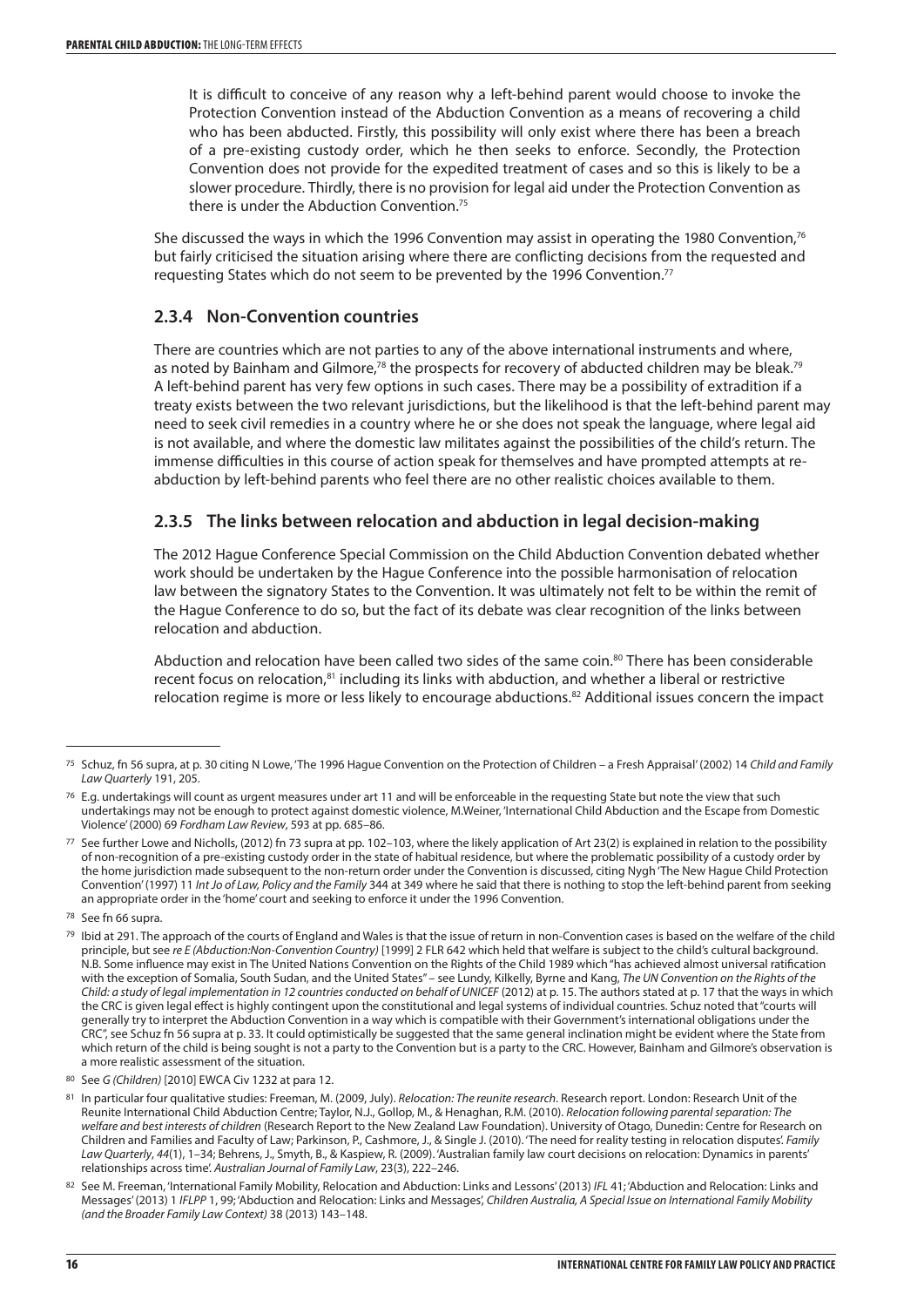of an abduction on a subsequent application for relocation, and the use of conditions or undertakings to secure a child's return to the state of habitual residence following an abduction. Schuz referred<sup>83</sup> to my previous research showing that such undertakings were often broken.<sup>84</sup> and stated that the need for reality testing, which is a key finding of the relocation research,<sup>85</sup> is equally important in abduction cases where there is a potential risk of harm to the child. She concluded by urging left-behind parents to set aside their anger and reality test the various options for themselves and their children of the abduction litigation followed by relocation litigation and to "be sure that there is no other option which better promotes the long-term welfare of their children."86

As seen above, there is considerable international machinery for dealing with the return of abducted children<sup>87</sup> but there are challenges in each instrument's operation which impact on those subject to their provisions. Regarding the effects of abduction, however, the legal process only represents a part of the story for abducted children who may suffer effects from the abduction and/or return in addition to any effects emanating from the legal process. Additionally, not all abducted children are found, or are returned through judicial or administrative processes, or at all, and the effects they may experience are outside of those associated with the legal machinery regulating return.

# 3. Methodology®

This was a small-scale qualitative study to find out about the lived experiences of those who had been through an abduction many years earlier, and to learn whether, and how, the participants felt that the abduction had affected their lives, and if those effects had continued long-term.

# **3.1 Sample**

The sample was recruited primarily in the USA and UK although initial discussions with potential participants took place in other countries including South Africa and Spain. The sample was acquired through personal and professional contacts working in the field, $89$  word of mouth, and via the assistance of Take Root, an organisation for previously abducted children, funded by the U.S. Department of Justice and located in Washington State.

Thirty-four adults participated in the study – 33 had been previously abducted as children, and one was the non-abducted sibling of an abducted child participating in the research. Each participant was interviewed by the author as Principal Investigator (PI) during the period 2011–2012 with an opportunity provided to each participant to update the PI by email in July 2014 (see below). Some of these interviews concerned the same abduction: one set of interviews was undertaken with the previously abducted child and a non-abducted sibling; and there were also three sets of abducted siblings interviewed. Therefore, eight of the interviews concerned four abduction incidents, and the sample of 34 interviews related to 30 separate incidents of abduction.

The difficulties in obtaining an empirical research sample in the abduction field are well recognised. Where the abduction occurred many years ago these problems become even more acute as those concerned are dispersed around the world, almost always without any form of cohesive association through which contact might be more feasible. Several leads were followed by the PI with previously abducted people (or those who knew them) who had expressed interest in the research but felt reluctant to become involved for understandable reasons such as the undesirability of stirring up uncomfortable

<sup>83</sup> Schuz fn 56 supra at p. 88.

<sup>84</sup> Outcomes, 2.2.2 supra.

<sup>85</sup> See Parkinson, Cashmore and Single, 'The Need for Reality Testing in Relocation Cases' (2010) 44 *Family Law Quarterly* at p. 34.

<sup>86</sup> Schuz fn 56 supra at p. 90.

<sup>87</sup> NB there are other instruments not discussed here which also deal with the return of abducted children, e.g. The Inter-American Convention on the International Return of Children to which 14 States from the Americas are parties (including Bolivia and Antigua & Barbuda) which are not yet Parties to the 1980 Hague Child Abduction Convention. There are also many bilateral agreements in force between various States.

<sup>88</sup> The proposed methodology was reviewed and approved by the Research Ethics Review Panel of the Faculty of Law, Governance and International Relations, London Metropolitan University.

<sup>89</sup> Information packs with background information and stamped addressed envelopes were distributed to lawyers and various professional organisations known to be working in the abduction field, inviting them to pass on the information to anyone who might be interested in participating. Notices about the research which invited contact with the PI were uploaded onto the websites of relevant organisations including the BBC after a radio interview with the PI.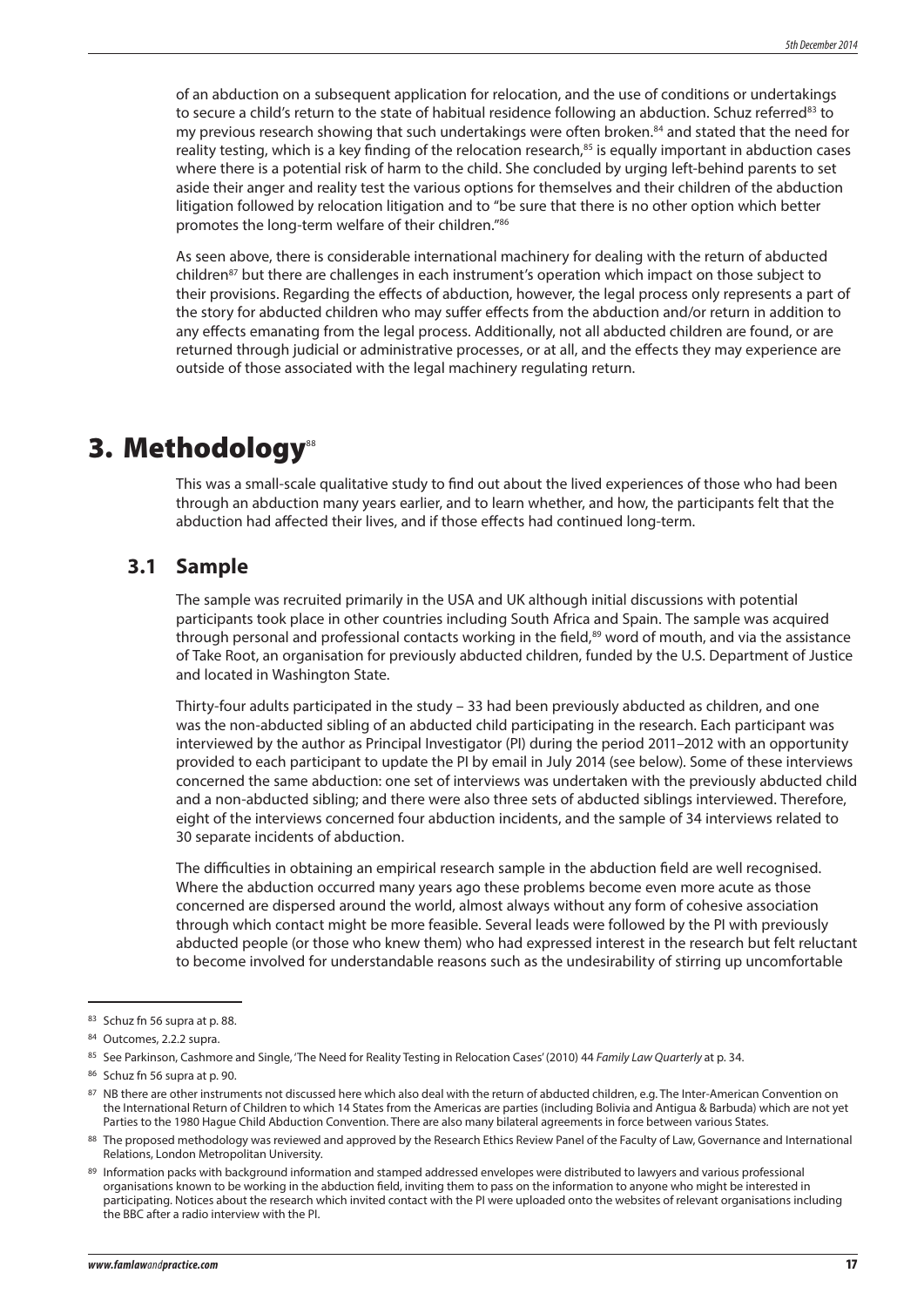emotions they often did not fully understand. These people did not go on to become part of the sample in this study.

Due to the large geographical nature of countries like the United States and Australia, it is likely that many abductions occur within the composite parts of the country rather than involving an international dimension.90 Although there may be some differences, the children subject to such inter-state abductions are likely to experience many of the same effects and consequences as children abducted to different countries. For this reason, it was decided that the research sample should include both domestic and international abduction cases since the study is aimed at exploring the effects of all types of parental abduction on children.

The modest use of percentages in various places in the findings section of this report is to help illustrate the number of participants affected by particular issues. However, the research is qualitative and the findings are therefore not suggested to be generalisable.

One of the key aims of the research was to ascertain the existence and degree of effects reported by the interviewees which, in their opinion, were associated with their abduction.

For analytical purposes, the following classification system was used:

- (a) "Very significant effects" are those where the interviewee reported:
	- (i) Attempting to see, seeing, or having seen a counsellor, therapist, psychologist, psychiatrist or similar; or
	- (ii) being diagnosed with a condition like post-traumatic stress; or
	- (iii) having suffered a psychotic episode or breakdown; or
	- (iv) having been admitted to a hospital or other institution with mental health issues; or
	- (v) having suffered depression or attempted suicide.
- (b) "Effects" are those which do not fall into the above classification, but where the interviewee reported other effects such as having problems with:
	- (i) trust in relationships; or
	- (ii) lack of self-worth; or
	- (iii) fear of abandonment; or
	- (iii) panic attacks.
- (c) "No real effects" are where the interviewee reported having had:
	- (i) minimal; or
	- (ii) no effects from the abduction.

# **3.2 Interviews**

A semi-structured interview format was used by the PI. Informed consent forms were provided to, discussed with, and signed by the interviewees. Permission was sought, and given in all cases, for the interviews to be recorded and the PI also took notes, again with the consent of the interviewees. Each interview took from 2–4 hours depending on the needs and circumstances of the interviewee. The 20 interviews arranged through Take Root took place in Oregon, USA over a period of two weeks in September 2011. The remaining 14 interviews were principally conducted in England between 2011–2012 at a range of places, including the homes of the interviewees and the university's London premises. Some interviewees provided additional information by email following the interview, and there was an opportunity offered to all participants by email for follow-up in July 2014. There were 13 responses to the July 2014 follow-up opportunity, and all updates were included in the data analysis by the PI.

<sup>90</sup> 60% of the interviews with Take Root members were inter-state abductions, the remaining 40% were international abductions.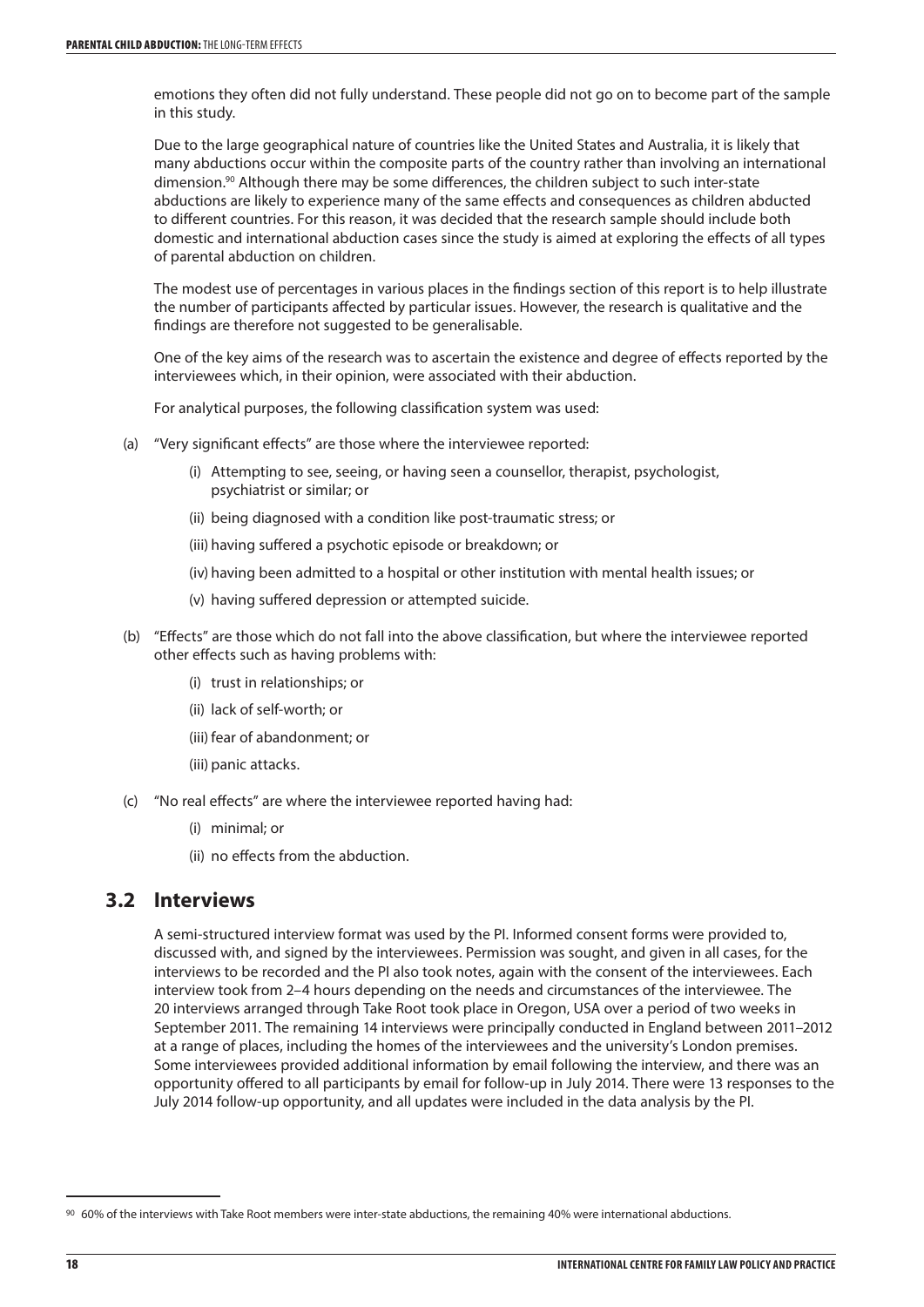# **3.3 Clinical follow-up**

To comply with Take Root's guidelines relating to participation in research, the interviewees who were members of this organisation participated in a follow-up session with its clinical psychologist after the interview with the PI. All other interviewees were provided with information regarding appropriate resources and services they could consult should they consider this necessary.

# **3.4 Data analysis and publication**

The interview recordings and PI's notes were transcribed following the interviews. The PI then undertook a thematic analysis, coding the data according to the issues and themes that had either informed the research questions or had emerged from the transcripts.

The research report was written by the PI. Where thought necessary, some characteristics of the research participants may have been deliberately changed in parts of the report in order to obscure the identity of the interviewee.

Copies of the report will be distributed to all interviewees. The report will also be published on the website and in the journal of the International Centre for Family Law Policy and Practice (ICFLPP)<sup>91</sup> and will be disseminated to all interested parties including Take Root and those on the extensive domestic and international mailing list of the ICFLPP.

# 4. Findings

#### **(a) Parents from different countries**

In this sample nearly 57%<sup>92</sup> of the abduction cases were from families where the parents were from different countries. Twenty of the interviews (59%) concerned abductions where the parents of the abducted child were from different countries (including the three sets of abducted siblings)<sup>93</sup>. The remaining 14 interviews concerned abductions where the parents of the abducted child were from the same country (including that of the abducted child and non-abducted sibling). In one case where the parents were from the same country, the heritage of one of the parents was from a different country. In this case, it was not the parent with a different heritage who abducted the child. The findings suggest a possible link between the abduction and the fact that the parents of an abducted child have a strong connection with another country but it cannot be asserted with any certainty from this finding that the fact that parents do not come from the same country of origin is a key indicator in the abduction.

#### **(b) International or domestic abductions**

Fifteen of the interviews related to domestic or non-international abductions, the remaining 19 related to international abductions. Thirteen of the non-international abductions occurred within the USA. The other two involved France and Greece respectively. The international abductions from the USA were reported as follows by the interviewees: three went to Canada (and in one case onwards around the world afterwards); two to Scotland; one to Croatia; one to Mexico; and one to England. In addition, there was one from Canada to England; one from Argentina to the USA; one from Norway to the USA; one from France to the USA; one from Greece to England; two from England to Yugoslavia; one from England to Ireland and subsequently France; two from England to Jordan; and one from England to Nigeria. Neither Jordan nor Nigeria are parties to the 1980 Hague Convention. No conclusions can be drawn from these findings.

<sup>91</sup> **http://www.famlawandpractice.com**; **http://www.famlawandpractice.com/journals/journal.htm**

<sup>92 56.6%.</sup> Statistic calculated on the basis of the 17 cases where parents were from different countries out of a total of 30 separate cases.

<sup>93</sup> Twenty interviewees out of the total sample of 34 interviewees reported parents from different countries representing 58.82% of the interview sample.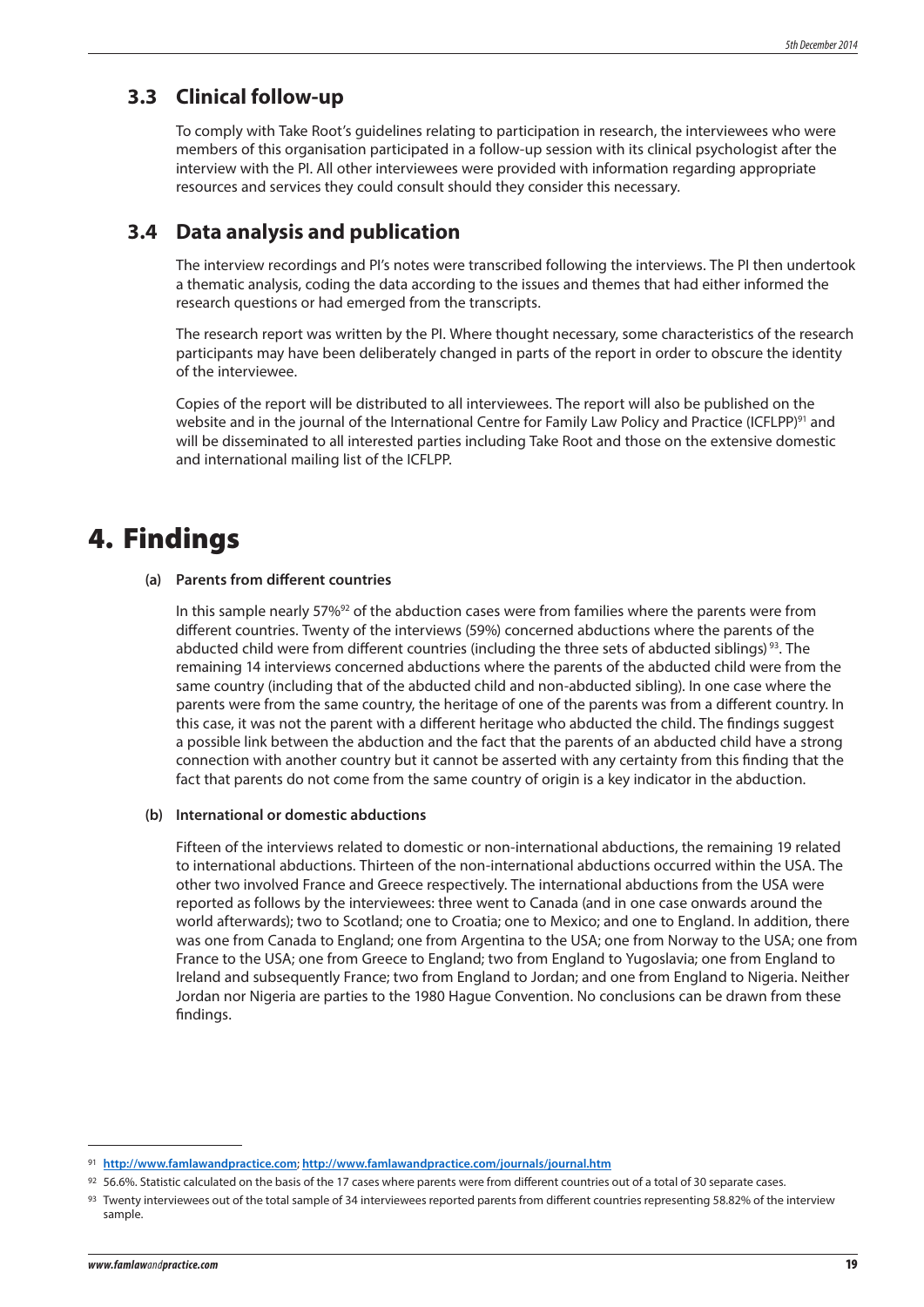#### **(c) Pre-Abduction domestic violence**

Eighteen (53%) of the interviewees discussed the intra-familial violence they observed or experienced before their abduction.<sup>94</sup> In 14 of these interviews the violence was solely between the parents,<sup>95</sup> but in four the violence was against the child as well as between the parents. The violence was sometimes physical and at other times was described as "mental" or "emotional" violence.96 Some of these incidents of violence relate to accounts relayed to the abducted child by the abducting parent, which they had to choose whether or not to believe, while others are direct accounts of the violence or abuse from the interviewee's own experience. In the four cases where the violence or abuse was reported to be against the child, the perpetrator was the abductor in two cases, and the left-behind parent in two cases.

Although this finding indicates an unacceptably high level of pre-abduction familial violence, once again it is difficult to definitively link the incidence of this circumstance to the occurrence of abduction.

#### **(d) Identity and status of the abductor**

Nineteen (56%) of the interviews concerned abductions by fathers, while the remaining 15 (44%) were by mothers. In relation to the number of separate abduction cases involved in this sample, 55% were by fathers, and 45% were by mothers.<sup>97</sup> Thirteen of the interviewees labelled the mother abductors in their cases as either the primary carer or joint primary carer (this included one set of interviews with an abducted child and non-abducted sibling), and three interviewees labelled their father abductors as joint primary carers. The remaining interviewees labelled their abductors as non-primary carers. Therefore, a high proportion (86.6%) of interviews concerning abductions by mothers were by reported primary carers or joint primary carers,<sup>98</sup> and a low proportion (15.78%) of interviews concerning abductions by fathers were by reported joint primary carers, with none being by reported primary carers.<sup>99</sup> As the abductions in the present sample occurred between 10–53 years before the date of the research interview in 2011–2012, it is interesting to note that a higher proportion of father abductions were reported than is currently the case.<sup>100</sup> While the number of cases where the abductor was reported to be the father was high in relation to the now generally accepted trend,<sup>101</sup> the proportion of primary carer abductions in those cases reported by the interviewees where the mother was the abductor is consistent with that trend.<sup>102</sup>

#### **(e) Reasons for the abduction**

In line with previous findings,<sup>103</sup> many reasons for the abduction (other than the protective reasons already discussed above) were provided by the interviewees. These included:

• Preventing the child from living with the other parent;

These included two sets of abducted siblings, therefore this represents 16 separate cases. However, on the basis that siblings may not have the same recollection of events it is, in the author's opinion, valid and necessary to treat the interviews as separate and distinct accounts of their experiences and the statistic has been calculated on this basis.

<sup>95</sup> The harm caused to children by overhearing or witnessing violence between adults is well documented, and has been reflected in s31(9) Children Act 1989 which now states that harm means ill-treatment or the impairment of health or development including, for example, impairment from seeing or hearing the ill-treatment of another.

<sup>96</sup> Note that In March 2013, a new definition of domestic violence was introduced by the UK Home Office: Any incident or pattern of incidents of controlling, coercive or threatening behaviour, violence or abuse between those aged 16 or over who are or have been intimate partners or family members regardless of gender or sexuality. This can encompass but is not limited to the following types of abuse: psychological, physical, sexual, financial and emotional. Controlling behaviour is: a range of acts designed to make a person subordinate and/or dependent by isolating them from sources of support, exploiting their resources and capacities for personal gain, depriving them of the means needed for independence, resistance and escape and regulating their everyday behaviour. Coercive behaviour is: an act or a pattern of acts of assault, threats, humiliation and intimidation or other abuse that is used to harm, punish or frighten their victim. This definition, which is not a legal definition, includes socalled 'honour' based violence, female genital mutilation (FGM) and forced marriage, and is clear that victims are not confined to one gender or ethnic group. See: New government domestic violence and abuse definition. *Home Office Circular* 003/2013 **https://www.gov.uk/government/ publications/new-government-domestic-violence-and-abuse-definition**

<sup>97</sup> Statistic based on 16.5 of 30 cases where abductions were by fathers, and 13.5 cases where abductions were by mothers. The reason for the 0.5 fraction is that, in one set of abducted siblings, each sibling viewed the abduction differently, one seeing the abduction as having been undertaken by the father, and the other seeing the abduction as a subsequent taking by the mother.

<sup>98</sup> Statistic based on 13 out of 15 reported cases of mother abductions

<sup>99</sup> Statistic based on 3 out of 19 reported father abductions

<sup>100</sup> See Global Report supra at para 42: "[in 2008] 28% [of the taking persons] were fathers, compared with 29% in 2003".

<sup>101</sup> See The Effects report at p9 where 68.18% of sample involved abductions by mothers. Also see Global Report fn 9 supra, para 12, "69% of taking person were mothers, a figure that has stayed virtually constant throughout past surveys at 68% in 2003 and 69% in 1999."

<sup>102</sup> See Global Report supra at para 47: "Overall therefore, 72% of taking persons were the child's primary or joint primary carer compared with 68% in 2003."

<sup>103</sup> See Outcomes 2.2.1 supra at p. 23.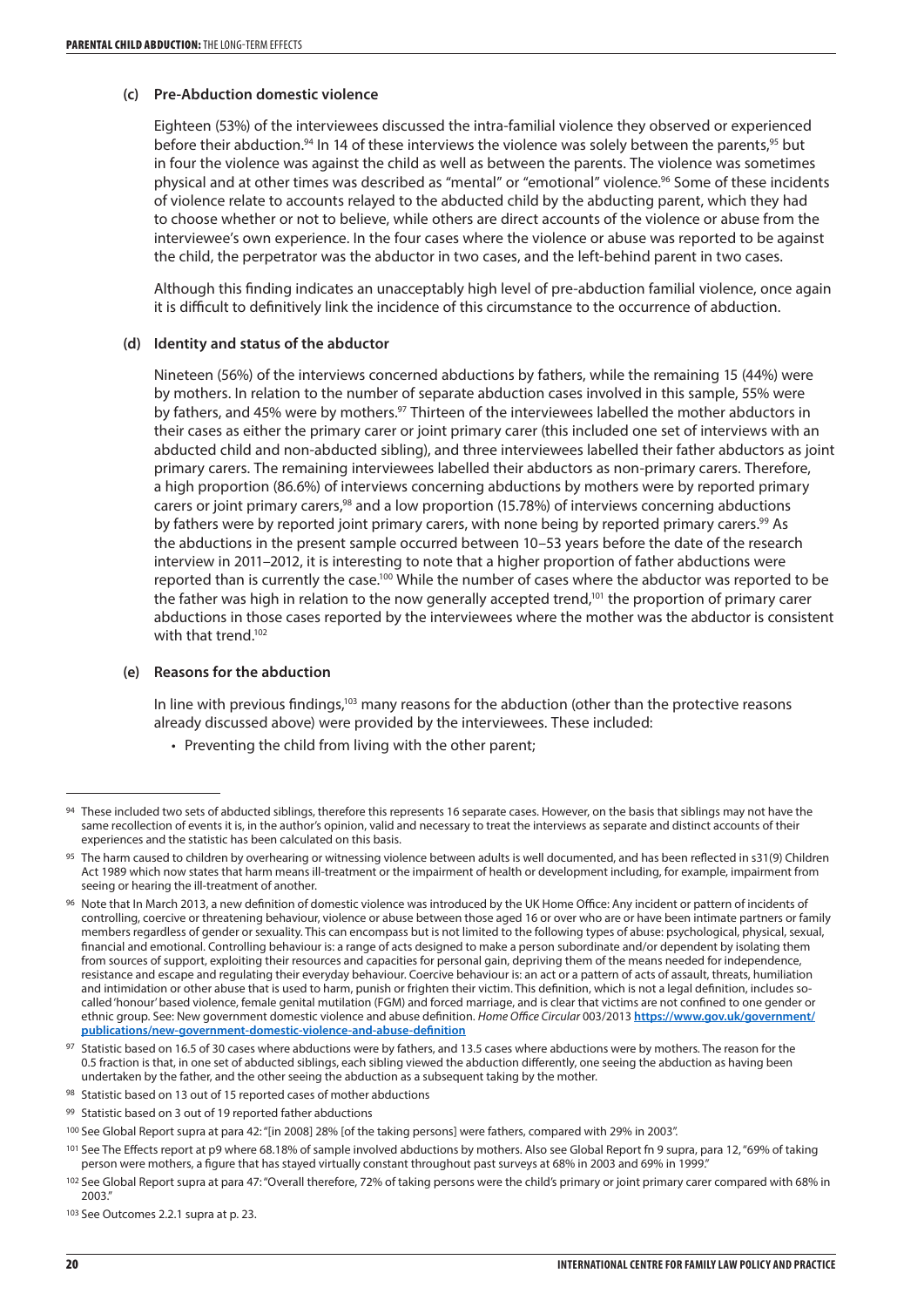- Jealousy of the step-father;
- Dislike of the way of life in which the other parent was raising the child;
- Cultural pressures on parental separation;
- Saving face with the abductor's family after being left by the other parent;
- Control of the other parent;
- Wanting to leave the other parent but not wanting to leave the child;
- Anger or shame about the other parent initiating the separation;
- Possessiveness, and parental alienation of child against the other parent;
- "Rectifying" a custody decision or in anticipation of an unfavourable custody decision.

Unsurprisingly, the reasons for the abduction did not appear to affect the effects suffered by the child.<sup>104</sup>

#### **(f) Protective abduction**

Four interviewees considered that the primary or joint primary carer abduction could have been for protective reasons. Three of these interviewees described the abduction by the primary carer or joint primary carer parent (two were mothers, one was a father) as possibly being for protective reasons towards the child. In the other interview, the interviewee described the abduction by the primary carer mother as being to protect the mother from further abuse.

#### **(g) Age of the abducted child**

The majority of the study participants (24; 70%) reported being abducted as children between 2–8 years of age, with 12 (35%) of them being in the range of 2–4 years, and 12 (35%) being in the range of 5–8 years. Five (15%) were abducted when they were aged 9–11 years and four (12%) when they were aged 0–2 years. Only one participant (3%) reported being abducted when they were over 12 years of age.<sup>105</sup>

#### **(h) Length of time away**

The time span between abduction and reunification with the left-behind parent ranged in length from a few days to 42 years. Reunification meant that either the abducted child returned to live with the left-behind parent (17) or just became reacquainted with them (15). Two interviewees (6%) were never reunified.

#### **(i) The operation of the 1980 Hague Convention**

In one of the international cases, Hague Convention proceedings took place under which the child was returned to the State of habitual residence from which leave to remove was subsequently lawfully obtained. In another case where the countries were parties to the Convention it was not clear whether the Convention was invoked (as it was understandably difficult for interviewees to specifically recall, or indeed identify, whether the court proceedings in question were Hague proceedings or other types of legal processes) but the abductor absconded with the abducted child before a court hearing was held. In the remainder of the international abductions, either the abduction took place before the Convention was promulgated, or the Convention was not yet operational in the relevant jurisdictions, or the countries concerned were not parties to the Convention. It is a matter of conjecture whether the existence and operation of the Convention would have made any difference to the length of time away, and/or to the effects of the abduction.

#### **(j) Multiple abductions**

Twelve (35%) of the interviewees reported actual, or attempted, multiple abductions. In one case the interviewee reported an initial abduction by the father, followed by a re-abduction by the mother, and a second re-abduction by the father. Sometimes the multiple abductions involved the same child only,

<sup>104</sup> But see 4 (p) below and comment regarding abduction for protective reasons where the child believes and supports the abductor.

<sup>&</sup>lt;sup>105</sup> NB: The 34 interviews included one with a non-abducted sibling which related to the abduction of 2 siblings. One of these siblings formed part of the sample but the other did not. The latter sibling was therefore included in these age statistics in relation to the interview of the non-abducted sibling. There are, therefore, 34 age statistics included but these all relate to abducted children in the cases in the sample. The personal details of the non-abducted sibling have not been used.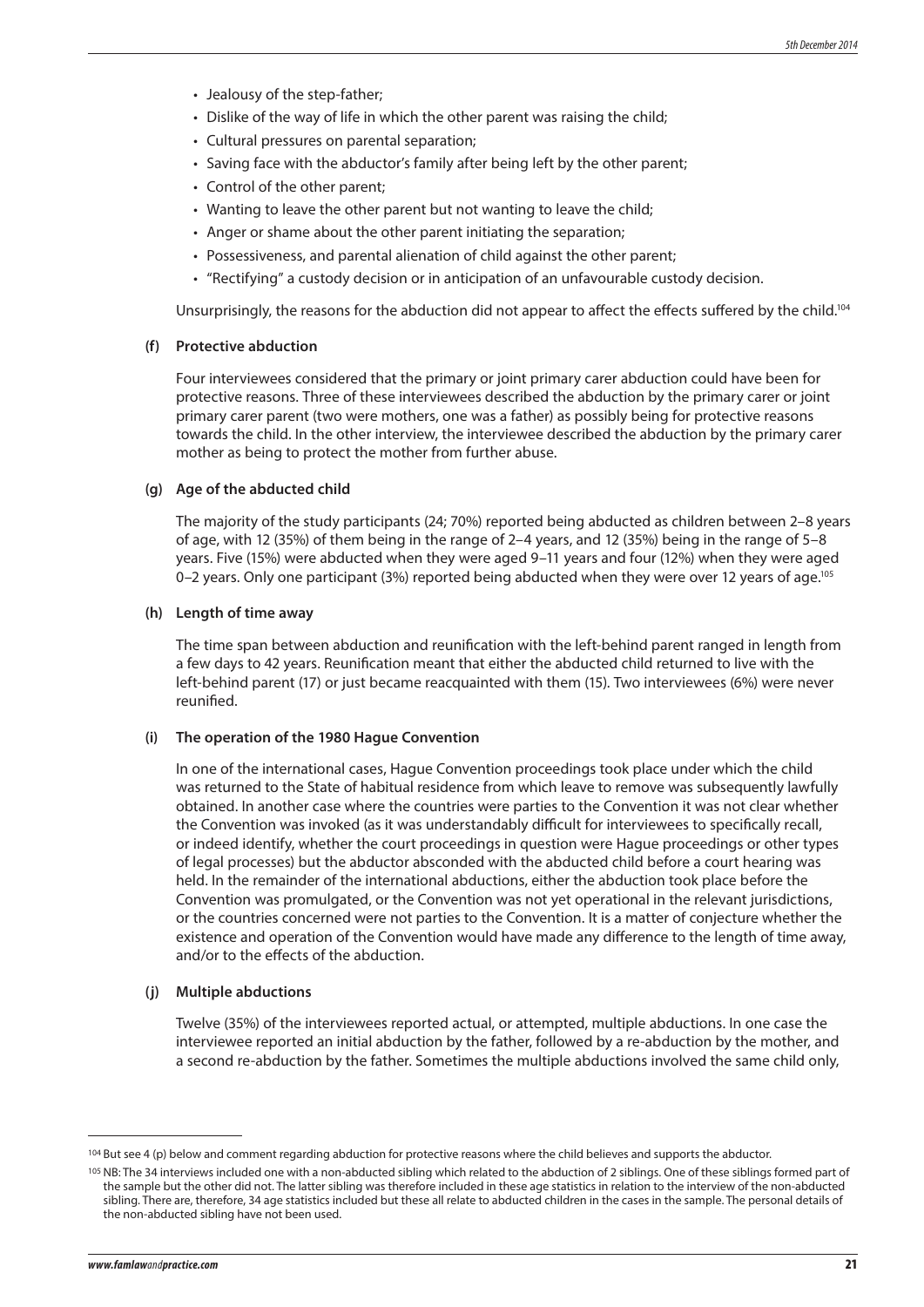while at other times they involved other siblings as well. In one case the abducting parent had previously abducted his children from an earlier marriage.<sup>106</sup>

#### **(k) Siblings abducted together**

Nineteen interviews (56%) concerned abductions of siblings.<sup>107</sup> Where sets of siblings were interviewed, it was noteworthy that each interviewee corroborated their sibling's account of events; however, all the interviewees reported different sibling experiences. It is unsurprising that children of different personalities, genders, and ages, and at different stages of development and dependency, will experience such dramatic events in different ways. Some examples of the different ways in which siblings experienced the abduction are:

- (i) One interviewee reported being treated very differently by her father's new wife than her coabducted sibling. The interviewee was made to feel unwanted by her step-mother.
- (ii) Another female interviewee felt less revered by the abductor and his family than her co-abducted male sibling which she believes was connected to the culture of the country to which they were abducted.
- (iii) A different interviewee reported being abused far worse by the abducting mother than his coabducted sister which he feels was connected with him looking like his father.
- (iv) Although another interviewee reported abuse of all the abducted siblings by the abducting father, only one of the female siblings was reported to have been sexually abused by the father.
- (v) One interviewee reported being left with relatives by the abducting father who took the coabducted siblings to live with him for a period of time before coming back to collect her.
- (vi) One interviewee reported blanking out what occurred during the abduction and remembers much less about it than his co-abducted sibling who has distinct and different recollections of that time.
- (vii) Another interviewee reported not being able to let go during the time away of what he had left behind while his co-abducted sibling was able to accept the situation better than him.
- (viii) Other interviewees reported having different reactions during the time away to those of their coabducted siblings because of the different relationships they had enjoyed with the left-behind parents. The child who was closer to the left-behind parent generally had a harder time emotionally in these cases.

#### **(l) Non-abducted siblings**

The abandonment felt by left-behind siblings seemed, at times, to create anger and bitterness that made it very difficult for the abducted child when reunified with the family. One interviewee reported that her non-abducted half-sibling was neglected because of the abduction, and found it very difficult to allow the abducted child to re-integrate into the family. Another interviewee reported that her older nonabducted brother was angry at not having been taken by their father, was starved of affection during the time she was away and, when they eventually met up again, forced her to have sexual intercourse with him. A non-abducted half-sibling reported being devastated at the loss of the abducted child and felt completely abandoned by the abductor, her step-mother.

Where half-siblings were born after the abduction to the left-behind parent and a new partner, interviewees reported difficulties in establishing relationships with them in light of the inability of the half-sibling to deal with the absence of the abducted child and its impact, as well as the abducted child's own inability to accept the new relationship. Where half-siblings were born to the left-behind parent and the abducting parent as a result of a pregnancy in being at the time of the abduction, great distress and abandonment were experienced by the half-sibling as reported by the interviewee.

<sup>106</sup> Two of the interviewees did not classify their abductions or attempted abductions by their mothers as an abduction but, for the purposes of this calculation, they have been included as both events appear to satisfy the basic criteria of abduction as the wrongful removal of a child in breach of rights of custody within the Convention.

<sup>&</sup>lt;sup>107</sup> This included the three sets of abducted siblings, and the set of non-abducted and abducted siblings, who participated in the research. The remaining 11 interviews were of individuals who had been abducted with siblings, but where only the individuals participated in the research.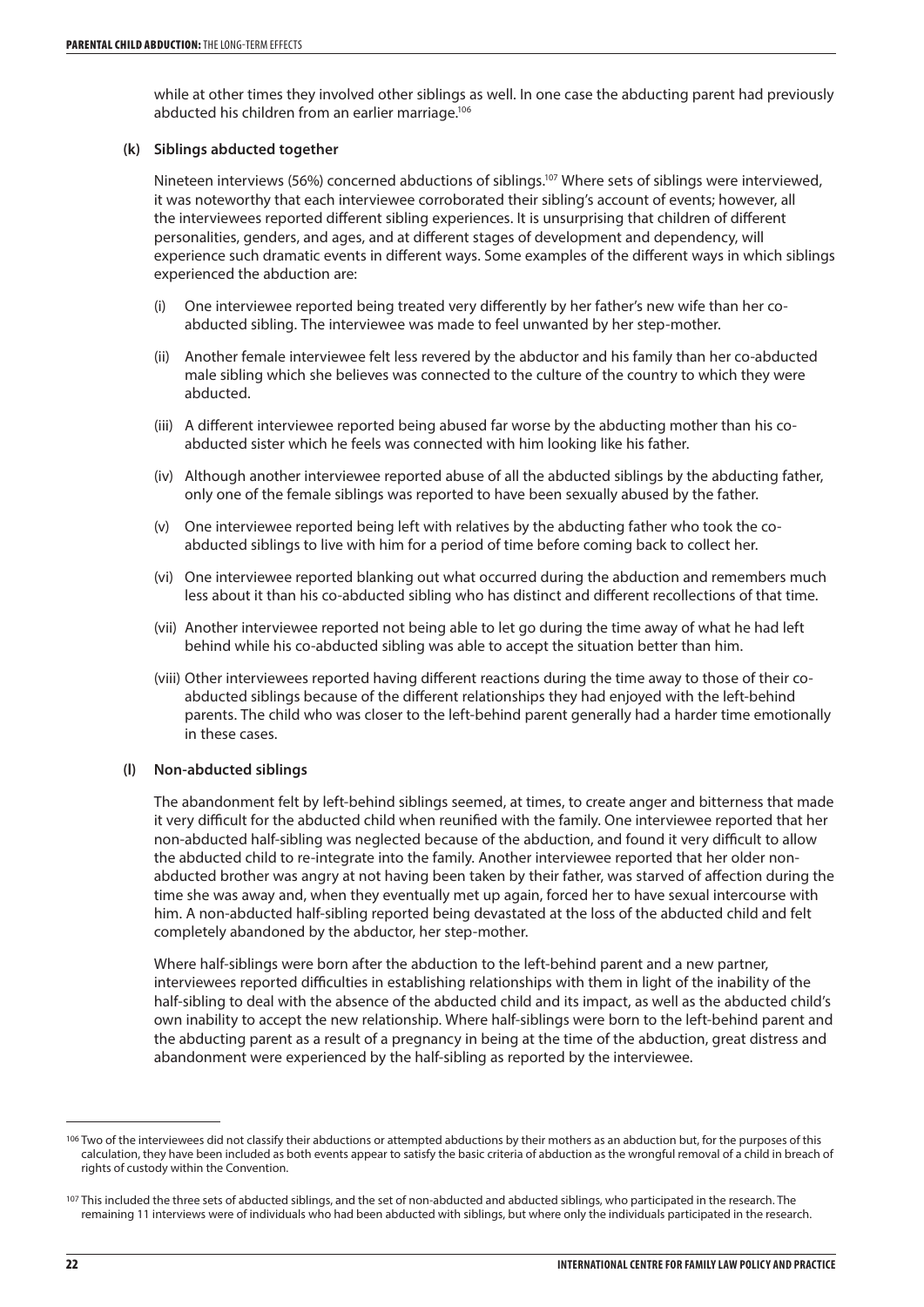One interviewee stated that there should be a support group for left-behind siblings as they are greatly affected by the abduction and, where applicable, the abducted child's return.<sup>108</sup>

#### **(m) The time away**

Eighteen (53%) of the interviewees described the time away as definitely, or possibly, being spent in hiding. Seven reported having had their names and identities, and sometimes also their appearances, changed. Some used fake identification papers. Most memories of being in hiding were very compelling, but in a small number of cases it was not clear to the child whether they were definitely in hiding although they recalled lying to schools about their reasons for being unable to provide proper records, for example, saying that there had been a fire which had destroyed previous school records, or falsifying documents and grades to satisfy school enquiries, and moving on every couple of months to avoid being pressed for answers. Several interviewees spoke about not being allowed to make friends or to become too close to anyone. Three interviewees reported their "indiscriminate friendliness"<sup>109</sup> where they sought out other families to sit with in public places to make themselves feel happier and more "normal." One interviewee described this need as "the bigger the family the better" for her, and another said that she would invite herself to other people's picnics as she admired intact families so much. One interviewee reported wanting to hug people like teachers and to be close to them.

Sixteen (47%) of the interviewees reported violence or abuse towards them during the time they were away, including sexual abuse. Eleven of these interviewees reported the perpetrator of the abuse as being the abductor. An interviewee abducted by her father described how he hit and hurt her, and that she had to have time off school as she was black and blue with bruises. Her father was not violent to his new wife or child. Another interviewee reported that her "vile" abductor father would make her stand up and yell at her for two or three hours in order to control her. One interviewee said she was systematically beaten by her abductor father and remembered going inside her head "into a large, dark, black hole" to deal with what was happening. She said she had to wear trousers to school to hide the marks. Sometimes the violence occurred in response to questions from the abducted child about their circumstances, with the abductor telling the child that he or she had sacrificed everything for her. Sometimes the violence was apparently unprovoked, but one interviewee said he was physically beaten worse by his abductor mother than his abducted sibling because he looked like his father. He described how his abductor mother would "hit me until I went numb, and I would wait for that point because it was the only way I could fight back, and then she would hit me harder." Some interviewees reported sexual abuse by friends of the abducting parent, on occasion with the knowledge of that parent. Others reported sexual abuse by members of the wider family of the abductor, or strangers. Two interviewees were unsure whether they were sexually abused by the abducting parent and spoke of the "blurred boundaries" of their way of life during the time away, sometimes sharing a bed with the opposite-sex abductor. One interviewee reported the sexual abuse of her co-abducted sibling by the abducting father who openly shared a room with that child. The abducting parent was sometimes abused by new partners and this was witnessed by the abducted child. One interviewee reported that her abductor mother was "probably a whore."

Several interviewees described how the abductor was all they had, and that they were terrified of being abandoned by their only support system. One interviewee referred to this as the 'Stockholm Syndrome',110 and said that he was terrified of losing his abductor mother who was always so fragile that he had to parent and look after her. Notwithstanding being abused by the abducting mother, another interviewee reported trying to kill a man who hit his mother because "she was all I had." Another interviewee explained the significance of depending on the abductor for all their emotional support and said that, although her father had told her what to do if her mother ever took her, he had not told her to "make the call even if your mother will hate you."

<sup>108</sup> See, *What About Me? Coping with the Abduction of a Brother or Sister*, (2007) Office of Juvenile Justice and Delinquency Prevention (OJJDP), U.S. Department of Justice **https://www.ncjrs.gov/pdffiles1/ojjdp/217714.pdf** However, this booklet is based on input from eight children who have experienced the abduction of a brother or sister by a non-family member, which is a very different circumstance from intra-familial child abduction. See also Greif and Bowers, Unresolved loss, fn 3 supra.

<sup>109</sup> Indiscriminate friendliness is characterised by an inappropriate willingness to approach adults, including strangers. Children who experience profound neglect have been found to be more prone to this behaviour **http://www.news-medical.net/news/20131203/Severely-neglectedchildren-more-prone-to-indiscriminate-friendliness.aspx**; See Olsavsky et al, 'Indiscriminate Amygdala Response to Mothers and Stranger After Early Maternal Deprivation', *Biological Psychiatry*, Vol 74, Issue 11, 1 December 2013, 853–860

<sup>110</sup> A group of psychological symptoms that occur in some persons in a captive or hostage situation. **http://medical-dictionary.thefreedictionary. com/Stockholm+syndrome**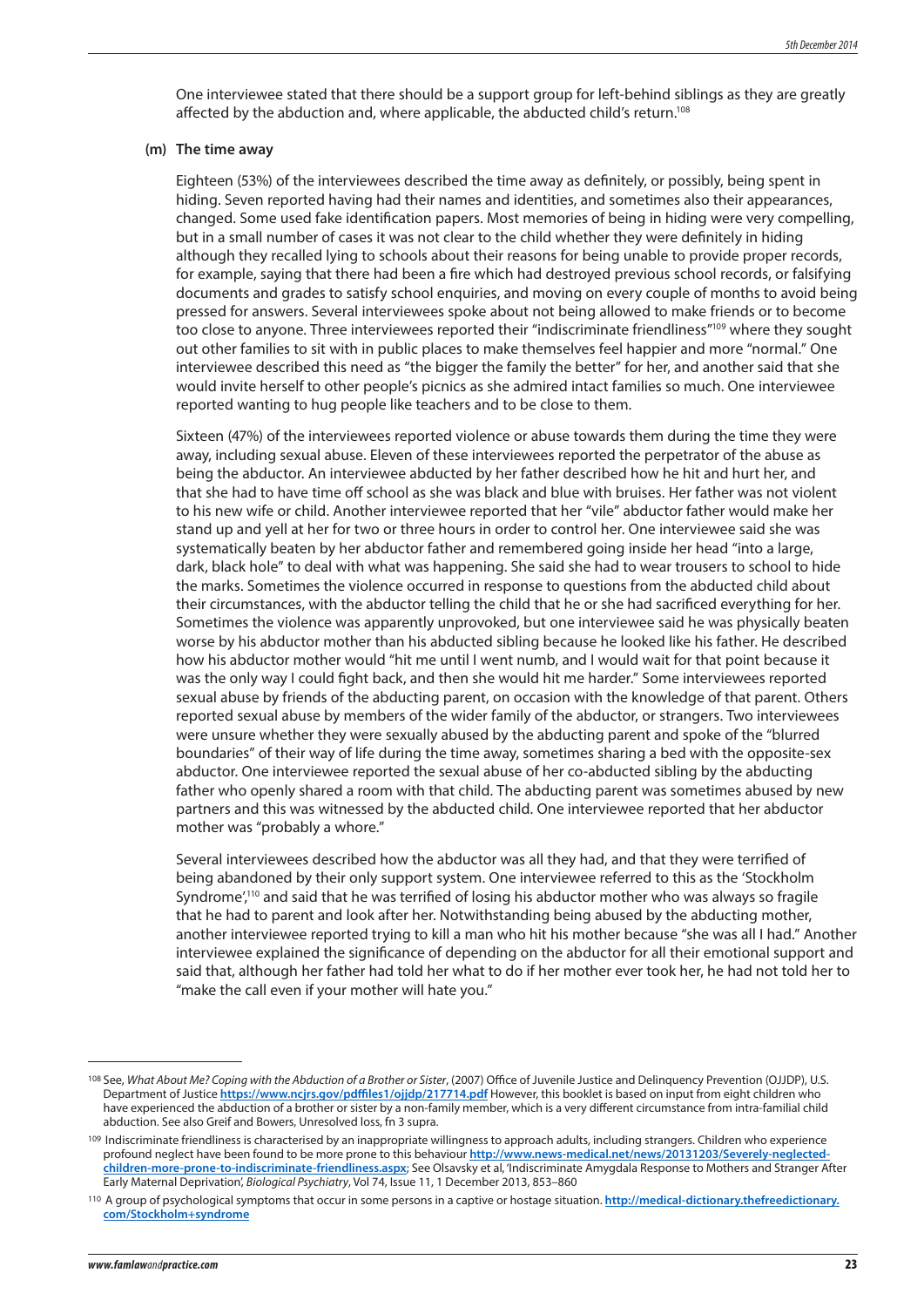At times, the Police were involved for some unconnected reason with the abducted child but this did not lead to protection or salvation. One interviewee reported that speaking out never worked in her favour because, although people would believe her, they would then speak to her abducting mother who would somehow talk them out of it. This was echoed by another interviewee who was returned to the abductor by the Police when he tried to grab her sister after the original abduction. She felt "nobody can help me", and just accepted that this was the way it was.

Some of the interviewees reported planning to kill their abductor so that they could return home again. Feelings of loss and confusion were regularly reported by the interviewees, with many having to deal with complete culture changes. Several also spoke about their depression and suicidal thoughts or attempts. One interviewee said that from the date her father abducted her she felt suicidal, but did not know how to kill herself.

Anger was frequently felt towards the left-behind parent for not coming to find the child, for abandoning the child, for not caring, and for starting again without the abducted child. One interviewee described being a "highly angry child, very upset and emotional" and said that she asked for her mother all the time. However, many interviewees said that they stopped thinking about their left-behind families, and stopped wanting them, because they knew they could not have them. They described "just surviving", "shutting down", "living under the radar" and "growing up as a ghost" with "weak attachments" which meant that they were able to deal with the constant moves and changes in their lives with resigned acceptance.

Twenty two (65%) of the interviewees reported no contact with their left-behind parent during their time away. In some cases, contact was resumed but the child remained away. One interviewee explained that the left-behind parent blamed him for going with the abductor, and another reported that she felt so angry with the left-behind parent for not coming to get her that she gave up on him. In other cases, the resumption of contact brought the abduction to an end.

Many of the interviewees described how they grew to accept the abductor's account of the left-behind parent. One interviewee reported how her abductor father's stories about her left-behind mother not caring about her (otherwise she would find her) became her reality. Over time, she came to hate her mother because she believed that she had abandoned her, and the bond between them had been completely erased. Another interviewee reported being scared of being found by her left-behind father because of all the things she had been told about him. She did not know what was true and what was not. Some interviewees were told that the left-behind parent was dead. Others reported having to support their abducting parent's untruthful accounts of events and stories about the left-behind parent in court proceedings and felt overwhelming guilt at doing so.

#### **(n) Voice of the child and the legal process**

Although prevention of abduction was recognised by several of the interviewees as a very important issue, it was also felt that it was not possible to prevent all abductions. Some interviewees said that they did not think that it would have been possible to have prevented the abduction in their own case. While many of these cases occurred a considerable time ago, and there have been changes in some jurisdictions regarding the recognition of the need for a child's voice to be heard in proceedings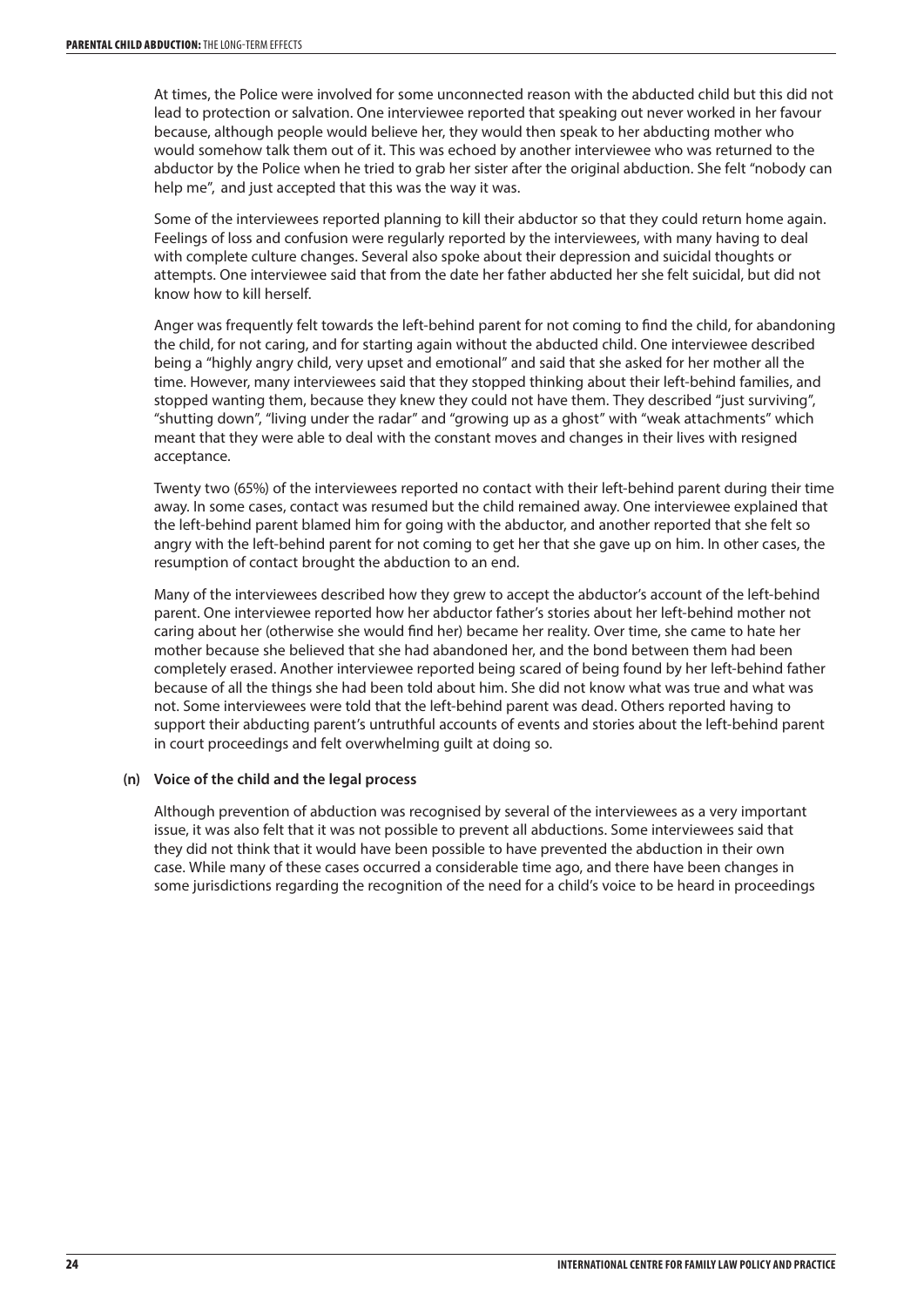affecting them,<sup>111</sup> it is significant that several interviewees did not feel that their voices were heard sufficiently during the legal process at the relevant time. Where the abducted child had been made to feel that they had to choose between their parents in legal proceedings it caused enduring feelings of guilt for the child. Decades later one interviewee had been unable to deal with what she perceived as "the treachery" of her role in depriving the left-behind parent of his children.<sup>112</sup>

Several of the interviewees discussed what happened when the legal process was over, and the issues it does not deal with, and urged "a more joined-up approach for those working in this area." This was explained by one interviewee when she said that, just because an abduction has occurred, it does not mean that it is necessarily right to hand the child back to the left-behind parent without any follow-up. Whenever an abduction occurs, the abducted child needs support and observation. Abduction is a very complex situation, creating impacts and effects in all the parties concerned. Left-behind parents often feel abandoned by the child who is subsequently returned to them in a different form and in different circumstances to the child who was taken. That can cause many different reactions in the new family dynamic. In her case, she said that "no-one found out that my mother was abusing the heck out of me." This interviewee also urged that contact with the abducting parent should not be cut off because this might, at least, provide some control or brake on what happens to the returned child as this may be the only person who is monitoring what is going on after return. Another interviewee remarked that "family judges have to be aware of the impact ... no-one realised how alien we all feel."

#### **(o) Reunification**

It is very clear from the reports of the interviewees that any reunification which occurred is not the end of their abduction stories. Reunification did not necessarily signify the end of challenging times for the child emanating from the abduction and, very often, it was a time when different and complex problems emerged.113. There was an equal number of interviewees who had positive and poor

<sup>112</sup> Note Baroness Hale's comment in *re D* (supra) at para 58 that hearing the child does not mean giving effect to his views. This is made clear in the 2010 Guidelines for Judges (supra) where at para 6 (ii) it states: The judge should also explain that decisions in the case are the responsibility of the judge, who will have to weigh a number of factors, and that the outcome is never the responsibility of the child.

<sup>111</sup> In England and Wales there has been a growing recognition for some time of the importance of listening to children in family law cases and, in particular, in abduction cases. See Baroness Hale in *re D (A Child) (Abduction:Rights of Custody)* [2006] UKHL 51 at para 57: "..As any parent who has ever asked a child what he wants for tea knows, there is a large difference between taking account of a child's views and doing what he wants. Especially in Hague Convention cases, the relevance of the child's views to the issues in the case may be limited. But there is now a growing understanding of the importance of listening to the children involved in children's cases. It is the child, more than anyone else, who will have to live with what the court decides. Those who do listen to children understand that they often have a point of view which is quite distinct from that of the person looking after them. They are quite capable of being moral actors in their own right. Just as the adults may have to do what the court decides whether they like it or not, so may the child. But that is no more a reason for failing to hear what the child has to say than it is for refusing to hear the parent's views". This is recognised in Brussels 11 Revised Art 11(2): "When applying articles 12 and 13 of the 1980 Hague Convention, it shall be ensured that the child is given the opportunity to be heard during the proceedings unless this appears inappropriate having regard to his or her age or degree of maturity". Baroness Hale emphasised that although this only applies to cases within the EU, the principle was of universal application and was consistent with art 12 of the United Nations Convention on the Rights of the Child. She said that it applies: "in effect in every Hague Convention case" although she made it clear that hearing the child does not mean giving effect to his views (para 58). See Family Justice Council's April 2010 *Guidelines for Judges Meeting Children who are Subject to Family Proceedings* [2010] 2 FLR 1872 and now see Ministry of Justice Departmental Press Release, Friday 25 July 2014 – Children will be seen and heard in Family Courts. The government has made the commitment that from the age of 10 children and young people involved in all family court hearings in England and Wales will have access to judges to make their views and feelings known, and *The Children and Vulnerable Witnesses Working Group's Interim Report* July 2014 which discusses new rules of court to be introduced: para 13 (vi) states: The rule should require that court/judge will recognise the role of the children and/or needs of children at the outset of proceedings either as participants in proceedings who should be given the opportunity of communicating with the judge; and/ or as witnesses and consider how best to provide for their participation and support, para 13(viii) states: the rule should require that all advocates and representatives of the parties must identify and consider how best the role of the child is to be recognised and/or provide for such assistance and support they need to give best evidence. A practice direction is planned for judges seeing children to reflect the Court of Appeal's decision in *re KP* [2014] EWCA Civ 554 (where a Hague Convention return order was set aside because the judge in the first instance case had gone outside of the scope of the 2010 *Guidelines for Judges Meeting Children* under which the judge's role was to passively hear what the child had to say and should not become a role of taking evidence) and there should be consideration of the status and nature of the contents of the communication between judge and child. The aim is to have these changes in place by January 2015, and for training to be provided for the judiciary and advocates. See also *re LC (Children) (reunite International Child Abduction Centre intervening)* [2014] UKSC 1 [2014] 2 WLR 124 where the court had to decide various issues including whether a child's own state of mind was relevant in determining his habitual residence, and whether a child aged 13 years should have been joined as a party to the proceedings. The Supreme Court allowed the appeal saying that joining the child as a party would have given the court a wide discretion about the breadth of the child's involvement. It was also held that in the circumstances where an adolescent child had lived with one parent in a particular place for a short period of time it was appropriate for that child's state of mind to be taken into account by the court in determining the question of where he was habitually resident, with Baroness Hale and Lord Sumption dissenting as to the relevance of younger children's state of mind by going further than the majority and finding that this principle should not be restricted to adolescent children but could also apply to the children in this case who were aged 10 and 8 at the time they spoke to the Cafcass officer.

<sup>113</sup> This has been recognised in the work of Geoffrey Greif, and most recently in Greif and Winkelstein Waters, 'Ambiguous Reunification:A Case Illustration and a Framework for Understanding the Aftermath of Abduction' (2014) 2 IFLP 1, 24-32. See also Boss, P. 'Ambiguous Loss Theory: Challenges for Scholars and Practitioners' (2007) *Family Relations*, 56. 105-111 states at 105: [o]ut of observation and intuition emerged a more inclusive term, "ambiguous loss", and a model of the two types: physical absence with psychological presence, psychological absence with physical presence". Clearly, there are similarities between this situation and abduction reunification where the returned child may sometimes be physically but not psychologically present.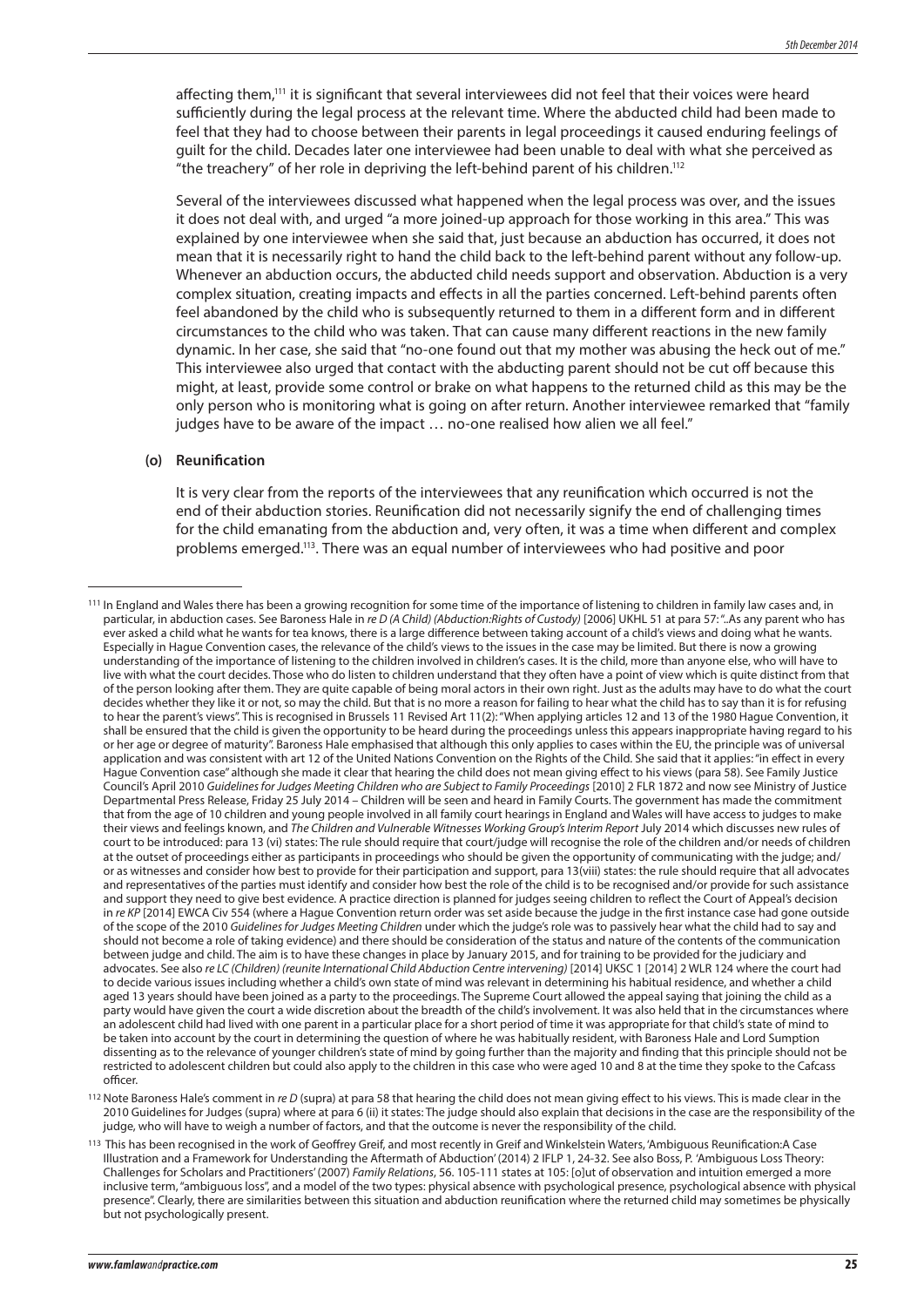reunification experiences (14 in each of these categories including two which began as either neutral or poor but became positive subsequently). The remaining 4 interviewees who were reunified had neutral reunification experiences (there were also two interviewees who were not reunified).

On occasions, the child was returned to the left-behind family through some legal process and a number of interviewees described the abrupt, even brutal, manner in which this was effected. At other times, the abducted child sought out the left-behind parent and family in order to find "home." Regrettably some discovered that they had turned their backs on their only support system and had replaced the abducting parent with a series of (at best) well-meaning strangers, with their own lives and needs, and where none of them were equipped to help the other. They often did not know what to expect of the left-behind family, or of themselves, but perceived the need to act as if they were happy and settled in these new family units in order to, once again, survive their changed circumstances. It was not unusual for the left-behind parent to feel resentful and unhappy with the abducted child for not having done more to make contact during the time away, nor for the abducted child to feel abandoned by the left-behind parent for not making more effort to find him or her. Both the abducted child and the leftbehind parent sometimes seemed to be expecting to have returned to them precisely what they had lost and struggled to adapt to the new and different person that each had become. For the returned child it could mean being thrown into relationships with unknown step-parents, step-siblings, and halfsiblings. Many interviewees reported not feeling part of either side of their family after reunification, being confused and lost, and not getting the help that they felt they needed from their left-behind parents who were overly focused on the return and insufficiently focused on the needs of the returned child. It was especially difficult for abducted children who had been told that the left-behind parent did not want them or love them anymore, and re-establishing trusting relationships had sometimes proved impossible to achieve. Unsurprisingly, these reunifications did not always work out well, and sometimes the interviewee experienced this as the real abduction, and chose to return to live with the abductor. When the reunification did work well, it seemed that the left-behind parents were particularly sensitive to the needs of the abducted child.

As reunification is one of the most critical, and sometimes disturbing, aspects of the abduction for the interviewees, it is illuminating to consider some of the examples they provided:

One (female) interviewee who was abducted on two occasions, each time by a different parent, was abducted for the second time at five years of age by her father, and looked for and found her left-behind mother 21 years later. She reported this was "lovely at first." When she revealed to her mother the abuse she had suffered during the time away, her mother was very surprised because she thought the father had taken the child because he loved her, and would therefore look after her. Things did not work out between the interviewee and the left-behind mother.

One (female) interviewee, abducted at eight years of age by her mother, was reunified with her leftbehind father after two years when her mother put her on an aeroplane to see him. After this she was allowed to see her father every Christmas. She said that she never really felt like part of either family after that.

One (female) interviewee, abducted at 11 years of age by her father, was returned to her mother after seven years. She described the return as "surreal" and did not feel that she had roots anywhere. The life she had left behind was as a child, and she was returning as an adult. She said that she did not know how to live in that environment any longer.

One (male) interviewee, abducted at seven years of age by his mother, decided to find his father after nine years. He described his father as "deliriously happy" when he received a phone call from the interviewee, who reported being very nervous. The relationship thereafter was "warm but superficial" because the interviewee said that his father never trusted him fully after this.

One (female) interviewee, abducted with her sibling by her father at nine years of age, was collected after four months by her mother from where she was being kept overseas. Her father had told them that their mother and her family did not want her and her brother. She was put in a cab with her abducted sibling for a five-hour journey from where they were staying to meet their mother. The interviewee reported that she was not happy with her mother as she thought her mother did not love her any longer. She did not think that she ever really "came back from that." Her mother still never talks about it when the interviewee tries to bring it up. She said that just because her mother got them back it did not mean that everything was "magically sorted out for the kids." She reported her mother as saying that the interviewee should have spoken more about it, but the interviewee said that, "I am the kid. It's not my job to tell her how to take care of me." She still has a relationship with her mother, but said that she feels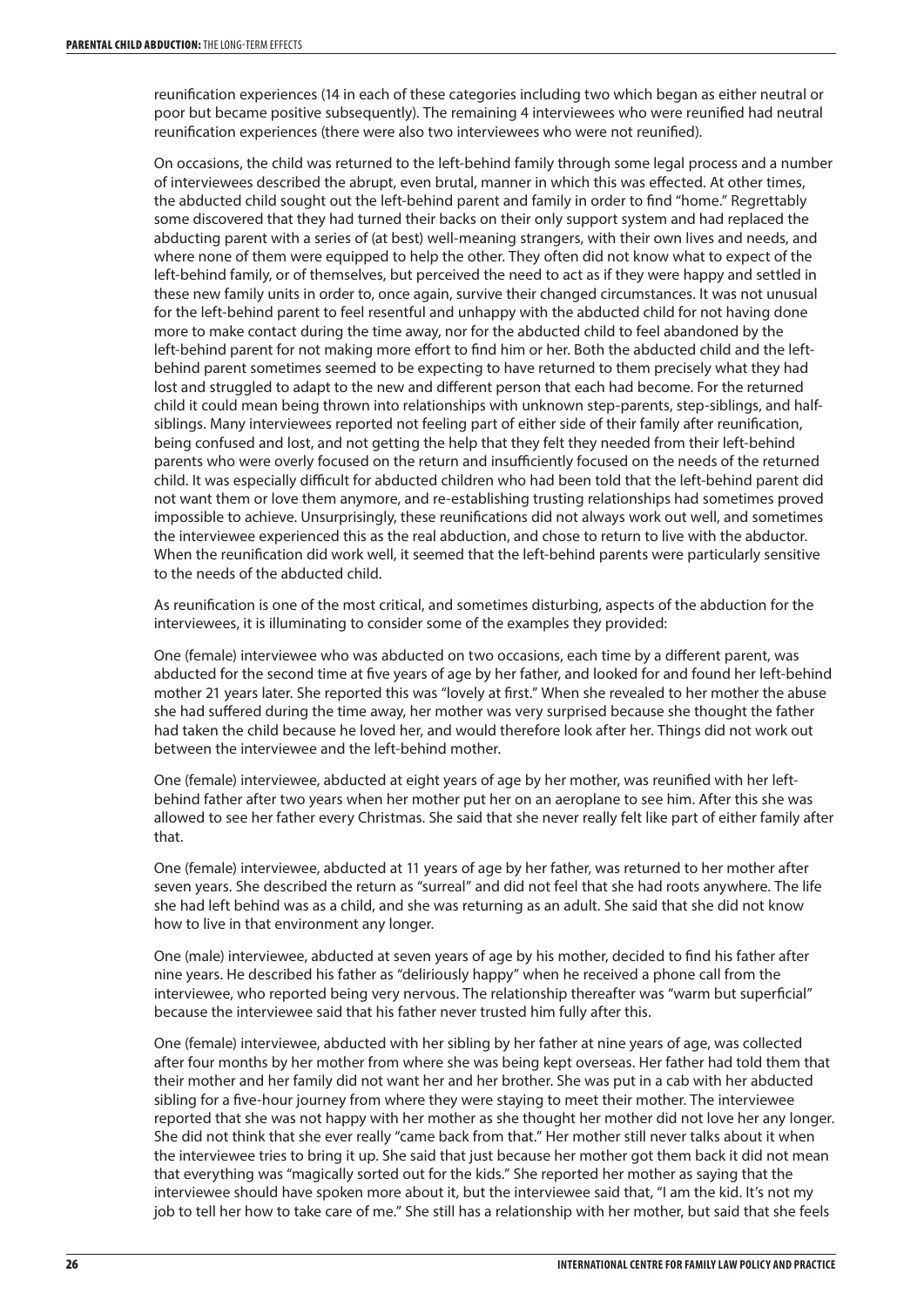disconnected from her and, when there are family get-togethers, she feels like she does not belong in her own family. She explained that she just does not know how to bridge that gap.

One (male) interviewee, who had been abducted by his mother at four years of age, decided to look for his left-behind family after 13 years. He reported his mother as being indifferent when he told her that he and his abducted sibling were leaving. The return was "overwhelming" for the left-behind family. He says that "these people were hugging me and crying" but that neither he nor his abducted sibling felt anything, although they really wanted to do so. His abducted sibling returned to live with the abductor's new husband because she felt that the left-behind father and family could have found them if they had tried harder. She could not forgive them for this and now has no contact with them. The interviewee stayed for a year, but then also returned so that he could be with his abducted sibling. He is now in email contact with the left-behind father, but neither he nor his abducted sibling are in contact with the abductor mother.

One (female) interviewee, abducted when under two years of age by her father, traced her left-behind mother after 11 years. The meeting was "like being in a theatre ... everyone, including the social worker, was so excited." However, the reunion did not work out, and she described it as "a disaster."

One (female) interviewee, abducted at eight years of age by her father, decided to look for her mother when she was 18 years of age and felt "strong enough" to do so. She reported that her mother was "a broken woman" and that their relationship was then not as parent and child but, at best, as friends. The interviewee said that a lot of "unresolved issues" remained between them relating to the fact that her mother had not looked for her.

One (male) interviewee, abducted by his mother at 11 years of age, set out after 20 years to find his leftbehind father who, he had been told, was violent. He described how emotional he felt when he walked into his father's home and the first thing he saw after so many years was a photograph of himself with the rest of the family before the abduction. His father had kept this in pride of place in the home. He remains in contact with his father and left-behind siblings, but is no longer in contact with his abductor mother.

One (female) interviewee, abducted by her mother at eight months of age, was returned to her father with her abducted sibling after ten years when her mother was caught by the Police. She described the banners outside her left-behind father's house that welcomed them home. She said she was overwhelmed by this, but was very unhappy inside, although she pretended to be happy because she knew that this was what her father needed her to be. She did not know what was wrong with her, but wanted to be what her father wanted her to be because he was now the only parent she had.

One (female) interviewee, who was abducted at four years of age by her mother, was reunified with her left-behind father after eight years when someone who knew about the abduction told the Police. A Policewoman came to her school, showed her a milk carton with her details on it, and told her that her father was looking for her. She was taken to a foster home and was not allowed to have any of her own things with her. She felt scared and alone, and wanted to go home to get her things. However, when she met her father she felt "instantly safe." He knew that her identity had been changed and asked her what she would like to be called. That relationship went well, but her mother was no longer in her life at the time of the interview.

One (female) interviewee, who was abducted at four years of age by her father, was returned to her leftbehind mother by paternal relatives after eight years. The interviewee was not very excited about being back with her mother because she felt that her mother had not been fighting for her and that she was only back because of what she had done herself, not what her mother had done. She described being "in another room full of strangers" and the environment being one that was "awkward for everyone." She never really settled in and eventually went back to live with her father, but that did not work out either. She now has only very occasional contact with both parents.

One (female) interviewee, abducted at about two years of age by her father, was returned to her leftbehind mother after a court hearing approximately six years following the abduction. She referred to this as "the kidnapping" because she did not know her mother and was very unhappy when she realised that this change was permanent and that she was never going to see her "family" again. Her mother's family was very different now in that there was a new spouse and two new children. Her mother was very angry about having lost so much time with the interviewee, and getting back a much older child to the one she had lost. Eventually the interviewee went back to live with her father. She does not now speak to her mother.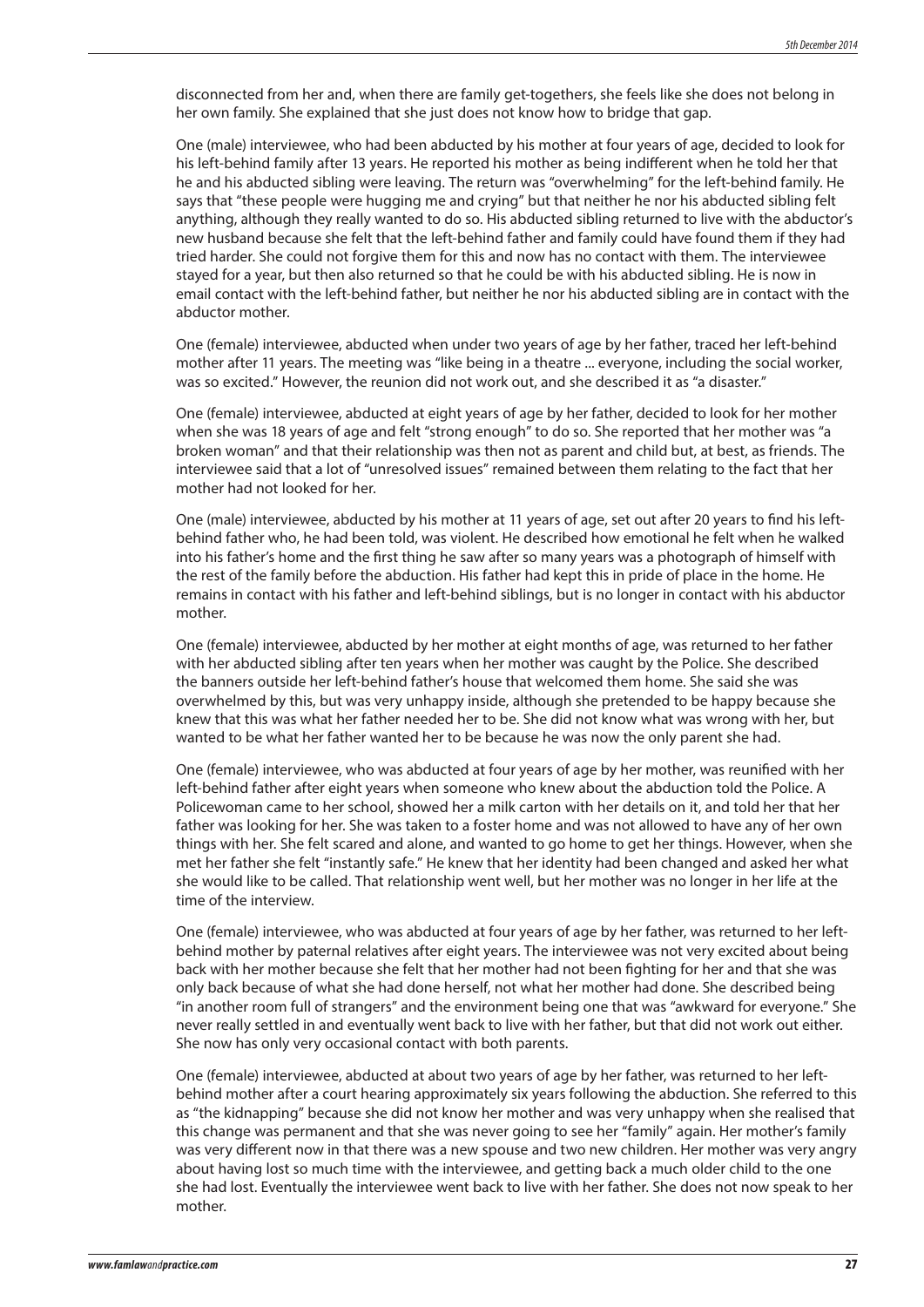One (female) interviewee, abducted at six years of age by her father, was reunified with her left-behind mother after 6–7 years when her father was caught and arrested. She met her mother in a room after seeing the court-appointed psychologist and wanted "nothing to do with her." She told the judge that she wanted to stay with her father, after being coached to do so by her father. She reported being "completely alienated" against her mother. Court-appointed visitation was begun, but was unsuccessful because she said that her father instructed her how to behave. Her mother decided not to insist on the contact taking place and the interviewee got on with her life, loving her father, and thinking her mother was "an evil bitch." When she was 24 years old she contacted her mother. She had a breakdown and was supported by her mother. She now has a relationship with her mother, but not her father. She said it had taken ten years to reacclimatise and that she and her mother still have a lot of work to do to trust each other again.

One (female) interviewee, abducted at nine years of age by her father, was reunified with her left-behind mother after six years when her mother called the house where she was living with her abductor father. Her father then drove her to see her mother. The interviewee said that it was "nerve-racking" seeing her mother after all the years when she had been told by her father that her mother had wanted to kill her. She described it as a "surreal experience." She had no idea of how to behave or what to say, and just wanted to extract herself from the situation. She returned with her abducted siblings to live with her father and visited her mother twice per year. Now she has no relationship with her father, but has an active relationship with her mother in which she adopts the parenting role towards her mother.

One (female) interviewee, abducted at eight years by her mother, was reunified with her left-behind father after four years when a friend of her mother reported the situation to the Police. Her father came to her school with a Police officer and told her tearfully that she had a new brother and sister. She described feeling torn and that everything happened very quickly. She went to live with her father who, she said, thought she was going to be able to conform to how she was before the abduction. However, she started to hate living with him and his family. Her father asked her why she had not called him and she could not answer him. She subsequently visited her maternal grandmother when her mother and half-sister were there, and recalled their changed attitude towards her and the feeling that she now had nobody, no family, and did not belong anywhere to anyone. She became suicidal and anorexic. She returned to live with her mother but said that this was the "worst mistake" of her life. Now she gets on well with her father, but not with her mother.

One (female) interviewee, who was abducted at five years of age by her father, was reunified with her mother after seven years when her father put her and one of her two abducted siblings on a train to see their mother. The interviewee did not recognise her mother who was waiting for them on the train station. She said that she did not know anyone and that, although the first six months were "pretty good", nothing made sense because, while she did not want to see her father, she felt somehow drawn to what was left behind. She felt like she was being abducted all over again, and that just the people and the place had changed. She now has contact with her mother, but said that there was never really a "reconciliation." Her father is now dead.

One (female) interviewee, abducted at birth by her mother, found her father after searching for him on the internet after 42 years. She had been led to believe that he was dangerous but, on meeting him, she thought that he was "sweet." Her mother's family was "so mad" that she got in touch with her father and she has now lost this side of her family.

One (male) interviewee, abducted by his father at 6–7 years of age, was reunified with his mother after ten months when she pulled up at a bus stop where he was waiting with his abducted sibling. He said that he felt "an overwhelming feeling of love" as he discovered his mother was alive when he had been led to believe that she was dead. His father tried unsuccessfully to re-abduct them, but after this he and his brother just heard from him on their birthdays. The interviewee started looking for his father in order to help his brother, who had become ill, but discovered that his father had already died by this time. He is still very close to his mother.

One (male) interviewee, who was abducted at two and a half years of age by his mother, met his father again after 23 years. They now have "a cordial relationship" which, although not what the interviewee said his heart desires, is all that the father is capable of and the interviewee says he is grateful to have it. His mother is now dead.

One (female) interviewee, abducted at four years of age by her father, searched for her mother when she was 17 years old. She described the meeting as "overwhelming" but also "disappointing." Her mother was looking for the little girl she had lost. The interviewee viewed her mother as a total stranger and felt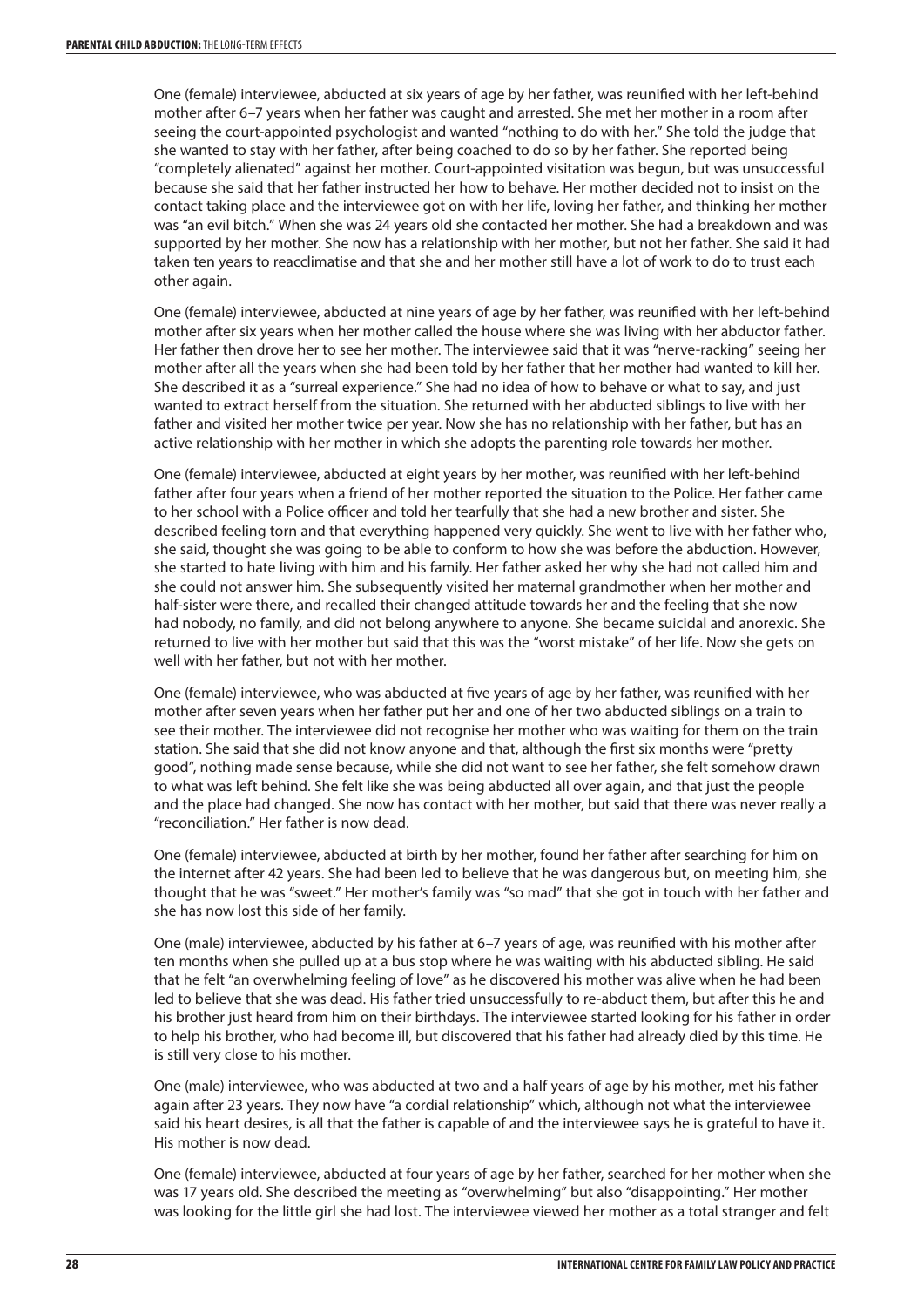that it was all "bizarre, surreal." She said that she sometimes wishes she had not opened "this Pandora's Box of craziness." She still has a relationship with her mother, and had seen her father in the last few years. She does not forgive him, but is reconciled to what happened.

One (female) interviewee, abducted at eight years of age by her mother, was reunited with her leftbehind father after 3–4 months. She has a good relationship with her father now, but does not see her mother very often. She said that she is not able to tell her father if she sees her mother, even after more than 30 years since the abduction.

#### **(p) Effects of abduction**

Very significant effects (see section 3.1 for the definition of these effect terms) were reported by 25 interviewees (73.53%).<sup>114</sup> This finding reveals an apparently high level of mental health problems in this abduction research sample.<sup>115</sup>

Some examples follow of the very significant effects described by the interviewees:

One female interviewee who was 5 years old at the time of the abduction, and was reunified after 7 years, reported having been in therapy for 14 years. She said that she has tried to stop going to therapy for 8 years but has not been able to do so. She explained that people do not ever understand the situation, and even the therapist (who has never before treated anyone who has been abducted) wondered "how bad it could be".

One female interviewee who was abducted at 6 years of age and reunified after another 6–7 years, reported having a psychotic breakdown in her mid 20's. She was admitted to a hospital for 4 months. She explained that she felt that she needed "to become whole". She has been in therapy for the last 18 months. She says that this is "a lifelong thing".

One female interviewee who was under 3 years old at the time of the abduction, and was reunified after 6 years, had "a total breakdown" for which she was hospitalised. She then had further therapy afterwards.

One female interviewee who was 4 years old at the time of the abduction, during which time her identity was changed, was reunified after 8 years. She suffered an identity crisis which led to a breakdown lasting between 12–18 months.

One female interviewee who was abducted at 5 years of age and was never reunified stated that she has been to both psychiatrists and psychologists. She has been told that she is "in a personal holocaust". She said that she is "missing the building blocks" and has to pretend they are there in order to "have friendships.. these normal moments".

One male interviewee who was abducted at 11 years of age and reunified 20 years later said that he has had bouts of depression for which he was prescribed medication and that "there is only a skeleton left" of him.

One female interviewee who was under 2 years of age when abducted and reunified after 13 years said that, as a teenager, she was "a nightmare". She became increasingly depressed, and kept thinking about suicide. She attempted suicide several times.

One male interviewee who was 4 years old at the time of abduction was reunified after 13 years. He saw a psychiatrist as an adult but did not tell him about the past. He was prescribed anti-depressants. He explained: "I have told you things – I don't think I can ever do that again".

<sup>114</sup> All those who reported very significant effects also reported the ongoing nature of the effects at the time of the interview e.g. "I feel a great sadness.. for the child who experienced these things and the adult feeling the effects";

<sup>&</sup>quot;.. it lasts a lifetime"; "I still have a ball of rage in the pit of my stomach"; ".. "it's still not ok"; "I want to make it clear that I still have repercussions now of what happened then.. I attribute all of these consequences to the abduction"; "I was never able to get back what I missed"; ".. the abduction is one of the primary drivers of who I am"; "Relationships are very superficial. I feel like crap on the inside. It's a defence mechanism.. when we have family get-togethers I feel like I do not belong to my own family"; ".. to this day, I struggle with reality"; ".. this is a lifelong thing.. you play it out as an adult. The story never ends".

<sup>&</sup>lt;sup>115</sup> Although no direct comparison is possible (for example, the time frame within which the mental health problems revealed by those in the research sample is not known) it may be contextually helpful to note the figures provided by Public Health England for Community Mental Health Profiles 2013, where one in 4 people in the UK will suffer a mental health problem in the course of a year **http://www.nepho.org.uk/cmhp/**.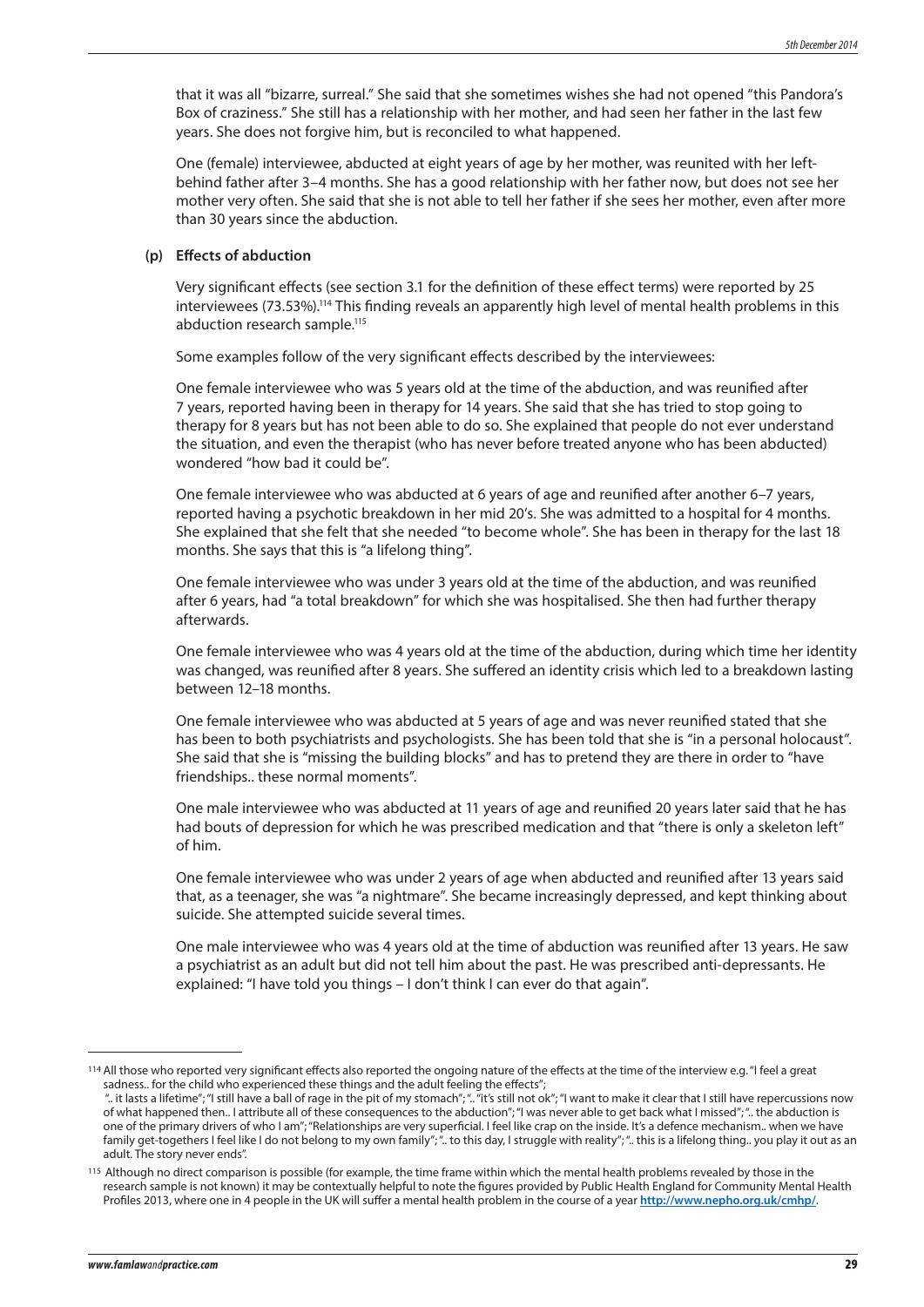One female interviewee who was abducted at 8 years of age and reunified after 5 years said that she became anorexic as a teenager and wanted to kill herself. She said her abductor took away everything she knew, everything she wanted and loved, and that she never got it back. She explained: "I feel like she pulled the rug out and I was never able to get back what I missed".

One female interviewee who was 9 years old when abducted and reunified after 6 years said that she "went on this road of self-destruction" when she tried to "push everything away". She saw counsellors but said they were not well equipped to handle her situation. She described the "rage in me" and how she attributes these consequences to the abduction.

A female interviewee who was under 2 years of age at the time of abduction and reunified after 21 years, described consulting therapists solidly for the past 20 years. She reported "being in meltdown" and "suicidal" and had suffered from bulimia. She described "the ball of rage in the pit of my stomach".

A female interviewee abducted at 4 years of age who has never been reunified described herself as "a functioning depressed person". She said that "there is a hole there and when you grow up you can't fill it up. I feel very insecure. I realise that my psychological effects stemmed from the abduction".

A female interviewee abducted at 4 years of age who was reunified when she was 18 reported having been suicidally depressed with a bad eating disorder. She had therapy and was hospitalised for several months. She said that the effect reaches everywhere – parenting, relationships and career. Any life change brings it all up again. She stated that the abduction has "taken an incredible toll".

A female interviewee abducted at 8 years of age who was reunified after 3–4 months, described taking an overdose as a teenager because she didn't want to be alive anymore. She has seen therapists, been on anti-depressant medication, and has been told that she has post-traumatic stress disorder.

A further six interviewees (17.64%) reported effects (see below), and the remaining three (8.82%) reported no real lasting effects. Therefore, thirty one (91.17%) of the interviewees reported being affected by the abduction. Of the three interviewees who did not feel that they had been affected, one thought that the abduction had affected her co-abducted sibling much more and said she was less affected because she was younger and supported the abductor rather than the left-behind parent as her sibling had done. The second interviewee who reported no real lasting impact regarded the act of her father in preventing her from leaving with her primary carer mother as an abduction by her father but did not view the subsequent attempted abduction by her mother as an abduction or attempted abduction. Instead she saw this as her mother rightfully trying to take her home. She was subsequently allowed to lawfully leave with her mother with whom she lived thereafter. She did not recall very much of the time when she remained with her father as she was then around three years old and this "abduction" only went on for a few months. The final interviewee in this category was abducted for a very short period of time (2–3 days) at 3–4 years of age and was returned swiftly by the abductor's family to her left-behind mother.

Fourteen (45.2%) of those who reported being affected by the abduction spoke directly of their inability to trust people afterwards. Two additional interviewees reported problems with trusting themselves. One interviewee described how it took a very long time for the left-behind parent to learn to trust her again after the reunification.

At the time of the interview, twenty one (61.7%) of the interviewees were or had been married. Of these marriages, twelve (57%) were still intact and nine (43%) had ended in divorce. This is consistent with the latest figures in England and Wales regarding the percentage of marriages that end in divorce.<sup>116</sup> The findings do not therefore reveal anything unusual in terms of the ratio of divorces to marriages that might be thought to be attributable to the abduction.

Fourteen (41%) of the interviewees were not parents. Many of the other 20 (59%) parent interviewees reported that their parenting had been affected by the abduction. One mother said she did not know how to raise her child as she did not know how to be around family. One father said that he did not know how to father his son as he had not had a father in his life. Several parent interviewees described themselves as overly protective towards their children. A mother reported that her parenting was

<sup>116</sup> Latest statistics (published December 2012) estimate that 42% of marriages in England and Wales end in divorce, see Office for National Statistics **http://www.ons.gov.uk/ons/rel/vsob1/divorces-in-england-and-wales/2011/sty-what-percentage-of-marriages-end-in-divorce.html** NB In addition to those who were or had been married, three of the interviewees were in relationships. The remaining ten interviewees were not married or in relationships.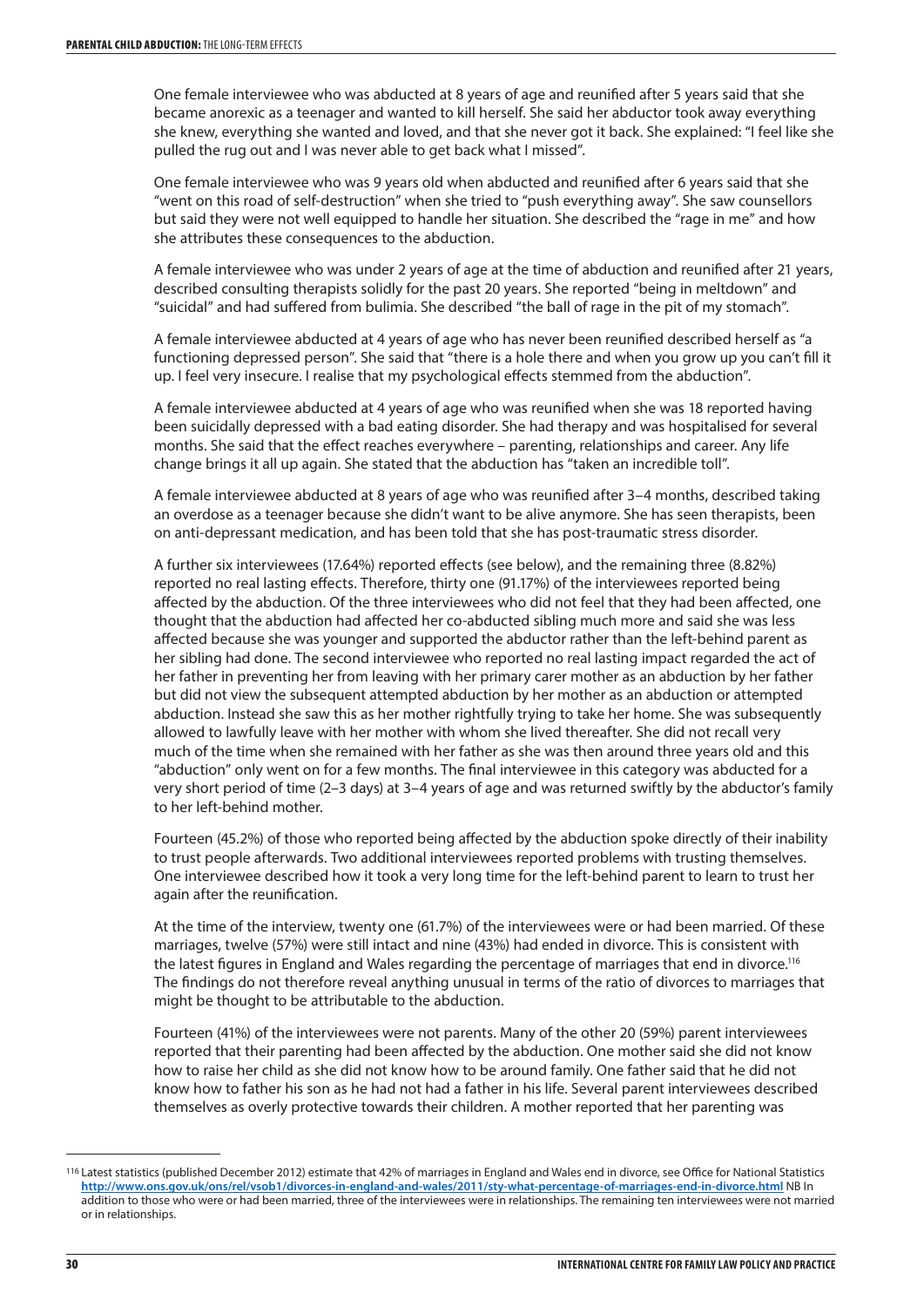impacted as she was always scared that her husband would take the children if she did not do exactly what he wanted her to do. Consequently, she did not feel she was "emotionally there for the children." Two non-parent interviewees (one male and one female) said that their choices about becoming parents were affected by their abductions. The male interviewee reported that he had questioned his ability to father children because he did not really have a father in his own life. The female interviewee described feeling "quite relieved that she is unlikely to have a child" because she worried that she could be as abusive as her abductor mother.

The stance taken by the parent interviewees in relation to talking to their children about their pasts was mixed. A father said that he had not spoken to his children about his past as he did not want it to affect his future, and his wife accepted his position on this. Another father had spoken more to his son than his daughter about his past. His children were young adults of 21 and 22 years of age respectively. Neither of them had apparently asked many questions about what happened. A mother had not discussed the abduction much with her children, but had told them enough to know that her abductor was still alive and dangerous, and not to believe what he said. One of the mother interviewees reported telling her children a little about her past, but did not want to say more because she was worried about "blurting things out." Another had told her eldest child (14 years of age) about what happened, but had not told another child (seven years of age). Another two mothers said that they talked to their children, but thought they may have shared far too much with them. A further mother had told her children (aged 19 years and 15 years respectively) that she was kidnapped as a child, but said they were shocked when they learned she had been abducted by a parent. Parents take decisions regularly about what to tell their children about their pasts<sup>117</sup> and finding a mixed response to this issue, as well as mixed reactions from their children, is not surprising.118 Additionally, many non-abducted parents are over protective towards their children. These findings do not, therefore, appear to be particularly linked to the abduction in the backgrounds of the parents. However, the choices about becoming parents, and the unfamiliarity with parenting because of the lack of a role-model parent in the life of the previously abducted child, may well be connected with those abduction experiences.

Several interviewees talked about the significant emotional effects they had suffered from the abduction, for example, psychotic breakdowns, post-traumatic stress, depression, and panic attacks, with some of these effects lasting to the present day. One interviewee explained that she did not feel "whole" after the abduction and said that this is a lifelong thing. She explained that: "It affects you in the patterns, behaviours … you play it out as an adult. The story never ends. It's like a tape." Another interviewee described the fear she began to feel as a child which started off as specific but later became generalised. Several interviewees spoke about their lack of self-worth which emanated from the abduction and their feeling that neither parent really wanted them. One interviewee explained graphically how "I was never able to get back what I missed. I remember crying, wanting my Dad. When I got my Dad he wasn't there anymore. What I thought was there wasn't there. Too much time had passed. For a long time I was lost. It affects generations." Another interviewee spoke of never having had "a real family." She said that, "everyone else has someone but me." These effects seem to be closely related to the abduction experience.

Amongst the effects described by many interviewees were that their adult and intimate relationships have been coloured by the abduction they experienced and they reported finding it difficult to connect with people. Some spoke about not being able to keep friends and relationships going because, when something is taken away so abruptly, and when the most important people in their lives could "just go", they have found that they cannot fill the hole when they grow up. One interviewee explained that she never lets people in, and that her relationships are very superficial. She said this is a defence mechanism and that she is not close with anyone because she just doesn't know "how to bridge that gap." Another interviewee never felt secure with her husband and wondered whether the day will come when he will leave her. She felt like she is an emotional burden, and questioned at what stage she will become "too much" for her husband. She found it easier to keep a distance, even in close relationships. She cannot quite let her guard down and there is always a part of her that still feels like an outsider. Many interviewees spoke of a life where anxiety, fear and abandonment remained constant issues for them. One interviewee described this as "the default setting" and that she is "always waiting for the ball to

<sup>117</sup> A recent example concerned President Obama who talked to a group of at-risk children in Chicago about his early life which included making some "bad choices" and "getting high." This spawned a great deal of debate about whether parents should tell their children about past drug use. See **http://edition.cnn.com/2014/03/04/living/parents-telling-kids-about-past-drug-use/**

<sup>&</sup>lt;sup>118</sup> It may sometimes be difficult for children to cope with their parents' unhappiness, even if it occurred in the past, and it is understandable that they may not know how to deal with this complex abduction issue when they are confronted with it. This may not be very different from any personal disclosure a parent makes to a child.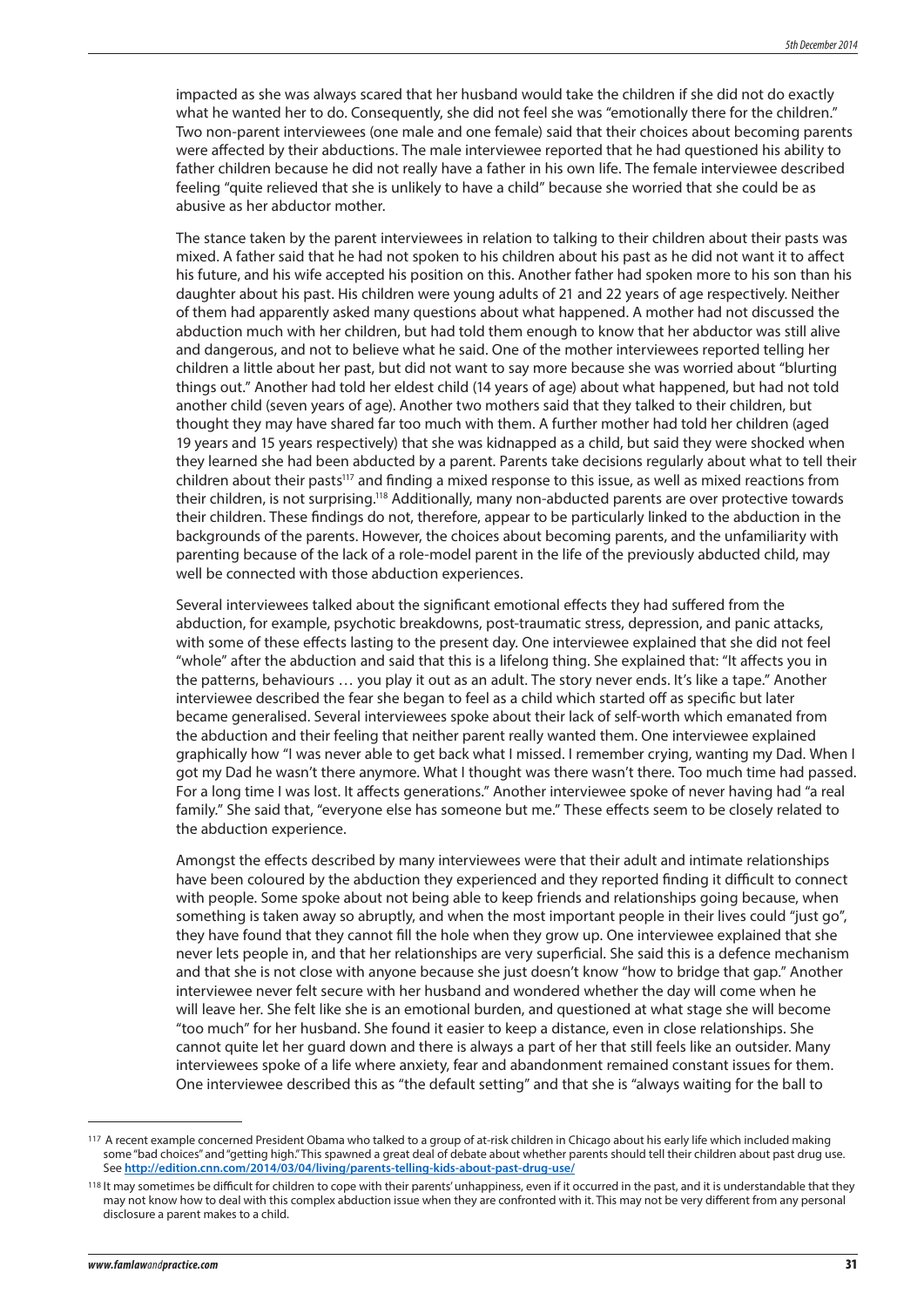drop all the time." She is adamant that she would not feel like this if the abduction had not happened. Another interviewee spoke of "ending things before they abandon me."

Another interviewee explained that he does not get emotional "because of all the chaos for so long I learned if you want to look after yourself you can't get too emotional." Several interviewees spoke about blocking out feelings so that they did not now have much emotion. One explained that he was told his mother had died, was given no mourning period for her, and then was put back into a normal life with his mother. He said that he had spent a large proportion of his life with that block and not feeling and that he had to constantly ask himself what he is feeling about things.

Others talked about the anger they felt at what happened, the rage they still felt inside, and the way it had turned them into aggressive adults, lashing out at people in authority or those close to them. They see this as a misplaced attempt to hit back at those who abducted them. A recurring theme related to the interviewees' distorted sense of reality, and another to the way that no-one really understood what the abducted child had suffered.

One interviewee summed up by saying that she felt a great sadness for the child who experienced these things and for the adult who was feeling the effects. She said: "I feel that the core of me has been shattered. ... I have an internal conflict between my natural self/personality and the personality that has been formed as a consequence of these experiences."

Some specific categories of abductions were considered in relation to the reported effects:

#### **(i) Primary carer abductions**

It is sometimes suggested that abductions by primary carers may have different and less seriously negative effects than those by non-primary carers. The Effects research found that, where the children in that sample had been abducted by their primary carer mothers, the children did not experience their mother as an abducting parent. It may be important in this context to recall that the time the children had spent away in that study ranged from six weeks to fourteen months (with one child never having been returned) rather than the generally much longer time periods spent away in the current sample where more than one third were for longer than 10 years. Similarly, the intervals between the abductions and interviews in the current study involving adults abducted as children were generally far greater than those in the earlier study involving children and young people.

In the current study, thirteen of the sixteen interviewees who reported abductions by either primary carer or joint primary carers also reported suffering very significant effects from the abduction. Two of the sixteen interviewees reported effects which included: not being able to fill the hole in their lives left by the abduction; feelings of isolation and lack of self-worth; problems with attachment, security and mistrust; difficulties with personal relationships including lack of emotion; guilt towards the left-behind parent; and rejection by the left-behind parent on return because of the anger felt towards the child for not finding a way back. One of the sixteen interviewees described herself as suffering no real effects. In this case, the child was three years old at the time of abduction by the primary carer mother, and recalled being on her mother's side and feeling then, as now, that her mother did the right thing in taking her. Ten of the sixteen primary carer interviews related to abductions by the sole primary carer who was the mother in every case. Seven of these reported very significant effects, two reported effects, and one reported no real effects.

Although the child interviewees abducted by their primary carer mothers in the Effects study appeared not to experience them as abductors, they were nonetheless found to have been adversely affected by the abduction. This is reflected by the reports in the current research of the adults who were abducted as children by their primary carers and who have articulated the effects on them through the prism of their broad and evolved post-abduction life experiences. As one interviewee stated: "it takes time to know what it has done to you, and how you are feeling".

#### **(ii) Protective abductions**

It might be thought that primary or joint primary carer abductions undertaken for protective reasons would be likely to produce different outcomes in terms of the effects on the child. In the three interviews where the interviewee described the abduction by the primary carer or joint primary carer parent (two were mothers, and one was a father) as being, or perhaps being, for protective reasons towards the child one of the interviewees described having effects from the abduction, and the other two interviewees described having very significant effects. In the only interview where the interviewee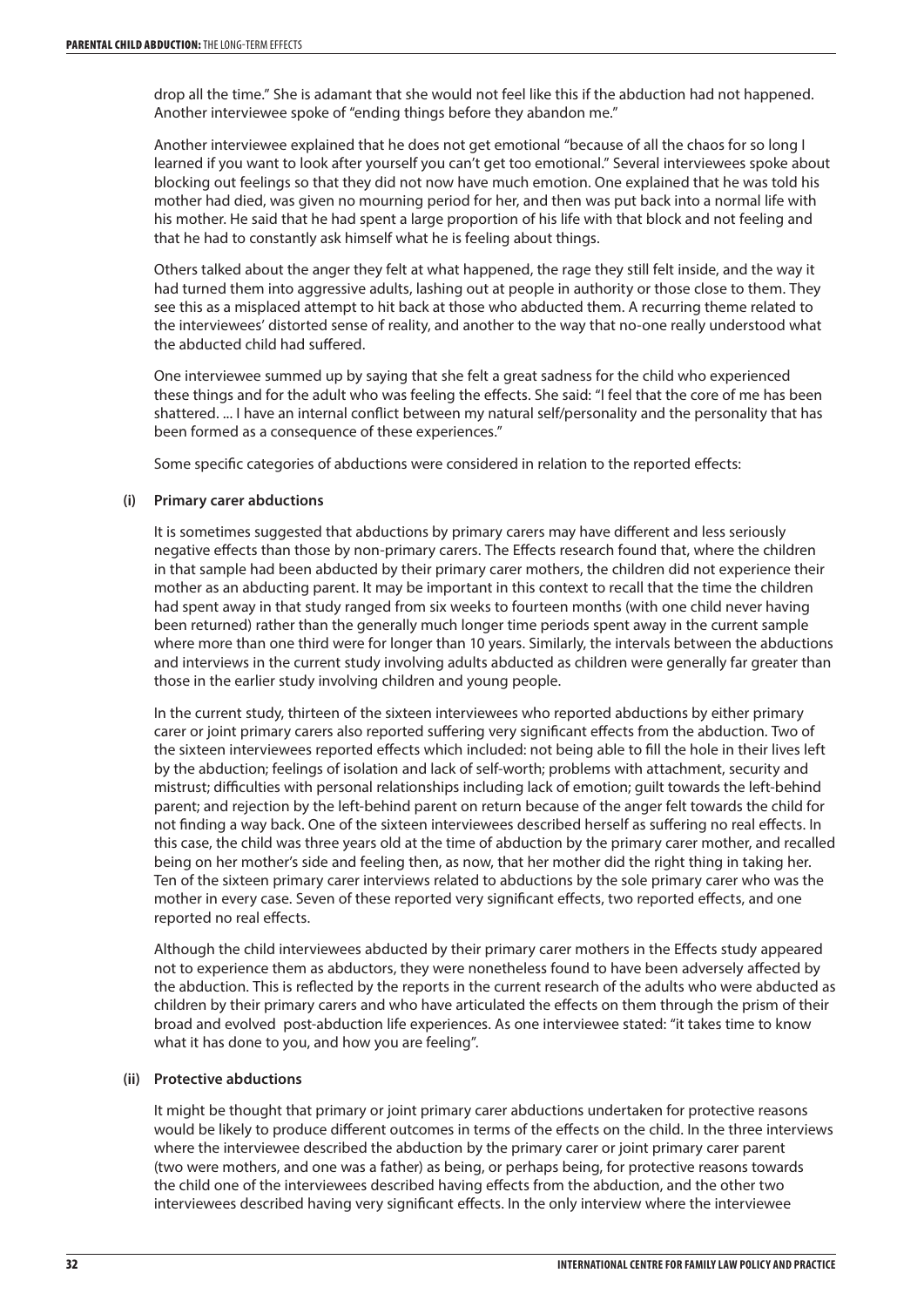described the abduction by the primary carer mother as being to protect the mother from further abuse the interviewee did not report suffering effects from the abduction. She completely accepted her mother's reason for the abduction and thought her mother had acted correctly. In the three possible child protection abductions, the interviewees either questioned, or were doubtful about, the reason for the abduction being protective, even if the abductor had thought that this was the case. In two of these three cases, the purported protection was related to something that may have happened to another child, i.e. not the abducted child. In the third case, the question of protection was far more nebulous in that it was a vague suggestion from the abducting primary carer mother who was not specific about what the protection related to although it was regarding the abducted child. This might suggest that where the abducted child knows, or believes, that the abduction is for protective reasons the effects may be considerably lessened. However, it is clear that no reliable conclusions can be drawn on this matter from this data.

#### **(iii) Age of the abducted child**

The highest number of very significant effects reported by the study participants were from those aged 2–8 years at the time of their abduction (18 reports representing 75% of those in this category). However, this was unsurprising as this was also the age range where the highest number of abductions occurred in this sample. Interestingly, there were four reports of very significant effects in the 0–2 year age range, representing 100% of those in this category. In the 9–11 year age range, three interviewees reported very significant effects, representing 60% of those in this category. The only interviewee in the over 12 year category did not report very significant effects.

#### **(iv) Reunification**

In the seven interviews where the reunification occurred less than one year after abduction, four interviewees (57.14%) reported very significant effects, one reported effects, and two reported no real effects.

In the five interviews where reunification occurred between 1–5 years after abduction, four (80%) reported very significant effects, and one (20%) reported no real effects.

In the twelve interviews where reunification occurred between 6–10 years after abduction, nine (75%) reported very significant effects and three (25%) reported effects.

In the six interviews where reunification occurred between 11–20 years after abduction, four (66.66%) reported very significant effects and two (33.33 %) reported effects.

In the two interviews where reunification occurred between 21–50 years after abduction, both (100%) reported very significant effects.

In the two interviews where reunification never occurred, both reported very significant effects (100%).

Again, no reliable conclusions can be drawn from these qualitative findings because of the low sample numbers in each of the categories. However, there may be some indication that where there is less than one year between abduction and reunification there may be less incidence of significant effects on the child (although there was still a relatively high incidence of such effects in this sample). This accords with previous research findings on the link between the length of the abduction and the effects on the child.119

#### **(v) Multiple abductions**

Ten of the twelve interviewees (83.3%) who reported actual or attempted multiple abductions also reported very significant effects, one reported effects, and one reported no real effects. This latter case involved the interviewee who did not regard being taken by her mother as an abduction so it is perhaps unsurprising that no real effects were reported. As the remaining thirteen interviewees who reported very significant effects had experienced a single abduction, it is similarly unsurprising that such a high percentage of those interviewees subject to multiple abductions or attempted abductions also suffered very significant effects.

<sup>119</sup> See Plass, Finkelhor, and Hotaling,' Family Abduction Outcomes: Factors Associated with Duration and Emotional Trauma to Children', *Youth and Society* September 1996, 28: 109–30 at p. 128: "Great duration of abductions is associated with an increased risk that a child involved in the event would be emotionally traumatised."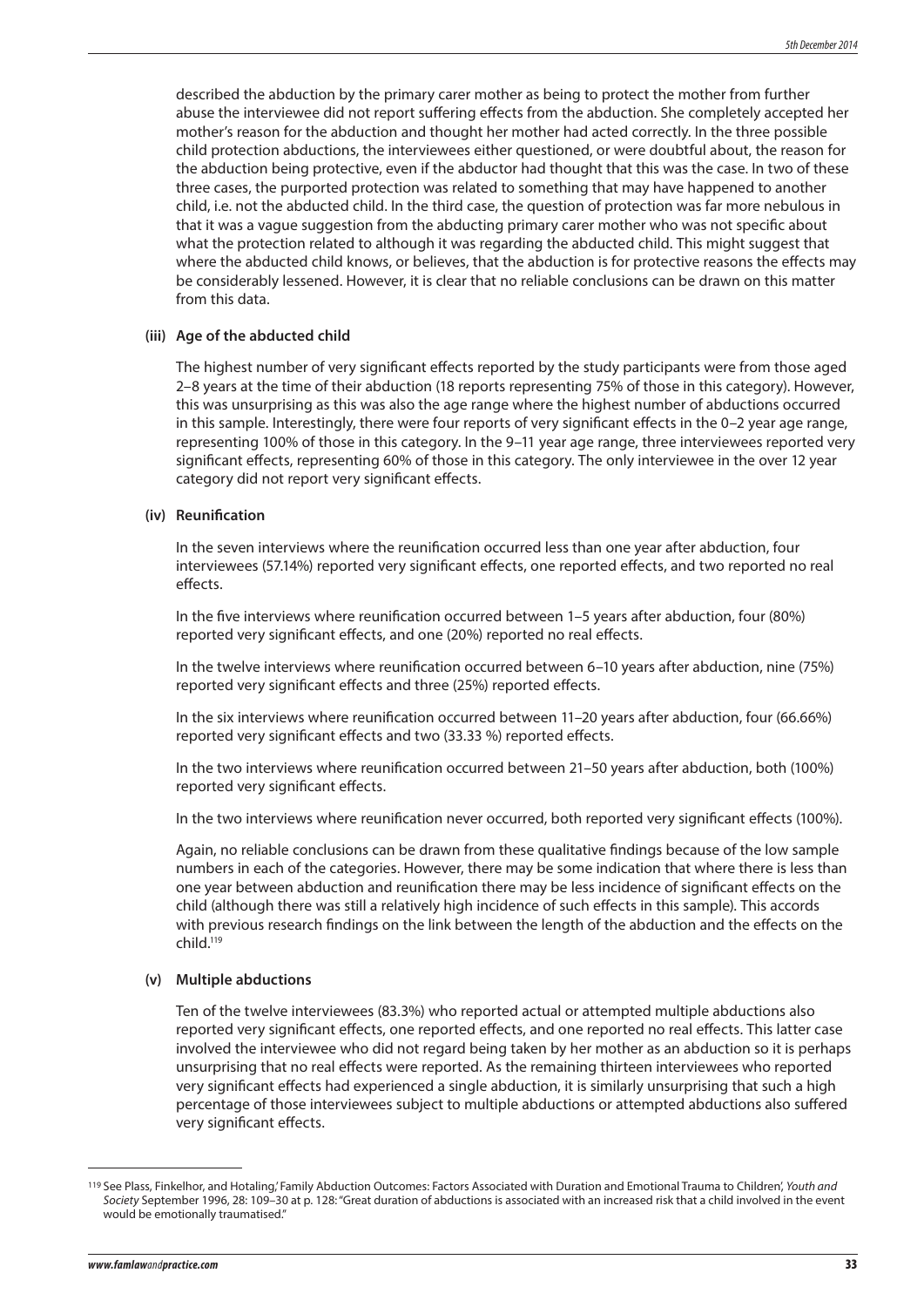#### **(vi) Domestic or international abductions**

Where the abduction was domestic or non-international, fourteen interviewees (93.3%) reported very significant effects, and one (6.7%) reported no real effects. Of the international abductions, 11 interviewees (57.89%) reported very significant effects, six (31.57 %) reported effects, and two (10.52 %) reported no real effects. The proportion of those reporting very significant effects was therefore higher in relation to the non-international than to the international abductions in this sample. Allowance must be made for the personal nature of the descriptions provided by the interviewees, and to some extent the arbitrary nature of any classification system used. As the combined statistics concerning effects from the abduction, i.e. very significant effects and effects, were very similar for domestic or non-international abductions (93.3%) and for international abductions (89.46%) it is suggested that this sample may not indicate any discernible difference between the incidence of effects suffered by those subject to a domestic or international abduction although it is accepted that the level and types of effects suffered may be different between these two groups.

#### **(q) Support and after-care**

The lack of specialist knowledge and support for abduction victims was a recurring theme in the interviews. Where mental health professionals had been involved it was often the case that they had not dealt previously with abduction cases and were not experienced with the specific issues raised in such cases. As one interviewee stated, "this makes it worse." Mental health professionals need to understand the ramifications, consequences and effects of abduction in order to help those who have been through this event. One interviewee explained the impact on abduction victims of this lack of understanding when she said that "people think this is a victimless crime" and asked "how can you recover from that?" Viewing abduction in this way means that there is no validation for the impact and effects of the abduction suffered by the child. She supported this view by highlighting the difference in the ways that society views stranger abduction and parental abduction. The former both terrifies and horrifies the public, while the latter receives a far more equivocal reaction. This was endorsed by an interviewee who said that society views parental abduction as being unimportant because "they are with their parents." She noted that nobody has invested the time in research to find out what the effects are for parental abduction in contrast to the "energy that goes into runaways and stranger abductions, the funding and reporting for that is so much greater."120 She insisted that "no matter how good the abducting parents think they are it has some long term effects for the child", and commented that there should have been counselling for her when she was seven years old "so that I would not be sitting here now."

Several interviewees spoke about the need for greater awareness and further education about abduction and its effects for parents and the community as a whole, including teachers and neighbours. The public need to understand "that this is bad" so that appropriate support becomes available. One interviewee thought that the lack of recognition for abduction was because we are living in a society that is low in consciousness and that people need to be aware that abduction is a form of abuse. Another interviewee highlighted the reluctance that society displays in facing abuse and therefore perpetuates the secret so that "we are all co-conspirators for types of child abuse." One interviewee reported that nobody at school had questioned her circumstances which should have raised concerns. If they had known more about abduction, and why it matters, she felt that they may have been more aware of this as a possible explanation for her situation and provided more help. Other interviewees stated that schools should play a greater part in raising this awareness and meeting the needs of children who may be abducted.

An interviewee spoke about how difficult it was to get the right help and said that "even now, I don't know what to ask for" in terms of support. She said that "if you have someone who dies there is all this stuff about grief and all these steps you go through, but there is nothing for abduction." This was supported by the comments of another interviewee who insightfully explained that "there is no time

<sup>120</sup> The interviewee nonetheless expressed great appreciation for the current research being undertaken, and it seemed to be the general view of the interviewees that this research was helpful and necessary. Another interviewee said that she had not really spoken about the abduction until she did the interview with the PI. A different interviewee asked the PI why she didn't come to see her when she was 6 years old because, if she had, maybe the interviewee would have been at university now and "have done something with my life". Another interviewee said that the time spent at the interview had "been the most healing". A further interviewee said that "knowing that this work is being done and that it will contribute meaningfully to dealing with and hopefully preventing such circumstances helps me navigate my way through my own turbulent times". Another interviewee said: "I want to thank you from the bottom of my heart for affording us this opportunity. The fact that you have given us this opportunity is priceless. I don't think you will understand the gift that you have given us. People like (us) will have their lives changed because of this opportunity". A different interviewee said: "this event has been most useful. It's huge to talk to people about this who are willing to talk about it and people who understand it. it's so healing. It was very healing to cry because they got it. This has been very helpful for me". One further interviewee stated: "it is very important that someone wants to know what happened" and said that this is the reason she agreed to participate in the research.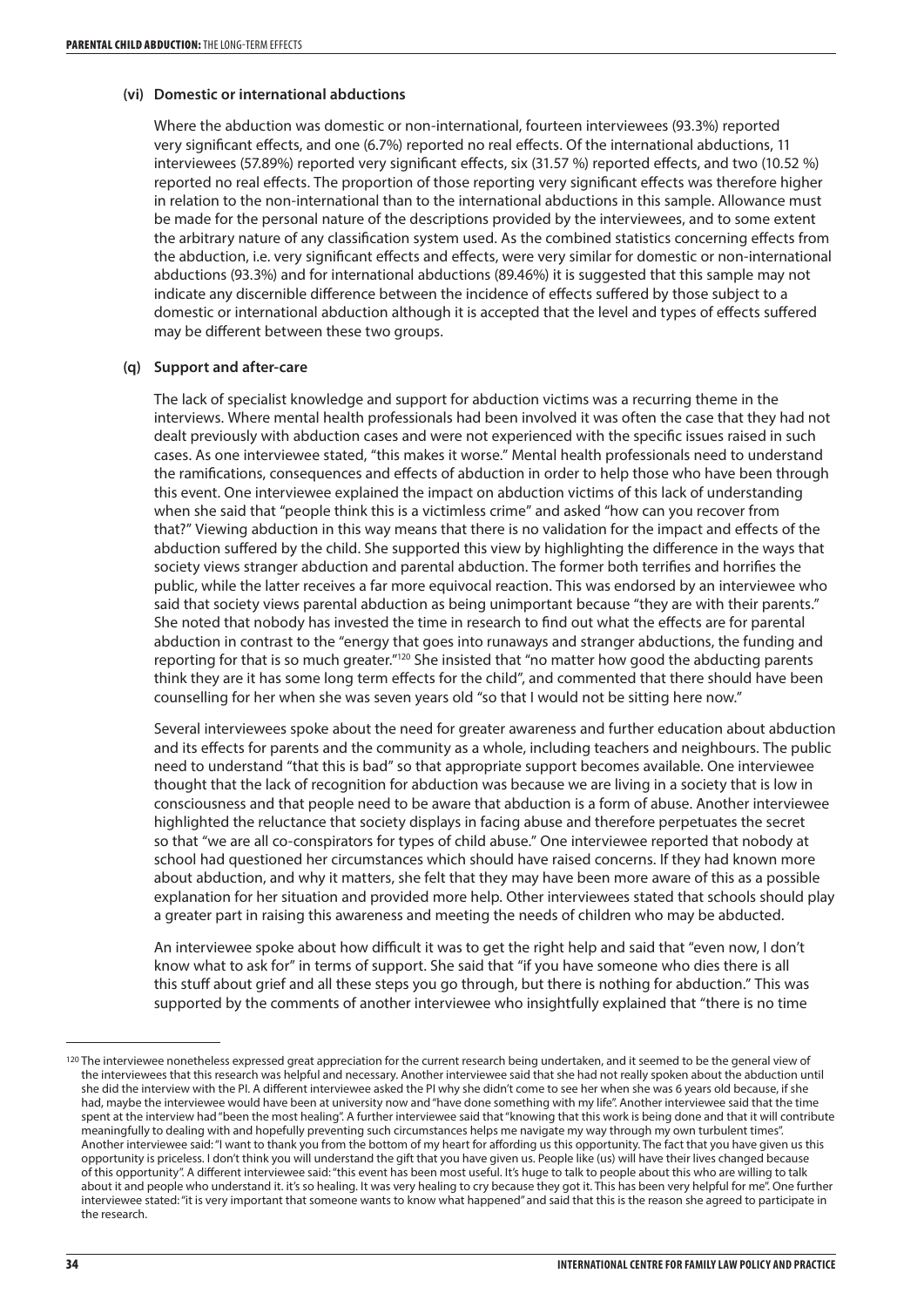limit to the need for aftercare because it takes time to know what it has done to you, and how you are feeling." She recognised that aftercare is necessary for all parties to the abduction, and not just the abducted child.

One of the most useful initiatives which could be developed, in the view of some interviewees, would be for a mentor to assist a child, and family, after an abduction. Being supported by someone who has been through an abduction, and knowing that you are not alone, would be a very helpful form of support because, as identified by several interviewees, so many abducted children report feeling "very alone." One interviewee experienced in law enforcement explained that the Police have no clue about how to handle these situations and that there needs to be training so that they know how it works in practice. He said that "it is very easy to get the kid back, but something has to happen after recovering the child." He further noted that the Police are not currently equipped to do this. Another interviewee emphasised that law enforcement cannot just collect a child "and throw them back into a situation they are not familiar with. A trained clinician and the police should help the child re-integrate into society." A further interviewee supported the view that there should be more effort put into integrating the child back into the family, saying, "you need to get to know the parent you left behind." This was emphasised by another interviewee who said:

"I did not receive therapy or counselling. There was no support system. It was just done. I did not know who I was for a long time. There needs to be something in place once the child is returned. The real work begins once the child is returned. Their life was changed for several years. There has to be some support because children blame themselves for what happened. There are a lot of issues and not knowing what you are and what you are supposed to be".

Another interviewee objected to the very term "reunification" because she questioned who the child is being reunified with – often it is a stranger.

Non-abducted siblings have reported having confusing and difficult reactions to the abduction of their siblings including feelings of loss for the abducted child, abandonment by the abductor, and helplessness towards the grieving and distracted left-behind parent. Such non-abducted siblings have reported that they would have found it very helpful to have had support at the time the abducted child was away – both for how they were feeling themselves and in order to provide some understanding of what to do for the left-behind parent. Nor is there support for non-abducted siblings on the return of the abducted child when various emotions often arise and which they may have to deal with alone while the left-behind parent focuses on their own feelings and relationship with the returned child. Similarly, abducted children often need support at this time in terms of their relationships with the non-abducted siblings. One interviewee explained:

"Things like this can fracture sibling relationships as well. It's not that you want to be jealous of kids – you have a great life – but it's hard with your siblings who are able to have regular lives and who have had Mum and Dad attend your karate lessons and see you get your belt".

# 5. Conclusions

The aim of this project was to find out more about the effects of parental child abduction, and to do so from the perspective of the previously abducted child. The reason was so that we could understand what, if anything, we need to do over and above what is currently done, and to use information provided by the previously abducted child to guide that work.

This study has shown that a high proportion (73.53%) of the previously abducted children in this sample reported suffering very significant effects<sup>121</sup> from their abduction in terms of their mental health.<sup>122</sup> This percentage increases further (to 91.17%) when taking into account those reporting less significant, but still discernible, effects. A very low percentage (8.82%) in this sample reported no real effects, and these were either related to very short abductions or to abductions where the interviewee supported the abduction or intention to abduct by the primary carer. The status of the abductor did not tend to alter the effects experienced by the abducted child. Those who reported very significant effects talked

<sup>121</sup> For definition see Methodology above.

<sup>122</sup> See fn 115 supra and accompanying text.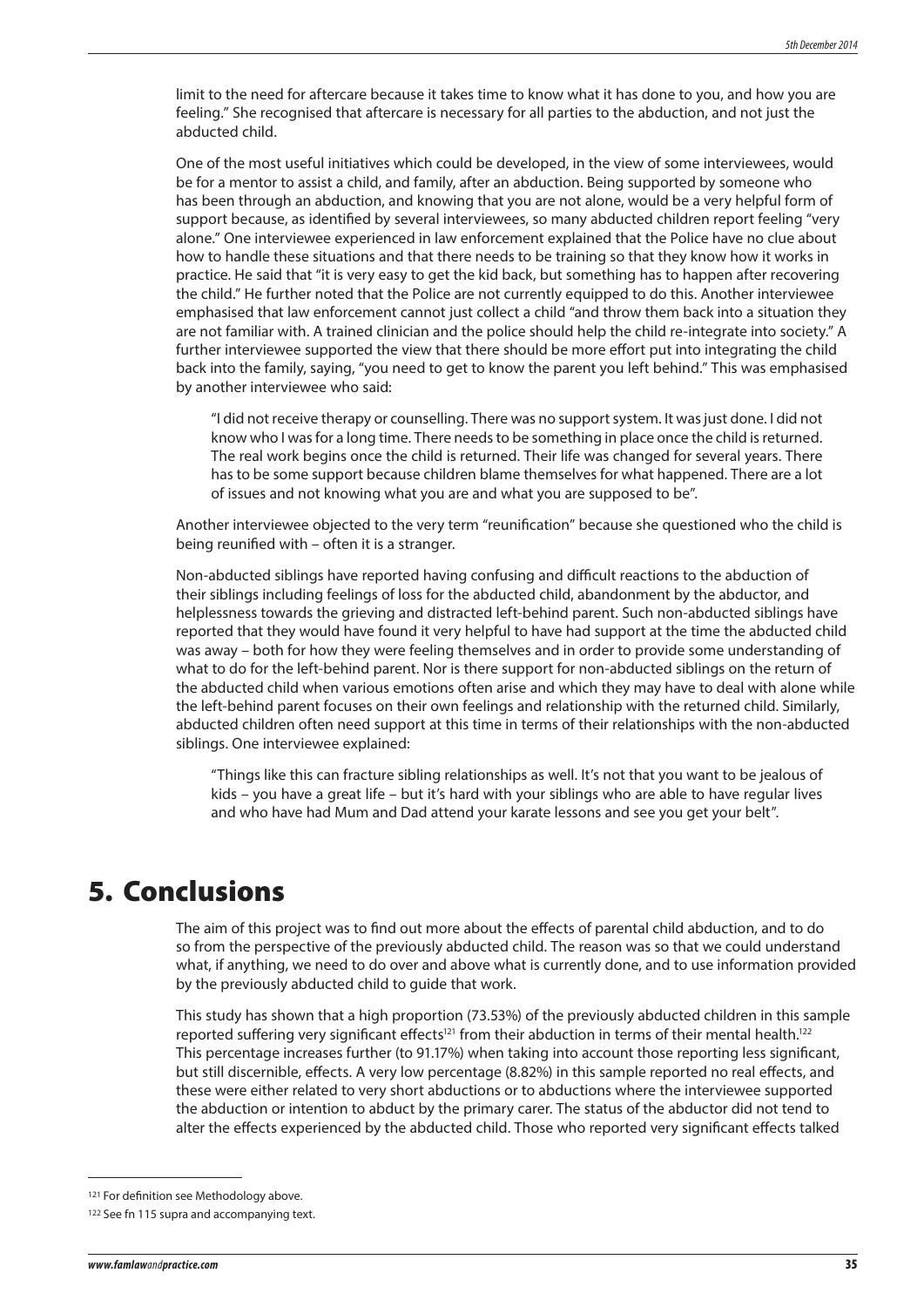about the ongoing nature of those effects in their current adult lives, often very many years after the abduction.<sup>123</sup> These findings tend, therefore, to support those from earlier studies about the long-lasting effects of abduction<sup>124</sup> which are emphasised in this project by the direct reporting of the abducted children, as adults, many years after the event. There is some indication from the data that actual or attempted multiple abductions may result in very significant effects and that shorter abductions of less than one year may result in less incidence of significant effects. However, given the qualitative nature of the study, and the small numbers of those reporting within these categories, this project cannot produce any reliable conclusions on these matters. It is emphasised that caution must be used in interpreting these findings as they result from the interviewees' perspectives both as to the impact of the effects on their lives and their cause, as well as the classification by the author into the devised categories. It must also be remembered that the abductions had all occurred a long time ago in this study, the minimum being 10 years and the maximum being more than 50 years earlier. Additionally, in the cases when it occurred, reunification for the majority in the current sample (68.76%) was more than 5 years after the abduction, with more than one third of the reunifications (34.37%) occurring after 10 years. Nonetheless, in this sample very significant effects from the abduction were reported by the interviewees in almost three quarters of the interviews undertaken, and such effects were evident even where the abduction occurred at a very young age where it might be thought that, as the child had not yet had a chance to form a strong and enduring relationship with the left-behind parent, the effects might be expected to be correspondingly less severe.

As the effects of abduction from the reports in this project appear often to be seriously negative and long-lasting, we need to consider whether there is anything more which can be done to prevent abductions from taking place. Notwithstanding that prevention of abduction is, and was recognised by several of the interviewees to be, an extremely important issue, it is not suggested that it is possible to prevent all abductions. Some interviewees even said that they did not think it would have been possible to have prevented their own abduction. This project considered any links that may exist between parents having a strong connection with another country and the likelihood of abduction. If the links in this respect were clear, efforts might be directed towards establishing specific prevention strategies to address this connection. However, while the findings indicate the possibility of some association, it is not possible to assert that it is a key indicator for abduction where parents do not come from the same country. Similarly, this project considered the existence of pre-abduction familial violence as an indicator of likely abduction with the same aim in mind, i.e. the consideration of specific prevention strategies. Although the research finding indicates an unacceptably high level of pre-abduction familial violence, once again it is not possible to link the incidence of this circumstance to the occurrence of abduction. In spite of there being no definite findings in respect of these specific circumstances, it is important that abductions are prevented where it is possible to do so. Therefore, greater awareness of abduction and its effects needs to be available, as well as support provided, to those involved in all categories of family law cases so that those abductions which can be avoided do not occur.

In addition to these efforts regarding prevention, those who have been abducted need appropriate support. It is clear in this study that already-affected abducted children are further impacted by the effects of their abduction on their parents and wider families. They recognise that support is required not only for themselves, but also for those others too, in order that they might continue to operate postabduction, albeit on a different level, as a family. If this does not happen, abducted children live the consequences of the abduction over and over again as they struggle to cope with the abduction itself, the reunification if it occurs, and the lifetime's aftermath as it affects other family members and their ability to adapt to their changed circumstances. All the family members in this life-changing event are tested through the issues that abduction generates. These are extraordinary events which often happen to ordinary people. In other fields when extraordinary events occur to ordinary people, those involved are recognised as needing help and support. There is little or none available for those who have been through an abduction event, and this needs to change.

<sup>123</sup> See fn 114 supra.

<sup>&</sup>lt;sup>124</sup> In the author's previous research, this was found to be the case even where the periods of time away for the children were fairly short, i.e. between six weeks and fourteen months (although one was never returned), and where the children were all found to be "adversely affected in different ways." See Effects p. 55.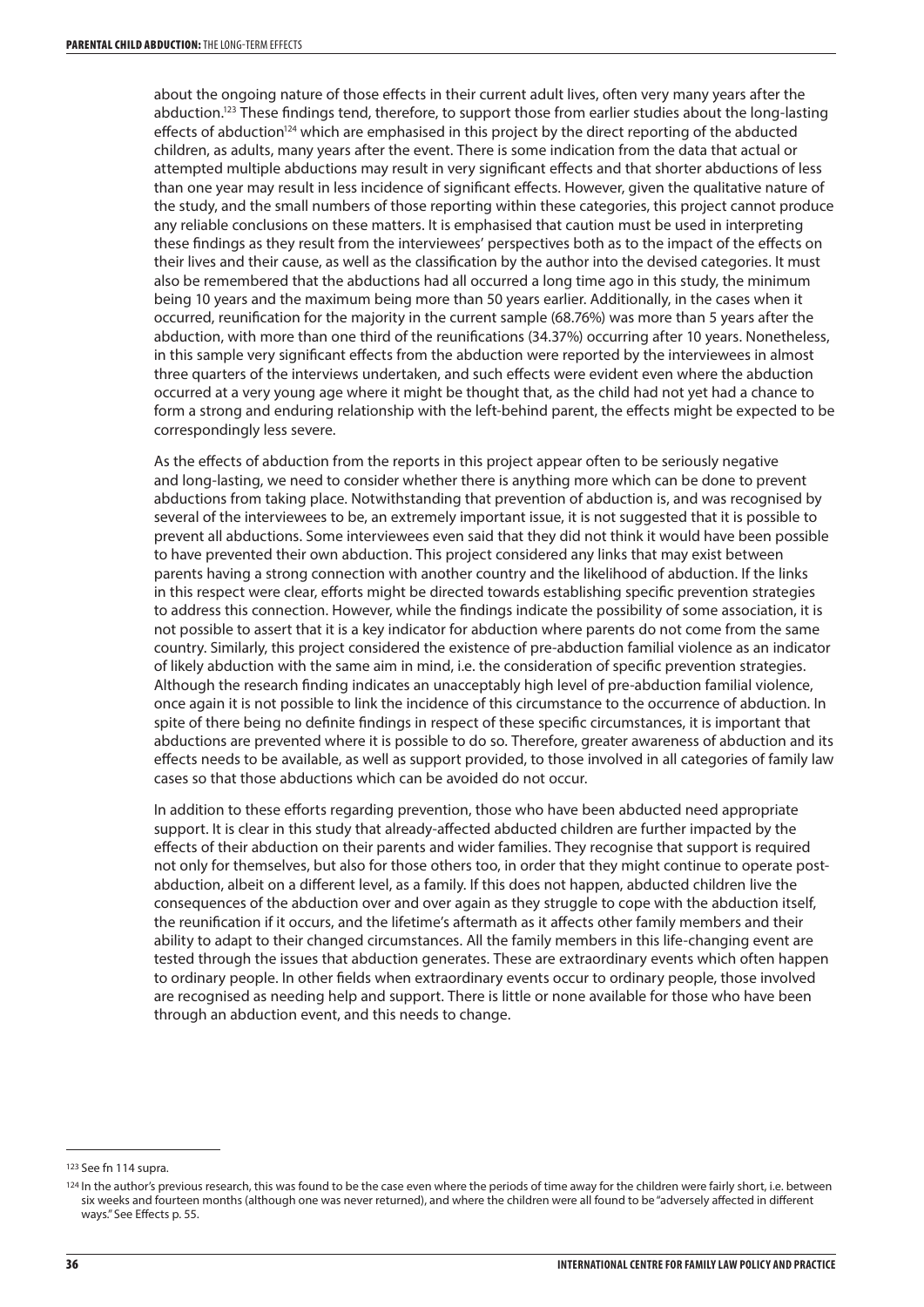# 6. Recommendations

#### **(i) Prevention**

The Convention aims to protect children from the harmful effects of abduction.<sup>125</sup> One way of protecting children from those effects is to prevent abductions from taking place. Whilst it is accepted that it is not possible to prevent all abductions, it is submitted that preventable abductions must be avoided. Family law cases are often highly charged with the potential for drastic measures being taken by the parent parties to the dispute. With the ease of international travel, those measures may include the removal of the children to another country. This may be even more relevant when one of the parents comes from a different country to the one where the family is now living. Parents involved in family law disputes need to know about the legal and socio-legal aspects of child abduction. Most parents want to do the right thing for their children and, although that is a subjective determination, knowledge about the effects of abduction may well affect the decisions which parents make. They are decision-makers. They have a choice. However, they need to be provided with the best information available to assist them in making their choices. Many countries are facing changes in their family law systems which mean that public funding is no longer available for Family Court proceedings in most circumstances. Public funding may still be available for eligible parties for mediation in family law cases. What is required is the establishment of a body of abduction-specialist family mediators who are able to provide appropriate information about abduction and its effects in family law cases. The existence of such abductionspecialist family mediators must be widely publicised and, where not publicly funded, must be available at reasonable cost. It is recommended that registers of such specialist family mediators are kept by the Hague Conference on Private International Law<sup>126</sup>, all central authorities of contracting States to the Convention, as well as the body responsible for dealing with non-Convention abductions in each country, and any other relevant institutions, with access available to the courts and administrative authorities of the individual countries, and any other interested party.

In addition, a global campaign of abduction awareness raising should be undertaken in relation to the concept of abduction (for example, many parents still do not appreciate that they can abduct their own children; some lawyers are still advising clients incorrectly about what constitutes an abduction; the criminal sanctions for abduction and the possible immigration impacts are not well understood) as well as the effects of abduction which are not widely recognised.

#### **(ii) Protection**

Another way of protecting children from the harmful effects of abduction is to provide appropriate support and care for those who have been abducted. Although the Convention establishes "procedures to ensure their prompt return to the State of their habitual residence",<sup>127</sup> it does not provide for such support or aftercare. It is not enough to simply return abducted children<sup>128</sup>. Abducted children need to be protected from the harmful effects of their abduction and this will include those children who are not returned.129

<sup>125</sup> Preamble "Desiring to protect children internationally from the harmful effects of their wrongful removal or retention."

<sup>126</sup> NB: Mr. Phillipe Lortie, First Secretary, Permanent Bureau, Hague Conference on Private International Law, has indicated in correspondence with the author that it would be difficult for the Hague Conference to have a list of mentors and specialist mediators posted on their website but believes that such lists should appear on the websites of the central authorities.

<sup>127</sup> Preamble supra.

<sup>128</sup> In this context, and as a result of the Conclusions and Recommendations (Part 11) of the Special Commission on the practical operation of the 1980 and 1996 Hague Conventions (25–31 January 2012), a working group has been established to develop a Guide to Good Practice on the interpretation and application of article 13(1)b) which allows for the non-return of children in limited circumstances. The Permanent Bureau will report on progress to the Council on General Affairs and Policy in 2015. This is a very welcome move, but it must be remembered that such Guides to Good Practice are not binding on States Parties amongst which practice on this, and other Hague Convention matters, differs substantially.

<sup>129</sup> This issue was addressed in *re A* [2013] EWCA Civ 1256 where children abducted by a mother from Norway to England were not returned by the court. The father appealed unsuccessfully to the Court of Appeal. Part of the grounds of appeal was that the trial judge had failed to consider the impact of a non-return and the Article 8 rights of the parties where a non-return order was made. An application was made for permission to appeal to the Supreme Court . Part of the Grounds were that there should be a positive obligation on the court under Art 8 European Convention of Human Rights 1950 (which relates to the right to respect for private and family life) and Art 3 United Nations Convention on the Rights of the Child 1989 (which relates to the best interests of children being the primary concern in decisions that affect them) to consider and where appropriate make arrangements to ensure the parent/child link was maintained rather than simply leaving the left-behind parent to pursue whatever remedies he could access. This last point is especially relevant in the situation where public funding for contact cases is unavailable situation which exists in England and Wales, and some other countries, and which may therefore require such a constructive approach to the position of non-returned children. The Supreme Court did not grant permission but it is understood no indication was given by the court on the merits of the positive obligation submission. Baroness Hale has previously expressed views on the need to consider contact at the same time as summary return. (Appreciation is expressed to David Williams QC for his contribution on this issue).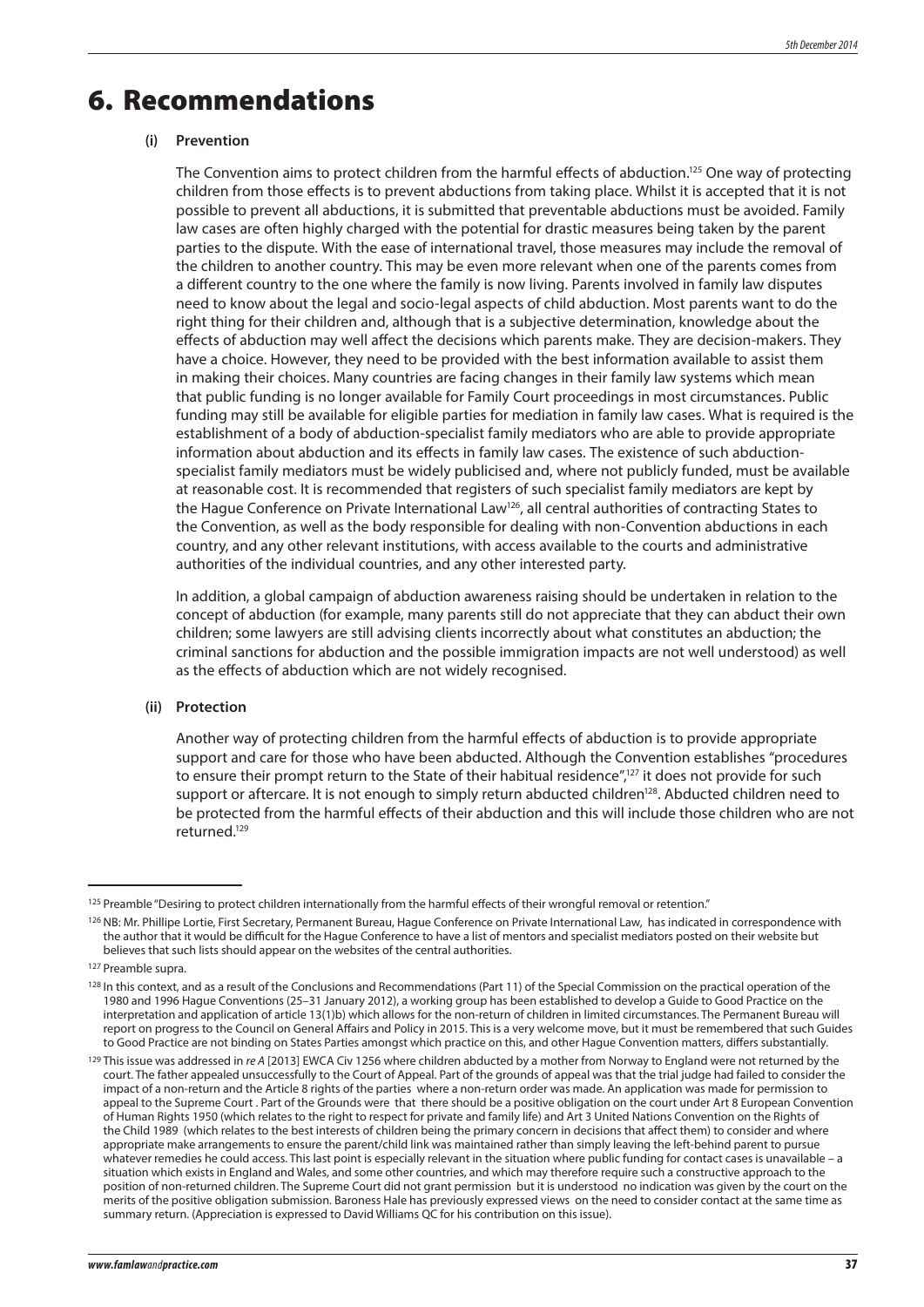The following recommendations are made:

- (a) Where abduction proceedings are held, it is important that the child is properly, and not just nominally, heard within those proceedings. Progress towards this position has been made, and is to be further encouraged.
- (b) Where children are away for a short period of time it may be that the effects of the abduction on them are less significant than when they are away for a long period of time. Therefore, the prompt return of abducted children is to be encouraged.
- (c) Where abducted children are subject to multiple abductions, the effects may be very significant. Therefore, prompt welfare determinations including leave to remove (relocation) decisions after an abduction return are to be encouraged so that a child's future is not left in limbo and re-abductions are less likely to occur.
- (d) Abduction support services must be made available and should be well publicised. Such services should be available in a variety of forms including remote access through the internet. This assists with the problem of contacting children where no link to them exists as unfound, returned and non-returned abducted children would all be able to access these facilities. In this way, all abducted children are able to be the contact-makers, and need not rely on others making contact with them. Similarly, the families of abducted children, including siblings, will have access to abduction support services which may be especially important after reunification. It is recognised that the funding implications of such provision need to be addressed, but some international co-ordinated effort in this regard should be possible, even on a modest scale, and should be immediately investigated.
- (e) Where children are returned to left-behind parents after an abduction, the authority effecting the return should put a monitoring system into place whereby some follow-up on the returned child is provided to the authority, or those designated to receive such information on behalf of the authority, for a period of time. Once again, the resource implications of this recommendation are recognised and will need to be addressed, but even a very modest form of follow-up would be an improvement on the complete lack of follow-up that currently exists.
- (f) Where children are returned by an authority to left-behind parents after an abduction, a mentor should be sought to befriend the child and family and to assist in the reunification process. Ideally, such a mentor should have experienced child abduction themselves. It is recommended that a register of mentors should be created and widely publicised. Copies of the register should be kept by the Hague Conference on Private International Law, all central authorities of contracting States to the Convention, as well as by the body responsible for dealing with non-Convention abductions in each country, and any other relevant institutions, with access available to the courts and administrative authorities of the individual countries, and any other interested party. This register could then also be accessed by the parties when return is effected informally between them and when the need for such support is as great as with in-court effected returns.
- (g) Abduction training programmes should be devised and offered to schools, local authorities, Police, judiciary, and mental health specialists and should include information about the effects of abduction
- (h) Further collaborative longitudinal funded research should be undertaken on the effects of abduction to follow-up on the insights provided by this project and earlier studies.

Consultation between the author (and the ICFLPP) and relevant interested parties regarding the ways in which these conclusions and recommendations may be taken forward has now been commenced.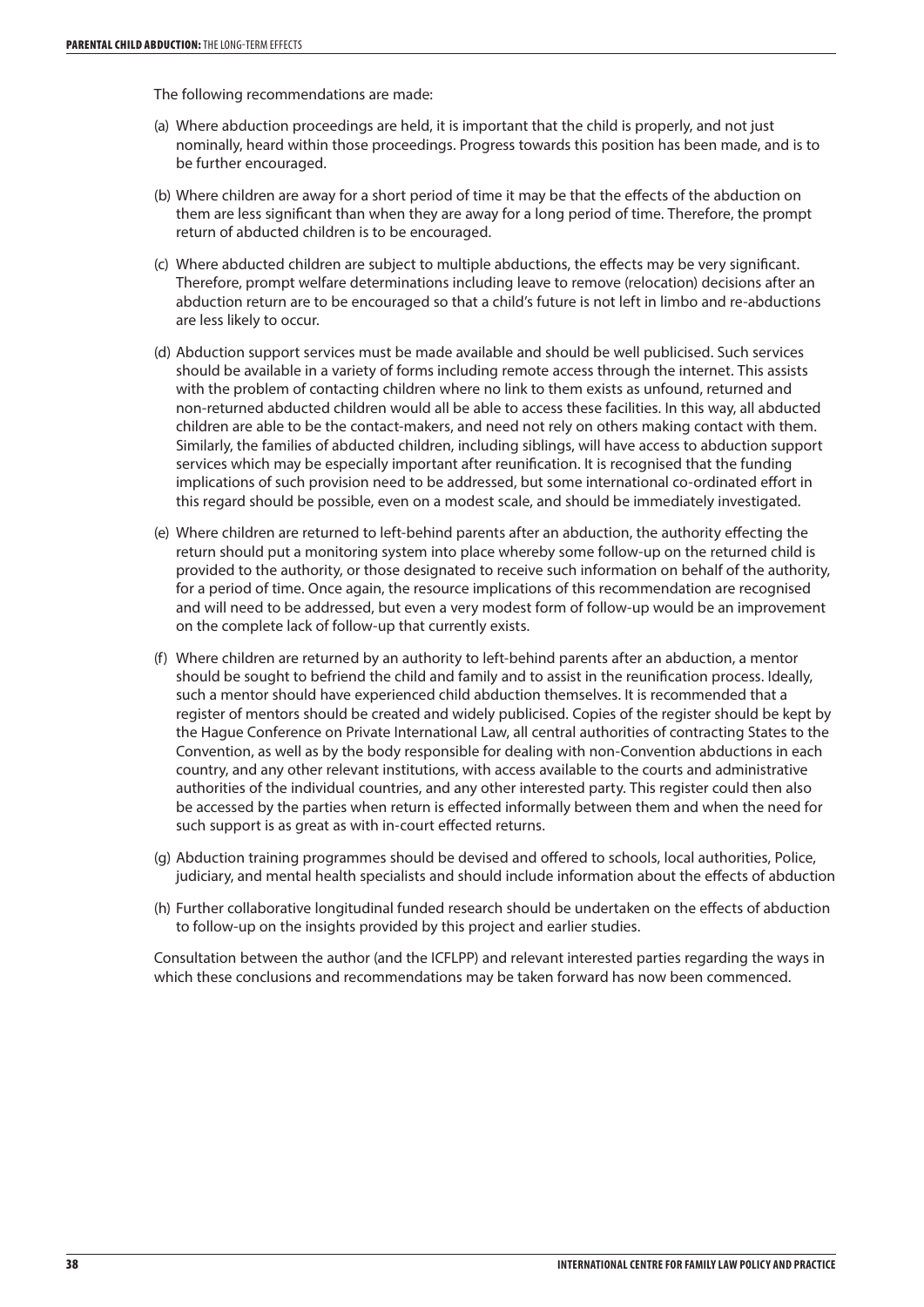# 7. Concluding Remarks

Empirical research offers unrivalled opportunities for learning about and better understanding people's experiences in a way which is simply not possible by pure doctrinal study.<sup>130</sup> This is very evident when considering the effects of parental child abduction. Much learned commentary exists on the legal mechanisms for dealing with abduction, and the jurisprudence it has generated, but little to date has been known about the lived experiences of those who have been through an abduction event, especially from the perspective of the previously abducted child. The lack of data in this field is understandable as obtaining a relevant sample is problematic, and funding restrictions may make it impossible to include a control group within the project which it would be preferable to do. Notwithstanding the challenges of such research, this study was undertaken in order to try to provide some of the missing information about the effects of parental child abduction, in particular relating to their longevity.

This study has shown that we are not properly protecting children in danger of abduction, or those who have been abducted. In the light of this study's findings regarding the serious nature of the long-term effects of abduction, which supports those of other earlier studies, it is critical that more is done to prevent abductions from taking place where it is possible to do so. Urgent abduction subject awareness-raising, and the wider use of early interventions in family disputes by specialists who are trained in abduction matters, are advocated. Inaction is often explained by the resource implications of such initiatives but this is not a good enough reason for failing to protect children adequately. This is an area where we can do more to protect children, and should do so. Similarly, where children have been abducted support must be available to them in their particular circumstances and, if returned, assisted with that return and monitored. We cannot continue to think we have done enough to protect children from the harmful effects of abduction simply by returning abducted children to where they lived before. Some children are not found; others are not returned; and those who are returned often cannot pick up where they left off, and struggle to deal with their lives after abduction. We not protecting children properly from the harmful effects of abduction if we refuse to hear what they have told us about those effects and what they need to help deal with them.

Perhaps the most pressing issue is for parental child abduction to be understood for what it is, an important matter with potentially extremely serious effects for the child, and not some relatively benign event which sometimes happens within families. We are failing these children if we do not recognise this.

It is hoped that what has been learned through this project may be sufficient to provide a useful snapshot of these abduction issues, and to encourage the necessary improvements in provision which have been proposed, along with further large-scale, longitudinal, funded empirical research to take forward the work which we have begun.

<sup>130</sup> D.W.Vick, 'Interdisciplinarity and the Discipline of Law' (2004) 31 *Journal of Law and Society* 164 criticising pure doctrinal analysis for its intellectually rigid, inflexible and inward-looking' approach to understanding law and the operation of the legal system. Cited in Research Methods for Law, Edited by Mike McConville and Wing Hong Chui, *Edinburgh University Press*, 2007, at p. 4 and fn 13. See Genn, Partington and Wheeler, *Law in the Real World: Improving our Understanding of How Law Works, Final Report and Recommendations, The Nuffield Inquiry on Empirical Legal Research*, November 2006, p. 1, para 4: "Empirical legal research helps to build our theoretical understanding of law as a social and political phenomenon and contributes to the development of social theory. Put simply, empirical research helps us to understand the law better and an empirical understanding of the law in action helps us to understand society better."